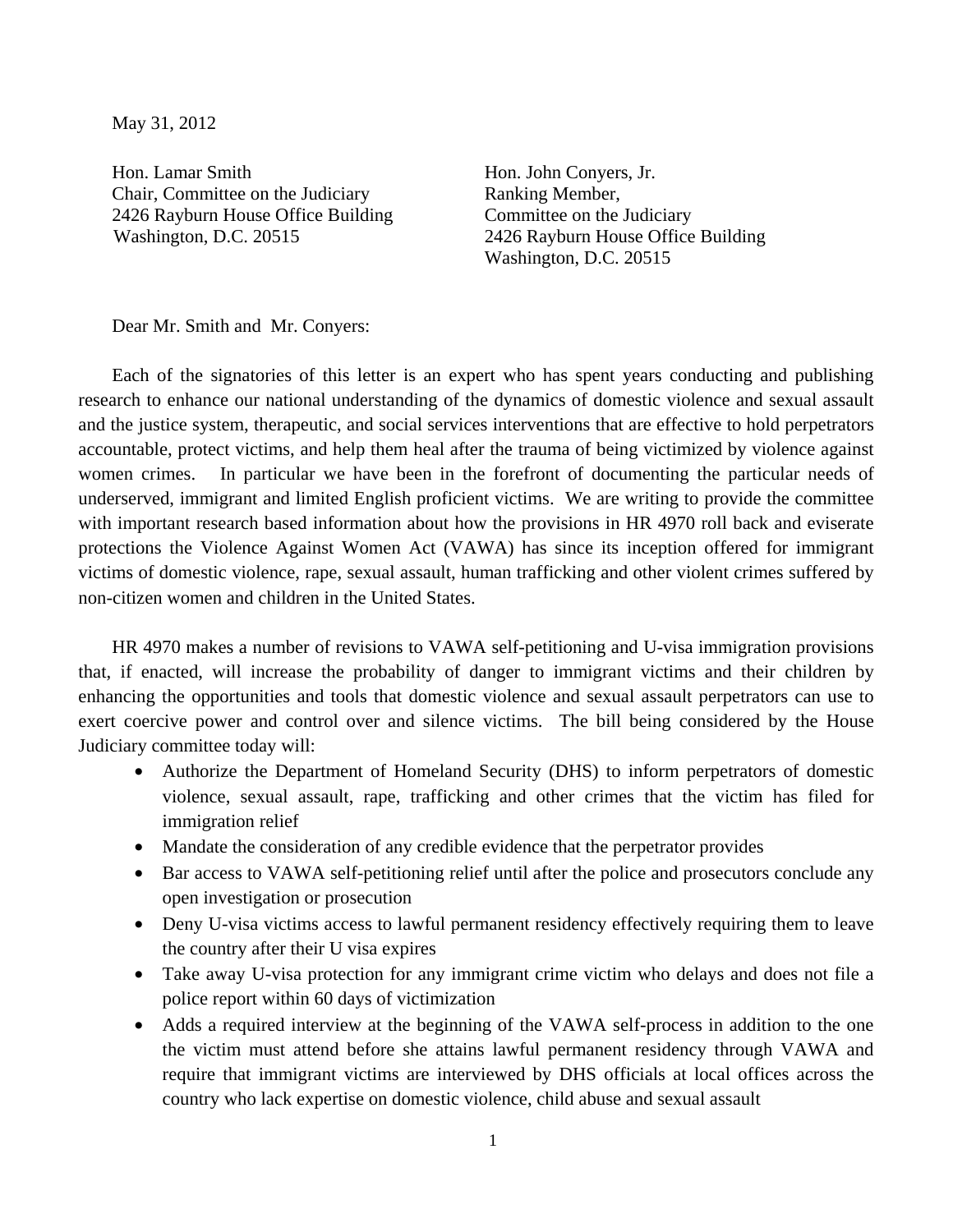• Impose severe penalties for inconsistencies between the statements recorded by law enforcement and those made later to DHS.

Below we provide research based findings that raise significant questions about each of these proposals.

# **Authorize the DHS to tell perpetrators about the victims' immigration case and obtain evidence from the perpetrator.**

The risk of violence, abuse, and homicide increases when victims take steps to leave their abusers or get help from the criminal or civil justice systems

Research has found that ''domestic violence'' or ''battering'' is primarily a problem of male control over female intimate partners in which men use violence to maintain control over ''their women,'' a control to which they feel they are entitled.<sup>1</sup> This control impacts the general dynamic of the process of leaving. This control not only is reflected in the actual battering of violence, but that it is used to "entrap" the women into the relationship so they don't leave.<sup>2</sup>

Many abusers will resort to a number of strategies to prevent battered women from leaving. Research has found that at least 50 percent of women, who leave their abusers, are followed and harassed or further attacked by them.<sup>3</sup> Most domestic abuse victims believe that their abusers will retaliate against them if they attempt to leave to avoid further violence.<sup>4</sup> Violent men search for their partners once the woman leaves.<sup>5</sup> The foremost reason women stay with batterers is their knowledge that separation from the abuser will not stop the violence and may actually result in escalation of violence or even their death.<sup>6</sup>

<sup>&</sup>lt;sup>1</sup> Johnson, M. P. & Ferraro, K. J. (November 2000) "Research on Domestic Violence in the 1990s: Making Distinctions." Journal of Marriage and the Family, Vol. 62, No. 4, pp. 948-963;

Barnett, O. W. (2001). Why battered women do not leave, part 1: External inhibiting factors within society. Trauma, Violence, & Abuse, 1, 343-372;

Barnett, O. W. (2001). Why battered women do not leave, part 2: External inhibiting factors (social support) and internal inhibiting factors. Trauma, Violence, & Abuse, 2, 3-35.

<sup>&</sup>lt;sup>2</sup> Kirkwood, C. (1993). *Leaving abusive partners: From the scars of survival to the wisdom for change*. London, Thousand Oaks & New Delhi: Sage.

<sup>&</sup>lt;sup>3</sup> Brown, M.A. (1986) Social support, stress and health. A comparison of expectant mothers and fathers. Nursing Research 35, 72-76

Moore, Donna M. (1979) "An overview of the problem." Pp. 7-32 in Donna M. Moore (ed.), Battered Women. Beverly Hills,

CA: SagSaunders, D. G., & Browne, A. (2000). Intimate partner homicide. In R. T. Ammerman & M. Hersen (Eds.), Case studies in family violence. (2nd ed., pp. 415-449). New York: Plenum;

Saunders, D. G., & Browne, A. (2000). Intimate partner homicide. In R. T. Ammerman & M. Hersen (Eds.), *Case studies in family violence.* (2nd ed., pp. 415- 449). New York: Plenum;

Raj, A., & Silverman, J. (2003). Immigrant South Asian women at greater risk for injury from intimate partner violence. American Journal of Public Health, 93, 3, 435-436.

<sup>4</sup> Browne, A. (1987). When battered women kill. New York: Free Press

<sup>&</sup>lt;sup>5</sup> Ewing, W., Lindsey, M., & Pomerantz, J. (1984). Battering: An AMMEND manual for helpers. Denver, CO: AMMEND

<sup>&</sup>lt;sup>6</sup> Between 1995-96, 80 percent of women who were stalked by former husbands were physically assaulted by that partner. STALKING IN AMERICA: FINDINGS FROM THE NATIONAL VIOLENCE AGAINST WOMEN SURVEY (Center for Policy Research 1997). *See also supra* note 5; B.E. Carlson, *Battered Women And Their Assailants,* 22 SOCIAL WORK 455 (1997).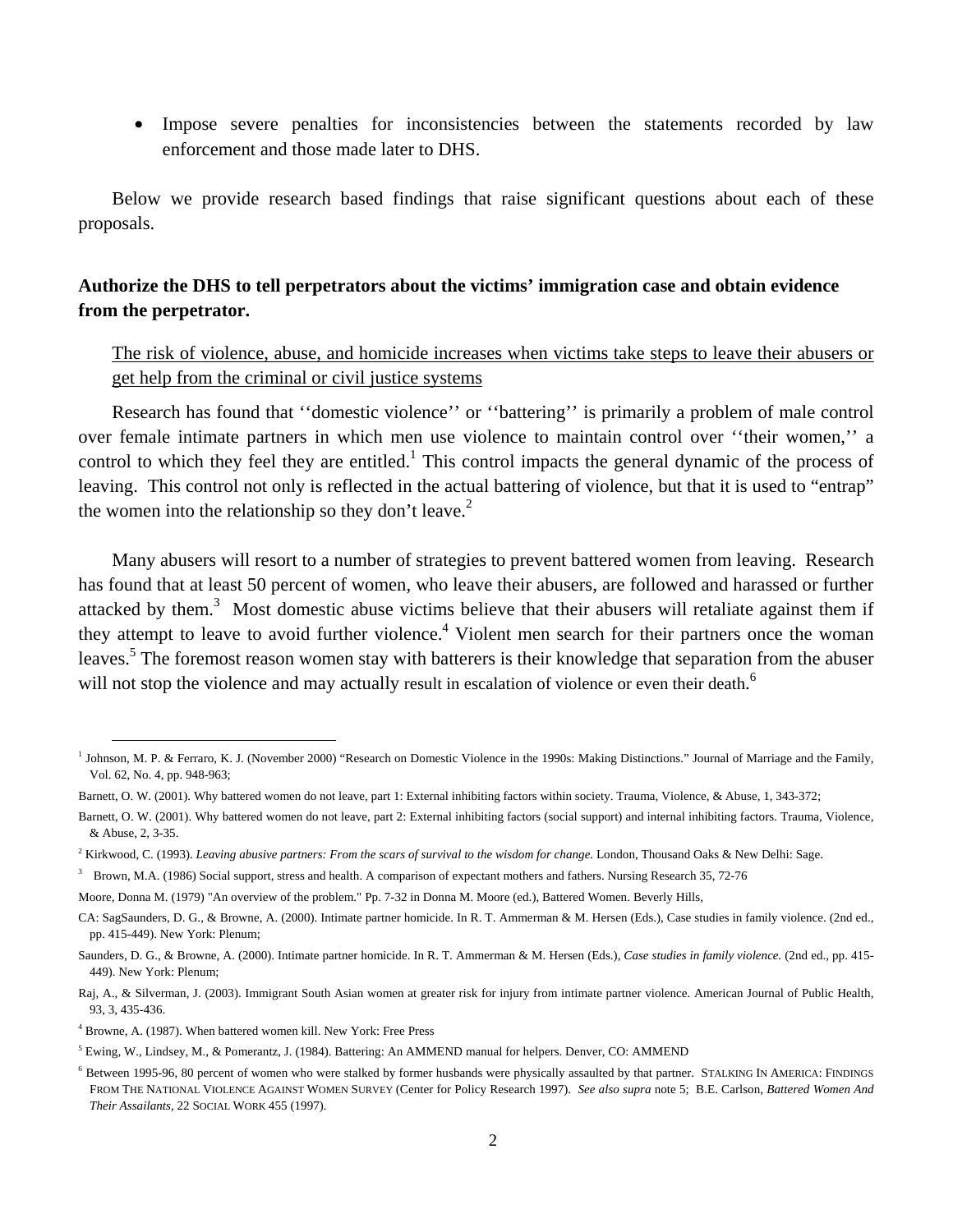The Justice Department's National Crime Survey revealed that 75% of all reported domestic abuse was reported by separated or divorced women.<sup>7</sup> Violence is often triggered by the anger aroused by threatened loss and excessive feelings of dependency---making the period during and after separation an extremely dangerous time.<sup>8</sup> The risk of assault is greatest when a woman leaves or threatens to leave an abusive relationship.<sup>9</sup> Nonfatal violence often escalates once a battered woman attempts to end the relationship.10 According to the American Psychological Association, the threat or reality of separation poses a very real risk of violent retaliation by the abuser. Studies show that the highest risk for serious injury or death from violence in an intimate relationship is at the point of separation or at the time when the decision to separate is made.  $^{11}$  Notably, urban homicide data indicate that foreign-born women are at increased risk for homicide from an intimate partner.<sup>12</sup>

#### The importance of confidentiality for the safety of victims and their children

Following years of research and experience documenting the multitude of ways domestic violence and sexual assault perpetrators continue to threaten, harm, control and kill their victims, states and the federal government imposed confidentiality protections designed to cut off a perpetrator's access to and influence over their victims. There are a variety of federal and state laws designed to protect the confidentiality of information relating to victims of domestic violence and sexual assault.

These provisions generally restrict the disclosure of information collected by victim service providers and state and federal agencies. <sup>13</sup> The importance of confidentiality for victims of domestic violence and sexual assault was so central that under the Family Violence Prevention and Services Act (FVPSA) and the Violence Against Women Act any shelter, rape crisis center, domestic violence program, or other victim service program that receives either VAWA or FVPSA funding is barred from disclosing to anyone any information about a victim receiving services, including any locational information.<sup>14</sup>

<sup>&</sup>lt;sup>7</sup> Bureau of Justice Statistics, Report to the Nation 3 (1988); Caroline W. Harlow, U.S. Dep't of Justice, Female Victims of Violent Crime 1 (1991). at 5 (stating that "separated or divorced women were 14 times more likely than married women to report having been a victim of violence by a spouse or exspouse").

<sup>8</sup> John Bowlby, Violence in the Family as a Disorder of the Attachment and Caregiving Systems, 44 Am. J. Psychoanal. 9, 22--23 (1984).

<sup>&</sup>lt;sup>9</sup> See Anne L. Ganley, Domestic Violence: The What, Why and Who, as Relevant to Civil Court Cases, in Domestic Violence in Civil Court Cases: A National Model for Judicial Education 23, 24 (Jacqueline A. Agtuca et al. eds., 1992 see also Elis Desmond, Post--Separation Woman Abuse: The Contribution of Lawyers as "Barracudas","Advocates", and "Counsellors", 10 Int'l J.L. & Psych. 403, 408 (1987).

<sup>&</sup>lt;sup>10</sup> David Adams, Identifying the Assaultive Husband in Court: You Be the Judge, 13 Response to the Victimization Women & Children 13 (1990). Perpetrators of domestic violence view the abused party's attempts to leave the relationship as the ultimate act of resistance and consequently increase their violence in response to attempts by the victim to leave. Ganley, supra note 9, at 24

<sup>&</sup>lt;sup>11</sup> 2. American Psychological Association. Facts About Family Violence. American Psychological Association Web Site

Dugan, L., Nagin, S. N. Rosenfel, R. (2003) Do domestic violence services save lives. NIJ Journal, , N. 250.

<sup>&</sup>lt;sup>12</sup> Victoria Frye, Sandro Galea, Melissa Tracy, Angela Bucciarelli, Sara Putnam, and Susan Wilt. The Role of Neighborhood Environment and Risk of Intimate Partner Femicide in a Large Urban Area. American Journal of Public Health: August 2008, Vol. 98, No. 8, pp. 1473-1479

<sup>&</sup>lt;sup>13</sup> For information on state victim-advocate confidentiality laws and steps that can be taken to promote victim safety when domestic violence or sexual assault victim advocacy program is assisting an immigrant victim in collecting the documentation the victim will need to file for immigration relief as a VAWA self-petitioner, a U-visa or a T-visa applicant, *see*: State Confidentiality Statutes (Legal Momentum 2011) available at http://iwp.legalmomentum.org/reference/additional-materials/vawa-confidentiality/state-confidentiality-laws/State%20Confidentiality%20Chart%207-20%20with%20logo.pdf/view

<sup>14</sup> *See* Family Violence Prevention and Services Act ("FVPSA") Pub. L. No. 98-457, § 303(a)(2)(E), 42 U.S.C. § 10402(a)(2)(E) (1984) (mandating that the Federal government may make grants to States only if the States "provide documentation that procedures have been developed, and implemented including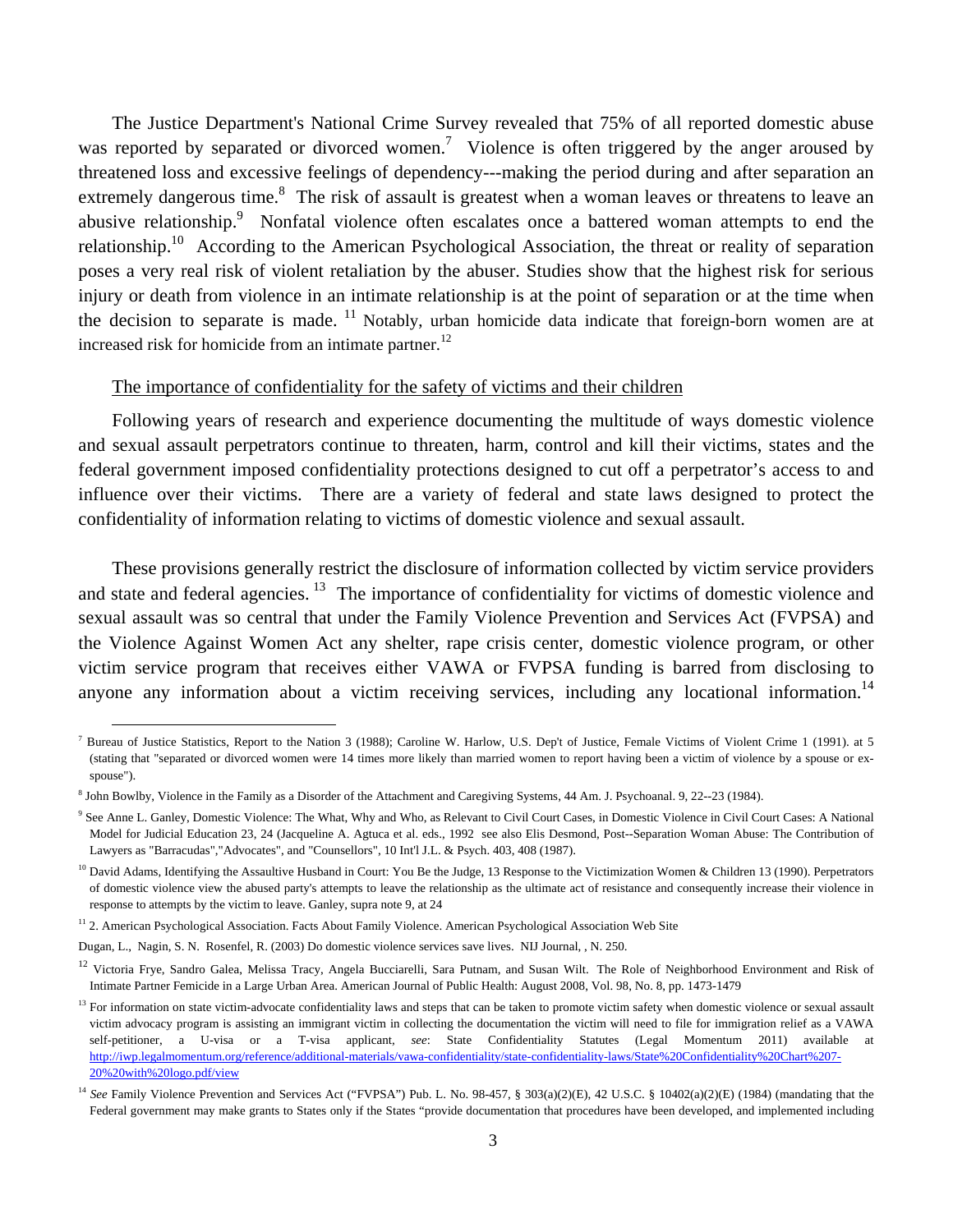Disclosure of the very fact that a victim is now receiving or has ever received services is prohibited. State funding of domestic violence and rape crisis victim services have similar confidentiality requirements. Programs that violate the confidentiality requirements, risk losing federal or state funding.<sup>15</sup> VAWA, FVPSA and state confidentiality protections were specifically designed to prevent crime perpetrators from being able to stalk, track, threaten, assault or exert coercive control over their victims.

In 1996 Congress created special VAWA confidentiality protections for immigrant crime victims to stop perpetrators from stalking victims and manipulating immigration enforcement officials helping the perpetrator have the victim removed from the United States.<sup>16</sup> Under U.S. immigration laws VAWA's confidentiality provisions were designed to prevent abusers and other crime perpetrators from using the immigration system as a tool of power and control over their victims or as a means to track and stalk their victim.17 Practitioners continue to report instances in which the perpetrator attempts to discredit a victim in order to deport her or deny her access to legal immigration status. In other instances, perpetrators obtain information about a victim's court case or shelter location as a way to stalk and control their victim. VAWA confidentiality violations create serious, even life-threatening dangers to individuals. They also compromise the trust that immigrant victims place in police, prosecutors and victim services.

 In addition to federal laws that protect the confidentiality of victims of domestic violence and sexual assault, many state laws contain confidentiality provisions that protect communications between domestic violence and sexual assault service providers and victims. These confidentiality laws operate in tandem with confidentiality mandates that are part of federal and state funding to enhance protections for victims. State laws provide a broad range of confidentiality protections that shield victims from ongoing abuse and stalking and help victims heal following the trauma of abuse. These protections include: advocate-sexual assault victim privilege (35 states); advocate-domestic violence or shelter worker victim privilege (40 states); Religious worker privilege (47 states); social worker-client privilege (22 states); address confidentiality programs (7 states) and Human trafficking counselor and victim (3 states).

 $\overline{a}$ 

copies of the policies and procedure, to assure the confidentiality of records pertaining to any individual provided family violence prevention or treatment services by any program assisted under this chapter and provide assurances that the address or location of any shelter-facility assisted under this chapter will, except with written authorization of the person or persons responsible for the operation of such shelter, not be made public"); *See also* ACF Grant Opportunities, Family Violence Prevention and Services/Grants to State Domestic Violence Coalitions, *available at:* http://www.acf.hhs.gov/grants/open/HHS-2007-ACF-ACYF-SDVC-0122.html#part\_3\_1.

<sup>&</sup>lt;sup>15</sup> See 28 C.F.R. § 70.61 "Department of Justice Uniform Administrative Requirements for Grants: Termination" (stating that awards may be terminated if a recipient materially fails to comply with the terms and conditions of an award); 42 U.S.C. §13925(b) (2) "Violent Crime Control and Law Enforcement: Violence Against Women: Definitions and Grant Provisions: Nondisclosure of confidential or private information."

<sup>&</sup>lt;sup>16</sup> See generally, Leslye E. Orloff, VAWA Confidentiality, History, Purpose and Violations of VAWA Confidentiality, In Empowering Survivors: Legal Rights of Immigrant Victims of Sexual Assault (Legal Momentum; 2011) available at http://iwp.legalmomentum.org/reference/additional-materials/vawaconfidentiality/training-materials/Ch3-SA-Man--Confidentiality.pdf/view

<sup>&</sup>lt;sup>17</sup> 3 See Hawke v. Dep't of Homeland Sec., 2008 WL 4460241, at \*7 (N.D. Cal. Sept. 29, 2008) ("[O]ne of the primary purposes of the VAWA confidentiality provision, namely, to prohibit disclosure of confidential application materials to the accused batterer.") (citing 151 Cong. Rec. E2607-07 (2005)).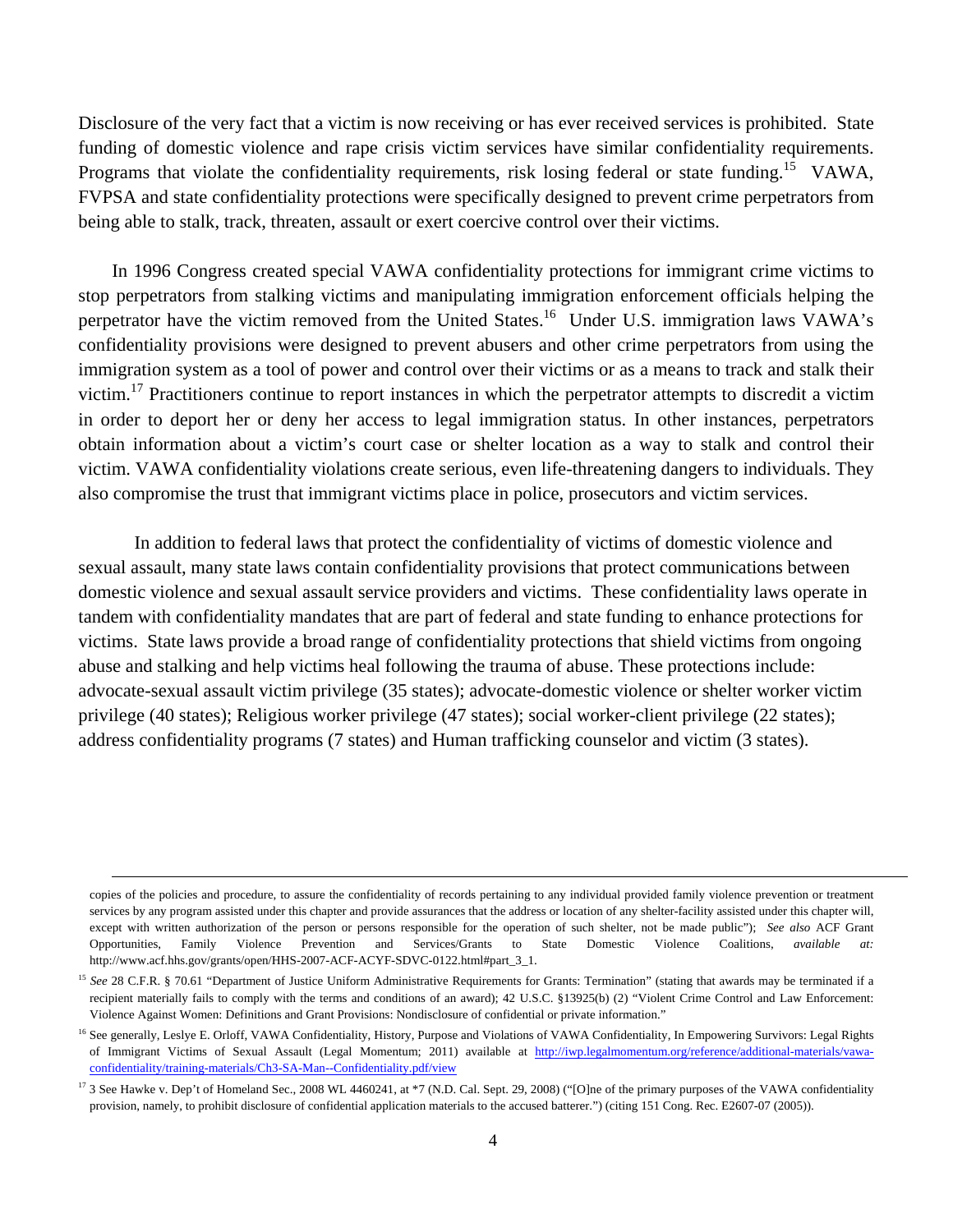Professionals who do not have expertise on domestic violence and sexual assault are unlikely to be able to accurately determine the credibility of victims and perpetrators

It is a well-established best practice in the justice system that specialized training is needed to conduct effective interviews of domestic violence and sexual assault victims. Police officers and prosecutors working in domestic violence and sexual assault units receive training on the dynamics of domestic violence and sexual assault so that they can understand the impact that trauma suffered by the victim as a result of the crime will have on how the victim describes the crime perpetrated against her. Without specialized training, interviewers will lack the skill they need to recognize signs of trauma and patterns of abusive behavior, and the perpetrator's coercive control over the victim. Unskilled interviewers without this training are highly likely to discount evidence of abuse, power and control and misconstrue the effects of trauma when making credibility determinations.

Sexual assault has a long-term impact on a victim's life including her privacy, physical safety, housing, education, employment, immigration status and/or economic stability. For some victims, even a single sexual assault can lead to a life plagued with homelessness, depression, and suicide.<sup>18</sup> Nearly onethird of all sexual assault victims develop sexual assault-related Post-Traumatic Stress Disorder (PTSD).<sup>19</sup> Sexual assault victims were more than four times more likely than non-victims of crime to report that they had seriously contemplated suicide, and 13 times more likely than their non-victim counterparts to have made a suicide attempt.<sup>20</sup>

Domestic violence is a pattern of coercive behavior aimed at gaining and then maintaining power and control over the behavior of an intimate partner. The dynamics of domestic violence, power, control and coercion and how victims cope with abusive relationships all effect how a domestic violence victim is able to describe the abuse they have suffered. Victims of domestic violence suffer from a range of physical and emotional injuries ranging from injuries, wounds, and chronic pain to emotional and psychological injuries including depression, anxiety, panic attacks, decreased self-esteem, symptoms of posttraumatic stress disorder, and social isolation. These problems lead to higher than average risk among victims of suicide, future victimization and perpetration of abuse.

The abuser's power and control over a victim's immigration status significantly increases the likelihood of abuse for immigrant victims.<sup>21</sup> There is a growing body of research data demonstrating that immigrant women are a particularly vulnerable group of victims of domestic violence. They tend to have fewer resources, stay longer in the relationship, and sustain more severe physical and emotional consequences as a result of the abuse and the duration of the abuse than other battered women in the

<sup>&</sup>lt;sup>18</sup> Jessica E. Mindlin and Susan Vickers, Eds. Beyond the Criminal Justice System: using the Law to Help Restore the Lives of Sexual Assault Victims (Victim Rights Law Center 2007) p. 3

<sup>&</sup>lt;sup>19</sup> D.G. Kilpatrick, C.N. Edmunds, & A.K. Seymour, Rape in America: A Report to the Nation. Arlington, VA, National Center for Victims of Crime (1992) at 7

 $20$  Id.

<sup>&</sup>lt;sup>21</sup> Hass, G. A., Ammar, N., Orloff, L. (2006) Battered Immigrants and U.S. Citizen Spouses." Washington, D.C. Legal Momentum, Immigrant Women Program; http://legalmomentum.org/legalmomentum/files/dvusc.pdf, 10 pages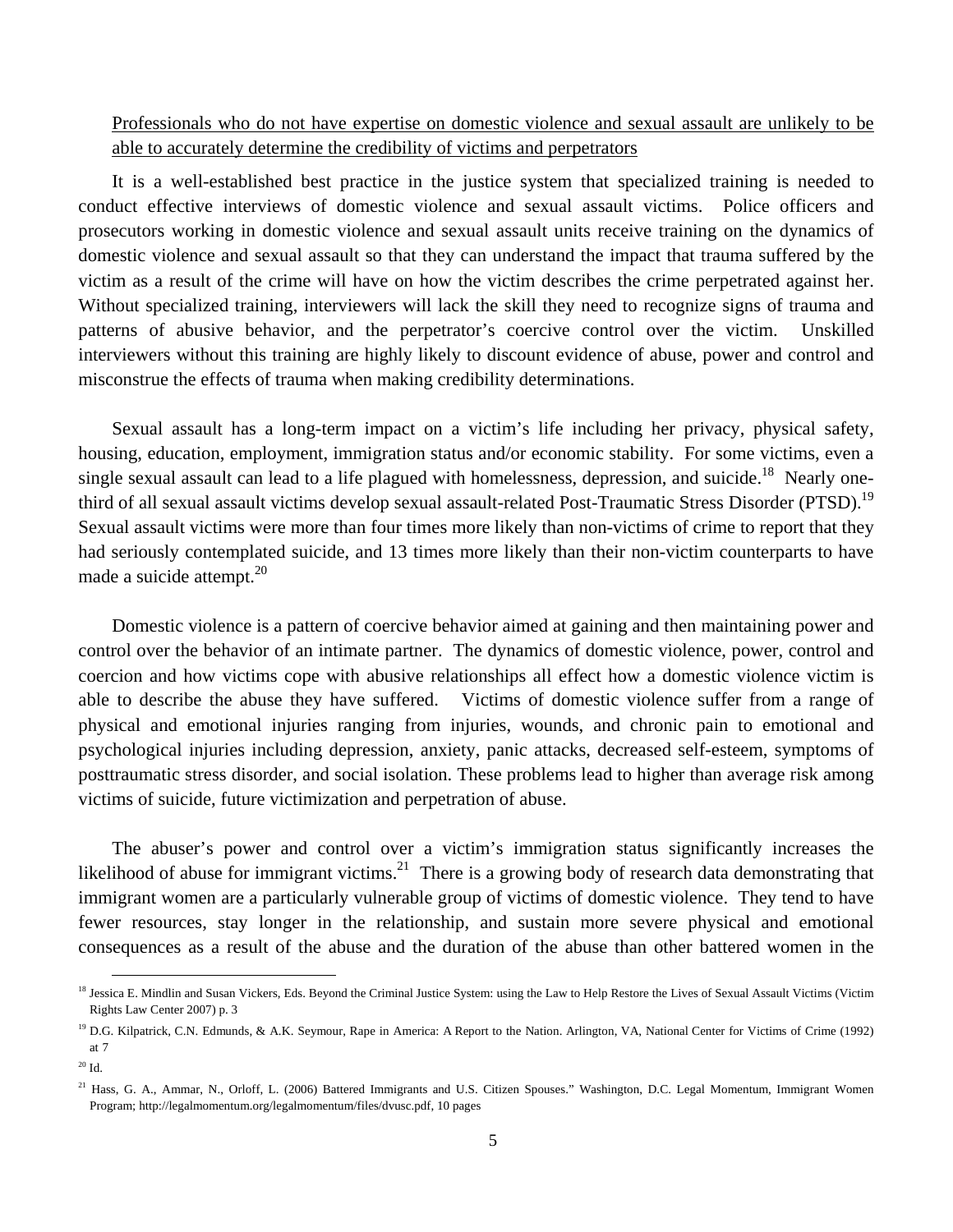United States<sup>22</sup>. In particular, research studies have found that abusers of immigrant domestic violence victims actively use their power to control their wife's and children's immigration status and threats of deportation as tools that play upon victim's fears so as to keep their abused spouses and children from seeking help or from calling the police to report the abuse.<sup>23</sup> Any assessment of battered immigrant victims requires both knowledge about violence against women and an understanding about the particularly dynamics that additionally affect immigrant victims. These include power and control over the victim's immigration status, cultural control and isolation as a result of limited English proficiency. Additionally, many battered immigrants come from countries where domestic violence is not considered a crime and where intervention by parties outside of the family or community can arouse distrust, suspicion, and even hostility. Immigrant women are also subject to rampant sexual violence at work.<sup>24</sup> Where the perpetrator of the violence is an employer or a supervisor, these individuals use poverty and employer dependence against her. Like immigrant victims of domestic violence, the perpetrators consider these women to be "perfect victims" for sexual exploitation because they are often isolated, thought to lack credibility, generally do not know their legal rights and may lack legal status to live and work in the United States.<sup>25</sup>

The relationship between the abuser and the abused has been likened to one of the captives and captors in a prisoner of war situation. The complexities of the coping mechanisms developed by the victim in abusive relationships include the victim's control of anger, survival vs. escape, viewing the captor as a protector, mutual dependence. Key ingredients of brainwashing include isolation of the victim from the outside world, humiliation and degradation of the victim, followed by acts of kindness coupled with the threat of a return to the degraded state if some type of compliance is not obtained.

Interviewing women who are victims of abuse requires a professional who understands the woman's fears for herself, her children, her guilt and shame, her immobilization and shock, and the process of self-

.

<sup>25</sup> See id. at 42-44.

 <sup>22</sup> Id.

<sup>23</sup> Acevedo, M. J. (2000). Battered immigrant Mexican women's perspectives regarding abuse and help-seeking. *Journal of Multicultural Social Work*, 8 (3/4), 243-282;

Ammar, N.H. & Orloff, L. (2007). Battered immigrant women's domestic violence dynamics and legal protections." In Muraskin, R. *It's a crime: Women and justice*, 430-443;

Ammar, N. H., Orloff, L., Dutton, M.A., & Aguilar-Hass, G. (2005). Calls to police and police response: A case study from the Latina immigrant women in the U.S. *Journal of International Police Science and Management*, 7(4), 230–244;

Ammar, N, Alvi, S., Couture, A and San-Antonio, J. (2011, forthcoming); Experiences of Muslim and Non-Muslim Battered Immigrant Women with the Police in the United States: A Closer Understanding of Commonalities and Differences. Violence Against Women;

Ammar, N., Orloff, L, Dutton, M.A. and Hass, G. (2012, forthcoming) Battered Immigrant Women in the U.S. and Protection Orders. Criminal Justice Review; Erez, E. & Ammar, N. (2003). Violence against immigrant women and systemic responses: An exploratory study. Report submitted to National Institute of Justice in fulfillment of requirements for Grant #98-WT-VX-0030 Washington, DC: US Department of Justice;

Hass, G. A., Ammar, N., Orloff, L. (2006) Battered Immigrants and U.S. Citizen Spouses."Washington, D.C. Legal Momentum, Immigrant Women Program; http://legalmomentum.org/legalmomentum/files/dvusc.pdf, 10 pages

Erez, E. & Ammar, N. (2003). Violence against immigrant women and systemic responses: An exploratory study. Report submitted to National Institute of Justice in fulfillment of requirements for Grant #98-WT-VX-0030 Washington, DC: US Department of Justice;

McFarlane, J, Malecha, A., Gist, J., Watson K., Batten, E., Hall I, & Smith S. (2002). Intimate partner violence against immigrant women: Measuring the effectiveness of protection orders. American Journal of Family Law, 16, 14, 244-252.

 $^{24}$  Bauer, Mary and Ramírez, Mónica. (2010). Injustice On Our Plates: Immigrant Women in the U.S. Food Industry." Southern Poverty Law Center, 42-44.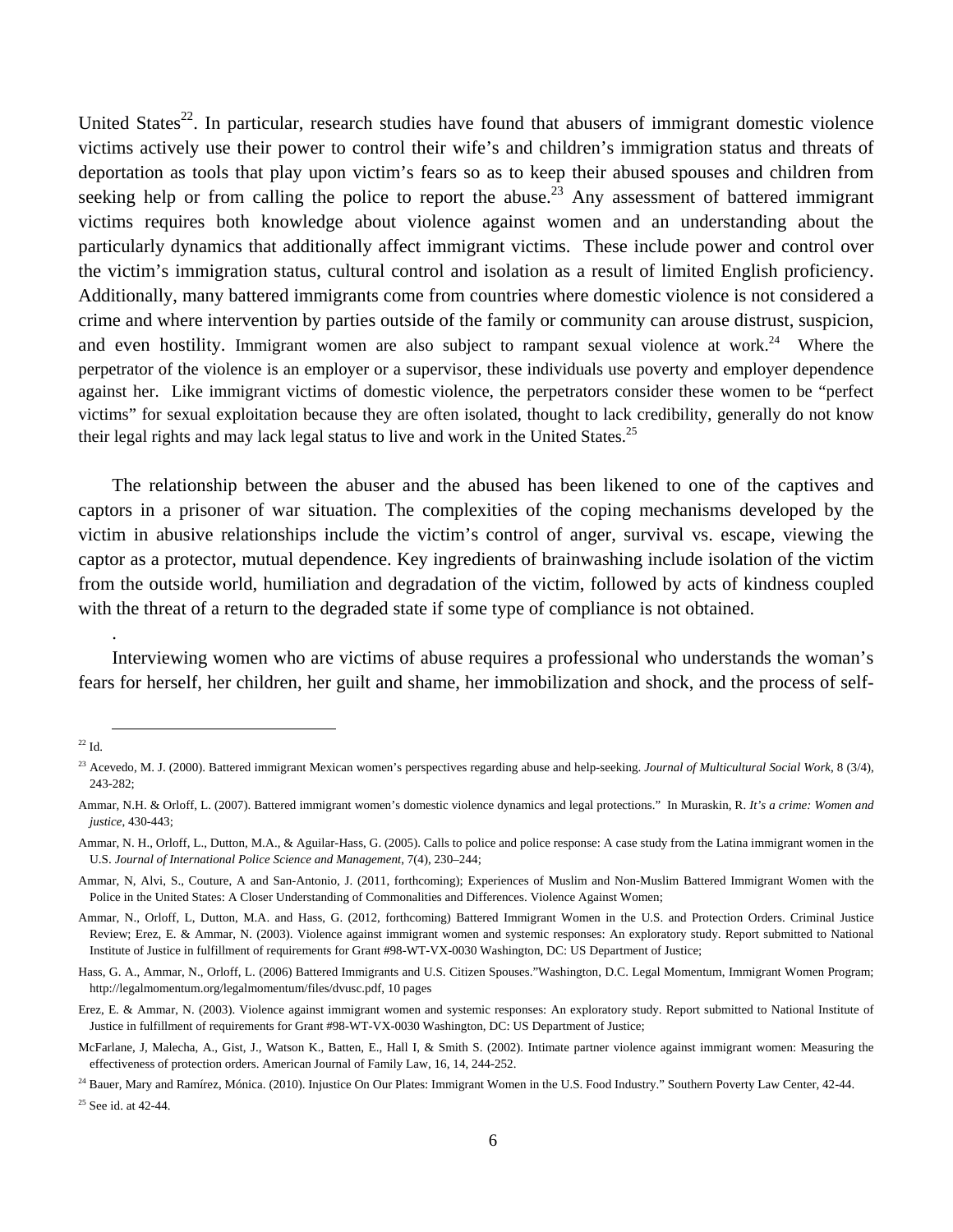blame.<sup>26</sup> These issues are compounded by ongoing threats of deportation from her abuser to keep her from seeking help, cooperating with law enforcement and in the case of sexual assault in the work place leaving her employment. Many immigrant victims suffer through years of threats of deportation and separation from her children if she takes any steps to leave the abusive relationship. Even when immigrant women obtain protection orders they are less than effective in stopping immigration related threats and abuse with ongoing immigration related abuse accounting for  $68.3\%$  of protection order violations.  $^{27}$ 

Interviewers not only need to have knowledge of intimate partner violence but an understanding of cultural differences as well. When interviewers are untrained in these dynamics they discount or fail to identify the abuse, as a result the cycle of violence to continues.<sup>28</sup> More particularly for battered immigrant women, any assessment requires not only knowledge about violence against women issues but about culturally sensitive aspects of communication and interaction.<sup>29</sup> Many immigrant victims come to the U.S. from countries in which domestic violence and often sexual assault are not prosecuted. Cultural norms discourage), intervention by parties outside of the cultural community and such interventions can arouse distrust, suspicion, and even hostility.<sup>30</sup> Interviewers need not only have knowledge of intimate partner violence but an understanding of cultural differences.

Research with immigrant Latinas has found that how the questions are asked about domestic violence make a significant difference in immigrant women's. Asking women about their experiences with domestic violence directly was not as effective as using a more subtle approach, i.e. asking the questions

<sup>&</sup>lt;sup>26</sup> Shalleck, A. (1997). Theory and experience in constructing the relationship between lawyer and client: Representing women who have been abused, 64 TENN. L. REV. 1019, 1046-47.

Benson, S. (2010). Interviewing the domestic violence victim: Incorporating interdisciplinary lawyering skills into the Law curriculum. Law and Economics Working Papers, 107 1-14.

 $^{27}$  Dutton, M.A., Ammar, N., Orloff, L. and Terrell, D. (2006), "Use and Outcomes of Protection Orders by Battered Immigrant Women: Revised Final Technical Report #2003-WG-BX-1004. Prepared for National Institute of Justice Office of Justice Programs, U.S. Department of Justice, Washington, D.C.; Dutton, M. A., Orloff, L. E., & Hass, G. (2000). Characteristics of help-seeking behaviors, resources, and service needs of battered immigrant Latinas: Legal and policy implications. Georgetown Journal of Poverty Law & Policy, 7, 245-305

<sup>&</sup>lt;sup>28</sup> Gondolf & Fisher, 1988); Gondolph, E. W., & Fisher, E.R. (1988). Battered women as survivors: An alternative to treating learned helplessness. Lexington, MA: Lexington Books/D.C. Heath and company.

<sup>&</sup>lt;sup>29</sup> Bent-Goodley, Tricia B. (2005). Culture and Domestic Violence: Transforming Knowledge Development. Journal of Interpersonal Violence, 20(2): 195-203.

Burman, E., S.L. Smailes, and K. Chantler. 2004. "Culture" as a Barrier to Service Provision and Delivery: Domestic Violence Services for Minoritized Women. *Critical Social Policy*, 24(3), 332-357

Campbell, Jacquelyn C. (1999). Sanctions and Sanctuaries: Wife Beating within Cultural Contexts. In D. Ayers Counts, J. K. Brown, and J. C. Campbell (Eds.), *To Have and To Hit: Cultural Perspectives on Wife Beating* (Second Edition) (pp. 261-285). Urbana and Chicago: University of Illinois.

Kasturirangan, Aarati, Krishnan, Sandhya, and Riger, Stephanie (2004). The Impact of Culture and Minority Status on Women's Experience of Domestic Violence. *Trauma, Violence, and Abuse*, 5(4), 318-332.

Lauristen, Janet and Norma White (2001). Putting Violence in Its Place: The Influence of Race, Ethnicity, Gender and Place on the Risk for Violence. *Criminology & Public Policy*, 1(1): 37-59.

<sup>&</sup>lt;sup>30</sup> Haj-Yahia, M. M., & Sadan, E. (2008). Issues in intervention with battered women in collectivist societies: An essay. Journal of Marital and Family Therapy, 34, 1–13;

Haj-Yahia, M. M. (2000). Wife abuse and battering in the sociocultural context of Arab Society. Family Process, 39(2), 237–255;

Leshem, Y. (2011). The lived experience of ultra-Orthodox divorced women with intimate partner violence. Initial results of research for a doctoral dissertation;

Jae Yop, K., & Ji Hyeon, L. (2011). Factors Influencing Help-Seeking Behavior Among Battered Korean Women in Intimate Relationships. *Journal of Interpersonal Violence*, *26*(15), 2991-3012. doi:10.1177/0886260510390946.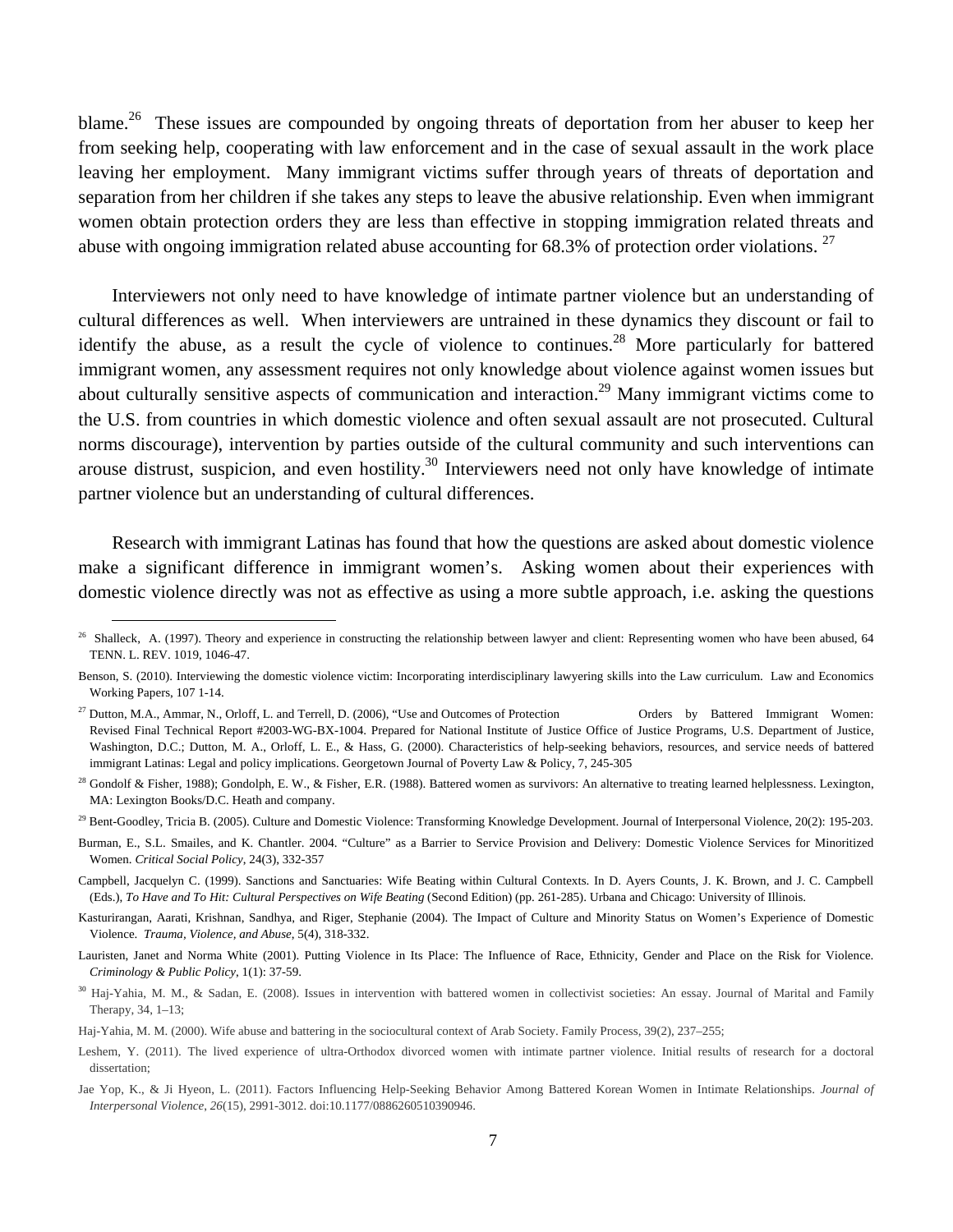using a third person approach.  $31$  In addition, asking directly about domestic violence of immigrant women was not effective when using the Abuse Assessment Form which has been adapted to ask more subtle questions that would then lead into the problem of domestic abuse.<sup>32</sup> For interviews to effectively detect the existence of domestic violence, language and cultural appropriateness are essential. Researchers have found that when health workers, peers or persons whom the immigrant woman trusts conduct the interview of a victim in their local community or in a familiar setting, immigrant women are more likely to be willing to disclose domestic abuse.<sup>33</sup>

#### "How might domestic violence affect a battered immigrant woman's credibility?

The psychological impact of physical, psychological, and sexual abuse can interfere with a battered woman's ability to present her case in an effective manner before the court. She may appear, socially withdrawn and passive, highly anxious and cognitively disorganized, terrorized, or numb and detached. Each of these presentations may be related to understandable and "normal" reactions to trauma.<sup>34</sup> However, these presentations may make her appear not fully certain and forceful in her testimony. A victim's overall demeanor and oral testimony in court, especially if she is again encountering the batterer in court, may be strongly influenced by these responses. Victims use many strategies in their efforts to, avoid, escape, and stop the violence and abuse against them and their children.<sup>35</sup>

# **The effect on U-visa victims of denying them access to lawful permanent residency, effectively requiring them to leave the country after their U visa expires.**

# How abusers use coercive control over victims, and the relationship between coercive control and physical and sexual abuse

Coercive control in intimate partner violence is a dynamic process linking a demand with a credible threat for noncompliance. An abuser uses coercive control tactics to prevent a partner from engaging in actions that he does not want – instilling the belief or fear that the threatened action will occur if there is

<sup>&</sup>lt;sup>31</sup> Rodriguez, R. (1995). Evaluation of the MCN domestic violence assessment form and pilot prevalence study. Migrant Clinicians Network Clinical Supplement.

<sup>&</sup>lt;sup>32</sup> Rodriguez, R. (1995). Evaluation of the MCN domestic violence assessment form and pilot prevalence study. Migrant Clinicians Network Clinical Supplement; Dutton, M.A., Ammar, N., Orloff, L. and Terrell, D. (2006), "Use and Outcomes of Protection Orders by Battered Immigrant Women: Revised Final Technical Report #2003-WG-BX-1004. Prepared for National Institute of Justice Office of Justice Programs, U.S. Department of Justice, Washington, D.C.

 $33$  (Short, L., Rodriguez, R. (2002). Testing an intimate partner violence assessment icon form with migrant and seasonal farmworker battered women. Women & Health.35 (2/3), 181-192.

<sup>34</sup> *See supra* note 2.

<sup>&</sup>lt;sup>35</sup> Examples of strategies women use to avoid, escape or resist batterers: calling the police, calling shelters, leaving the home or scene, complying with the batterer's demands (apparently or superficially), talking to friends, hiding, avoiding the batterer, seeking professional help, "being nice" and not upsetting the batterer, keeping information from the batterer, avoiding conflict and keeping peace, "walking on eggshells", separating or divorcing the batterer, fighting back with physical force, obtaining a gun or other weapon. *Supra* note 5.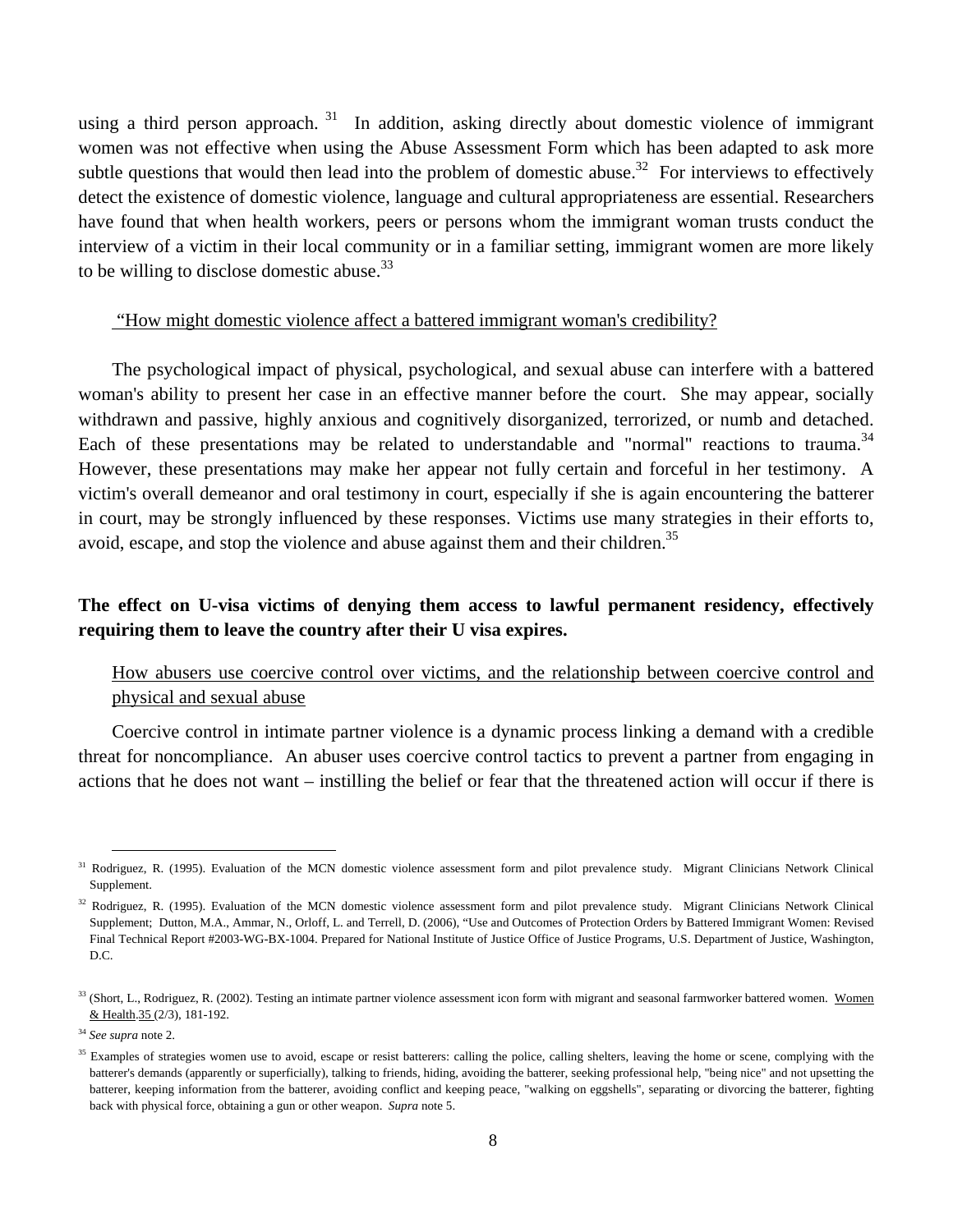not compliance with the abuser's demands and wishes. Coercive control is highly associated with both physical and psychological abuse, regardless of whether reported by either partner.<sup>36</sup>

Two major types of partner abuse have been identified among victims who seek outside assistance. The first type the abuse is limited to physical and psychological abuse (and it is estimated that this type is prevalent between 20% to 40% of the cases). The second type of abuse where the abused woman is being subjected to coercive control, ongoing pattern that directly targets women's capacity to make independent decisions or to escape from the abusive partner, and that typically includes tactics to isolate, degrade, intimidate and control the victim. The type of abuse is prevalent in  $60\%$  to 80% of the cases.<sup>37</sup> In one large study, 54% of the men arrested for domestic violence admitted taking their partner's money whereas 79% of the women in another sample reported that their partner limited their access to money.<sup>38</sup> In that same study 75% to 95% of the abused women who responded to the surveys endorsed 10 or more of the items identified with coercive control. These items included "monitoring time;" being kept from socializing or seeing their family; and being controlled by threats to take or harm the children.

The major effect of coercive control is a hostage-like sense of entrapment in which a victim's vulnerability to physical and sexual violence is a direct function of the extent to which material deprivation, exploitation and isolation have been deployed to make it impossible for her to effectively resist, report or escape the abusive partner.

A third of the rape victims they studied were sexually assaulted by an abusive partner.<sup>39</sup> Conversely, between 35% and 84% of women who seek assistance for domestic violence have also been raped or forced to engage in sex by their partner. In one well designed study, 27% of abused women reported being forced to engage in unwanted sex "often" or "all the time."<sup>40</sup>

Other research suggests that coercive control in abuse cases may elicit psychological trauma even where violence is minimal, has not occurred or has not occurred in many years. In one national study, for instance, the group that reported that highest levels of disabling fear was a population who had not been physically abused for an average of 10 years or more.<sup>41</sup>

The overall effect of living in an environment of coercive control can result in serious psychological consequences such as depression and low self-esteem, anxiety, alcohol and substance abuse, and post-

<sup>&</sup>lt;sup>36</sup> Dutton, M.A. and L.A. Goodman, Coercion in Intimate Partner Violence, in 9th International Family Violence Conference2005: Portsmouth, NH.

<sup>&</sup>lt;sup>37</sup> Evan Stark. Coercive Control: How Men Entrap Women in Personal Life (Oxford, 2007).

<sup>&</sup>lt;sup>38</sup> Buzawa, E. & Hotaling, G. (2003). Domestic Violence Assaults in Three Massachusetts Communities: Final Report. Washington D.C. National Institute of Justice; Tolman, R. (1992). 'Psychological Abuse of Women.' In R. Ammerman & M. Hersen (eds.), Assessment of Family Violence: A Clinical and Legal Sourcebook. New York: John Wiley.

<sup>&</sup>lt;sup>39</sup> Stark, E., & Flitcraft, A. (1996). Women at risk: Domestic Violence and Women's Health. Thousand Oaks, CA: Sage.

<sup>&</sup>lt;sup>40</sup> Rees, A., Agnew-Davies, R., & Barkham, M. (2006, June).' Outcomes for women escaping domestic violence at refuge.' Paper presented at the Society for Psychotherapy Research Annual Conference, Edinburgh, Scotland.

<sup>41</sup> Piispa, M. (2002). 'Complexity of Patterns of Violence Against Women in Heterosexual Partnerships, 'Violence Against Women 8 (7), 873–900.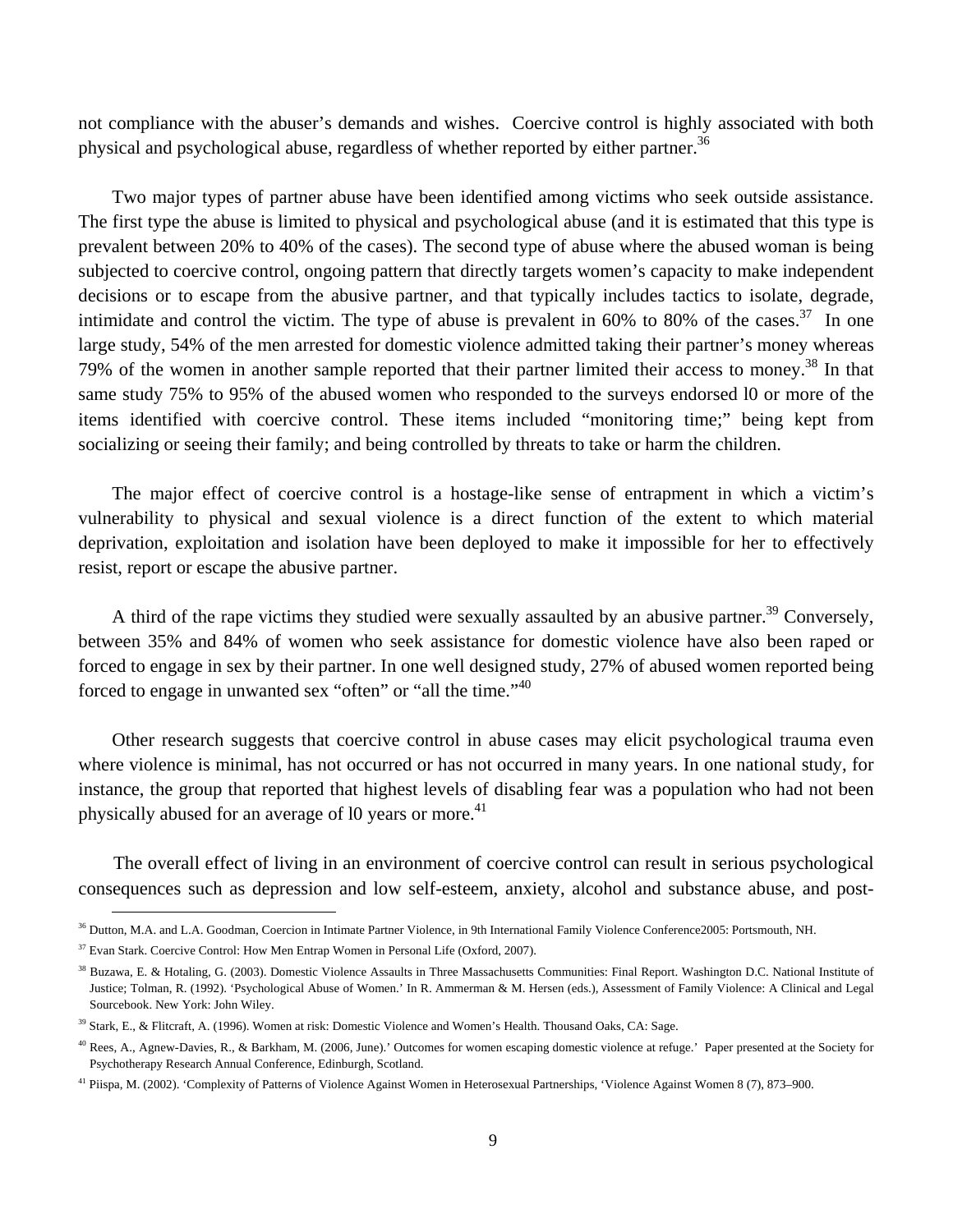traumatic stress and other anxiety disorders. Those who experience ongoing trauma, such as living with coercive control in the workplace, often report deteriorating physical and emotional health over time. Physical ailments resulting from living in a coercive environment include headaches, insomnia, choking sensations, hyperventilation, gastrointestinal symptoms, and chest, back and pelvic pain. Furthermore, physical ailments may arise as a result of the onset of mental health consequences of coercive control, such as posttraumatic stress disorder. Posttraumatic stress disorder and depression have been linked to a variety of physical health adversities."

Coercive control, power and control over a victim's immigration status, and the role it plays in locking immigrant victims in abusive relationships, deterring their help seeking and cooperation with law enforcement

Coercive control tactics (threats for non-compliance) can be readily used by an abusive partner toward an immigrant abused women to control her behavior (including help seeking for the abuse and actions in seeking legal immigration status). Coercive control is associated with both the perception of ongoing threat and increased fear–even after considering the level of physical and psychological abuse.<sup>42</sup>

The vast majority of battered immigrants who qualify for VAWA relief or for battered spouse waivers are undocumented. They often remain undocumented after years of life in the U.S. because the U.S. citizen and lawful permanent resident spouses never filed or will not cooperate in helping them obtain lawful permanent resident status. Being undocumented contributes to diminished financial resources, as it prevents women from obtaining minimum wage jobs, or benefits such as medical insurance, paid vacation, sick leave, and pensions.<sup>43</sup> Immigration status may also limit their access to some types of public assistance or other public resources.

Citizen and lawful permanent resident spouses used their power and control over the immigrant spouse's immigration status to deny their immigrant spouses access to legal immigration status. Among immigrant women married or formerly married to abusive U.S. citizens or lawful permanent residents who could have filed immigration papers on abused immigrant spouse's behalf, 72.3% never filed immigration papers and those that did file delayed filing for an average of almost 4 years.<sup>44</sup> Further immigration related abuse appears be contribute to lethality for immigrant women. Immigrants experiencing physical and/or sexual abuse received from their abusers threats of deportation, threats of refusal to file papers, and threats to call immigration authorities at over ten times the rate experienced by

 <sup>42</sup> Dutton, M.A. and L. Goodman, *Coercion in IPV*, in *9th International Family Violence Conference*2005: Portsmouth, NH.

 $43$  "Undocumented are non-citizens who enter the U.S. without INS permission or whose legal immigration documents have expired since they entered. . . . Although being in the U.S. without documents is not a crime, INS try to remove undocumented individuals when they are identified often through their employment and work placement." DEANNA JANG, LENI MARIN, GAIL PENDLETON, DOMESTIC VIOLENCE IN IMMIGRANT AND REFUGEE COMMUNITIES: ASSERTING THE RIGHTS OF BATTERED WOMEN 53 (1997).

<sup>&</sup>lt;sup>44</sup> Giselle Hass et al., *Lifetime Prevalence of Violence Against Latina Immigrants: Legal and Policy Implications, INT'L J. OF CRIMINOLOGY (Spring* 2000).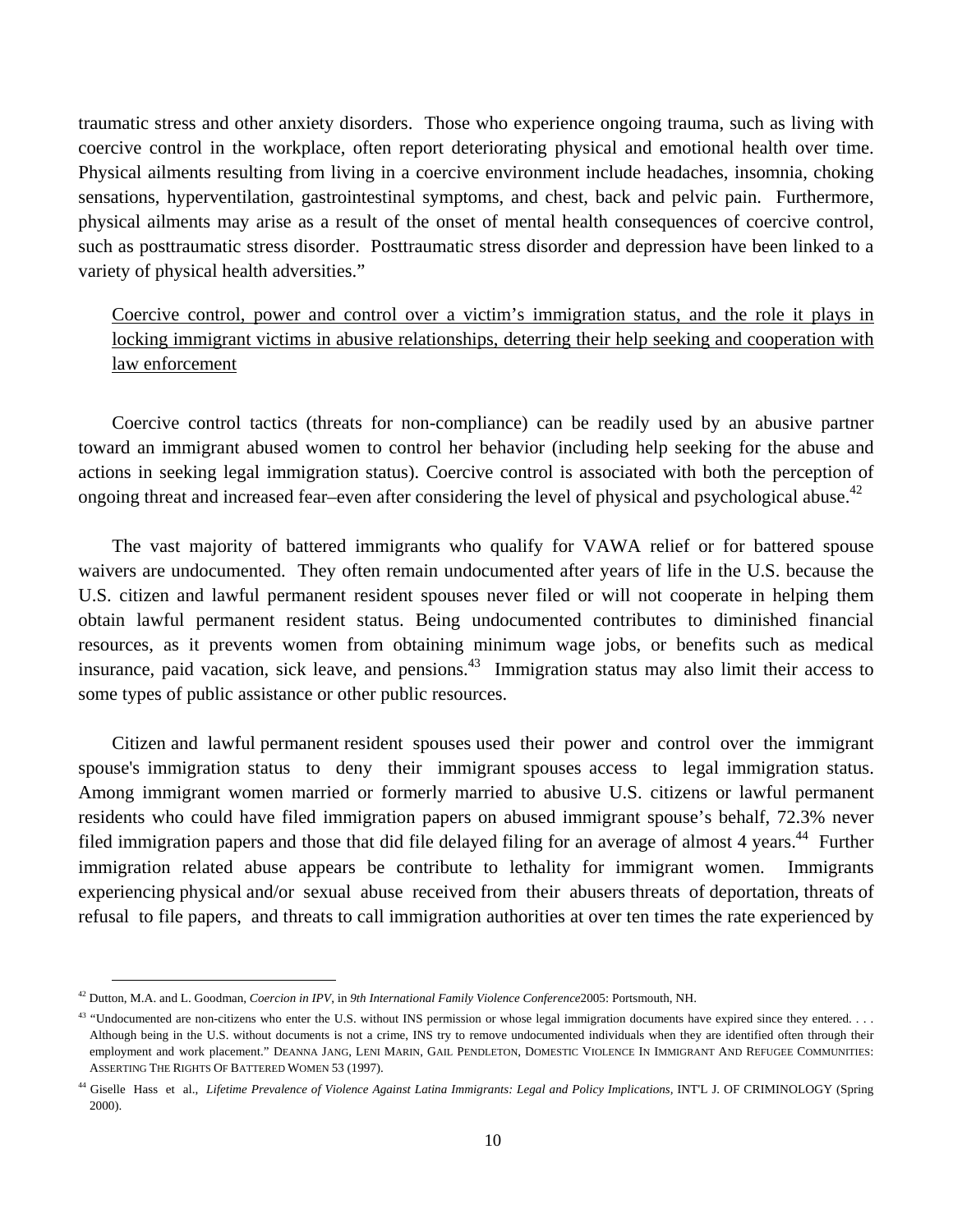psychologically abused women.45 Threats of deportation are particularly effective when the abuser and the victim have children in common. In such cases threats of deportation are threats of separation from the children. When a U.S. citizen or lawful permanent resident threatens a spouse with deportation and separation from her children, the threats can be a very powerful deterrent to her separation actions, including calling the police, obtaining a protection order, or cooperating in her partner's criminal prosecution.

An undocumented status heightens psychological distress due to the fear of detection and deportation, increases social isolation and leads to further entrapment in an abusive marriage. Undocumented battered immigrant women face the untenable position of increasing their risk if they are identified as such when they seek help. It could inhibit her willingness to seek shelter or other social services that might assist her, since she may incorrectly believe that seeking assistance will lead to her deportation. Furthermore, when a U.S. citizen or lawful permanent resident husband abuses a wife dependent on him to attain legal immigration status in the U.S. for the wife or the children, the threat that he will have her or her children deported if she calls the police or otherwise seeks help to tend the abuse is all the more powerful and effective. For battered immigrants married to U.S. citizens or lawful permanent residents this barrier is often the strongest deterrent to her leaving the abusive relationship and seeking help.

Perpetrators of intimate partner violence are more likely than non-perpetrating partners to engage in immigration-related violence and controlling behaviors including deportation and threats of deportation, withholding of immigration papers, refusal to file change of immigration status. If the perpetrator filed immigration papers on the victim's behalf and she attained legal immigration status based on the marriage, perpetrators continue to threaten the victim telling her that he gave her legal status he can take it away. Until the victim finds her way to assistance from advocates or attorneys the victim does not know that what the perpetrator is telling her is not true. These behaviors continue to occur even after an immigrant victim attains legal immigration status Such immigration-related concerns compromise the likelihood of help-seeking for domestic violence and for fleeing an abusive relationship.<sup>46</sup>

# The effect on children when their non-abusive parent is forced by threats of deportation to remain in the abusive relationship

Research has found that a significant number of husbands who frequently abuse their wives also physically abuse their children.  $4\overline{7}$  The risk of physical danger to the children in abusive families is

 <sup>45</sup> M.A., Orloff L.E., & Hass, G.A. *Characteristics of Help-Seeking Behaviors, Resources and Service Needs of Battered Immigrant Latinas: Legal and Policy Implications.* (Summer 2000)

<sup>&</sup>lt;sup>46</sup> Raj A, Silverman JG. (2002). Violence against immigrant women: the roles of immigrant culture, context, and legal status. Violence Against Women, 8(3), 367-398.

Raj A, Silverman JG, McCleary-Sills J, Liu R. (2005). Immigration policies increase South Asian immigrant women's vulnerability to intimate partner violence. Journal of the American Medical Women's Association, 60(1), 26-32.

Raj A, Liu R, McCleary-Sills J, Silverman JG. (2007). Domestic violence help-seeking behaviors of South Asian battered women residing in the United States. International Journal of Victimology, 14(1) 143-170.

 $47$  See Murray Straus, Victims and Aggressors in Marital Violence, 23 AMERICAN BEHAVIORAL SCIENTIST 681 (1990).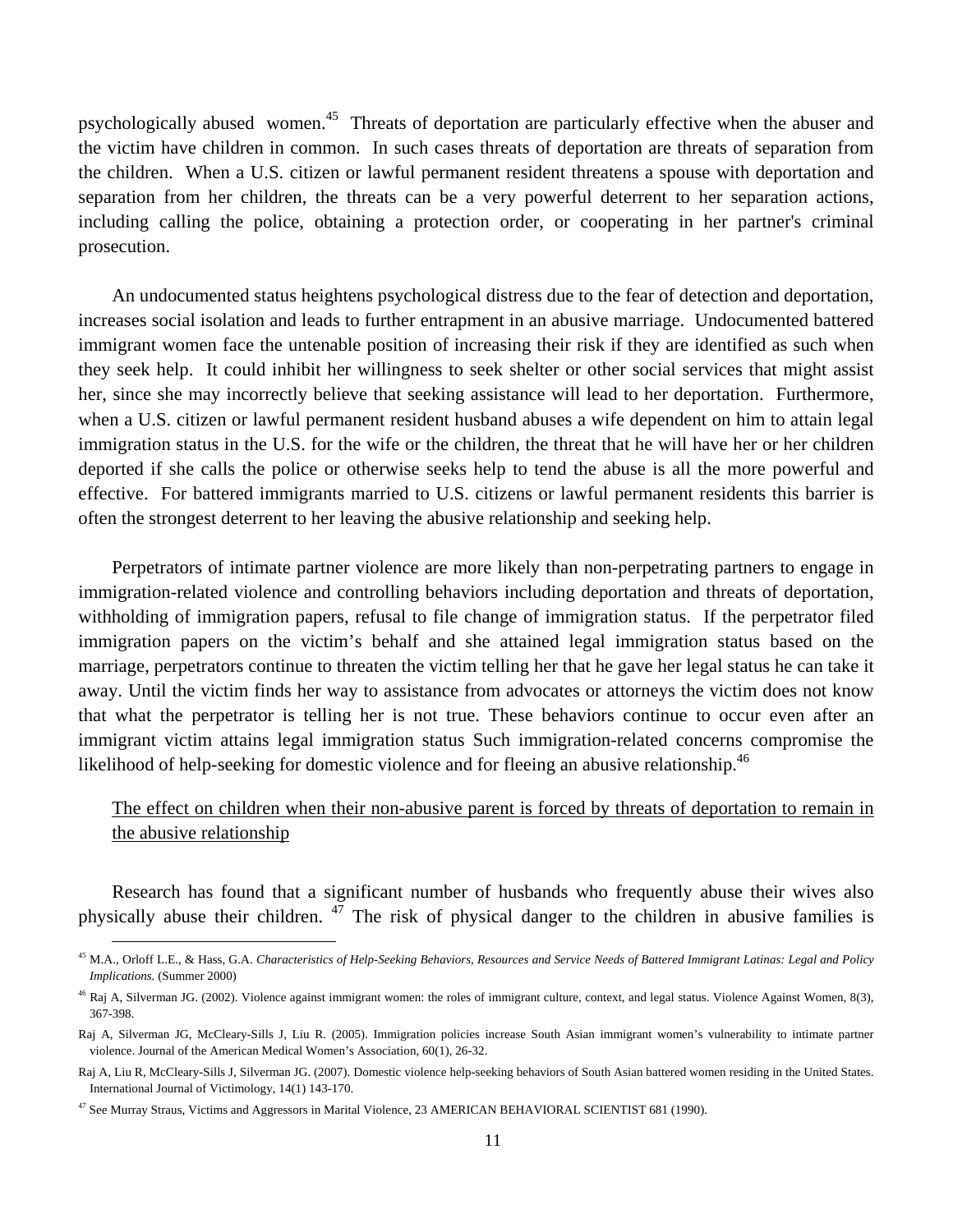considerable. Many women passively withstand the violence inflicted upon them because it diverts their abusers from violence against the children. Several hundred research monographs published over four decades have documented the harms experienced by children exposed to domestic violence.<sup>48</sup> Because of this research, the US Congress passed the "Morella" resolution (named after its sponsor, Maryland Republican Connie Morella) recommending that the presumption of custody be given to abuse victims. All but two states have since adapted a version of Morella. Moreover, the National Council of Juvenile and Family Court Judges (NCJFCJ) has strongly promoted its support for rebuttable presumption legislation through its "Green Book" initiative as well as legislation that prohibits joint or unsupervised custody for offending parents. In other words, there is overwhelming sentiment in the policy world that everything possible should be done to limit a child's exposure to domestic violence and that the preferred way to do this is by protecting the non-offending primary parent.

But what happens to children when victims are forced to remain in abusive relationships? The answer draws on several bodies of research. One body of work shows the extent to which partners use threats of deportation as well as threats to report non-offending partners to child welfare as part of their coercive control.49 These threats are particularly effective if the victim fears not only losing her residency in the US but also that she will be separated from her child and that the child will be harmed as a consequence. This is only one example of the widely documented pattern by which abusive parents continually play a child's safety off against the mother's, a situation termed "the battered mother's dilemma." In this common scenario, the offending parent forces the immigrant mother to choose between protecting a child in ways that put her at risk or keeping herself safe but putting the child at risk, for instance, by leaving the home without the child or reporting the domestic violence to the police. This dilemma is aggravated when it is reinforced by court or other outside agencies, for instance, when a mother has a reasonable fear that the offending partner will be informed if she seeks outside assistance.

Other bodies of research show that harms children experience because of exposure to parental domestic violence are directly proportional to the duration of their exposure. The duration of a child's exposure to abuse of a parent is often cited is a major factor in determining the nature and extent of the harm s/he experiences alongside the child's developmental age, the type of abuse involved and the nature of exposure. 50 The effects of partner violence for both adult and child victims are cumulative, the result of all that has come before, rather than incident specific.<sup>51</sup> Finally, the duration of abuse harms children because it is directly related to the probability that mothers will be disabled in their independent decisionmaking by coercive control or will develop medical, physical, or psychosocial adaptations to the abuse

<sup>&</sup>lt;sup>48</sup> For a summary of these harms, see Chapter 15 in E. Buzawa, C. Buzawa and E. Stark. Responding to Domestic Violence. Sage 2012.<br><sup>49</sup> Tolman, R. (1992). 'Psychological Abuse of Women.' In R. Ammerman & M. Hersen (eds.), Sourcebook. New York: John Wiley.<br><sup>50</sup> Edleson,J. (1999). Children's Witnessing of Adult Domestic Violence. J. of Interpersonal Violence,14. 839. Stark, E. (2002) The battered mother in the

child protective service caseload: Developing an appropriate response," Women's Rights Law Reporter 23, no. 2 (Spring 2002): 107–131.<br><sup>51</sup> Shalansky, C., Ericksen, J. & Henderson, A. 1999). Abused women and child custody:

Nursing 29 (2), 416–426.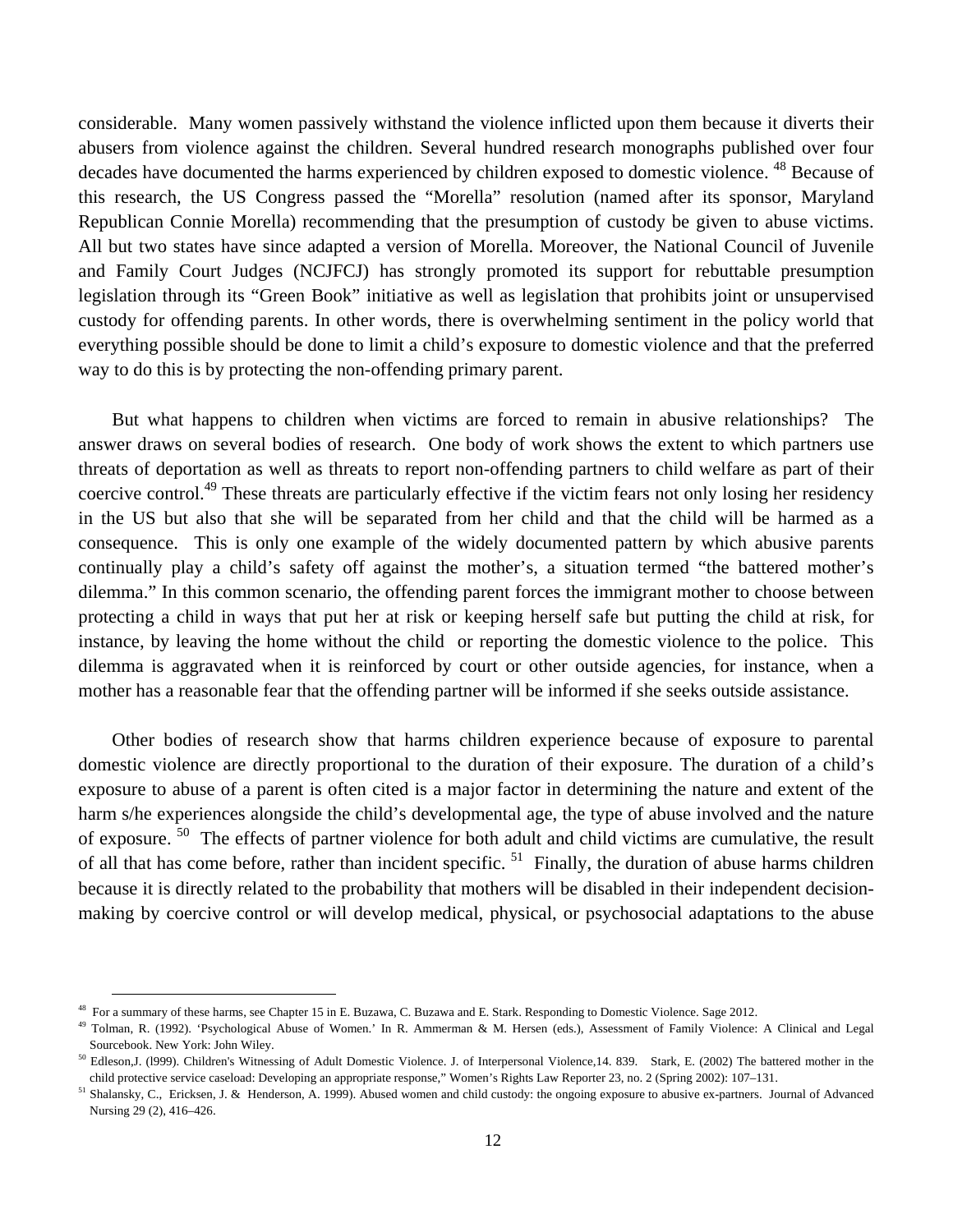(such as depression, substance abuse or suicidality, e.g.) that undermine their ability to "mother through domestic violence" and so to protect the child. $52$ 

Even though legal custody is granted in 83% of temporary and 80% of permanent protection orders, the respondent retains visitation rights in 60% of the final orders, with only 11 % of cases requiring supervised visitation.<sup>53</sup> Whether the father obtains custody of the children or just visitation privileges, his contact with the children separate from the mother usually increases. The risk of the batterer abusing unprotected children is a fear many battered women rightfully feel.

Immigrant battered women are often socialized to be the children's primary caretakers.<sup>54</sup> If they have young children or children with special needs, the risk of abuse to the children by a father untrained in their developmental needs and care will be of particular concern and will serve as a barrier that will prevent them from leaving the abusive relationship. This situation may in fact cause more problems for the children because witnessing violence in their homes tends to cause particular emotional and behavioral problems. Thus, these children are particularly vulnerable to further stresses.<sup>55</sup>

 Furthermore, a battered immigrant may be unwilling to leave because she believes that her abuser will be legally entitled to custody of the children. All of her information about legal rights in the United States is often based on information provided to her by the abuser. She does not know about the laws in most states that require judges to consider domestic violence in custody cases and awards custody to the non-abusive parent. They believe the father will win custody or that unsupervised contact with the father will alienate the children emotionally from them. Women culturally socialized to see family loyalty and attachment as central to family relations will be very susceptible to the abuser's efforts to control and emotionally abuse them by alienating the children from them.<sup>56</sup>

 <sup>52</sup> Stark, E. & Flitcraft, A. (l996) Women at Risk: Domestic Violence and Women's Health. Thousand Oaks, CA:Sage.

<sup>53</sup> *See* SUSAN KEILITZ, PAULA HANNAFORD, & HILLERY EFKEMAN, CIVIL PROTECTION ORDERS: THE BENEFITS AND LIMITATIONS FOR VICTIMS OF DOMESTIC VIOLENCE (1997).

<sup>54</sup> *See supra* note 16. *See also* J. Perilla, R. Bakerman, & F. Norris, *Culture and Domestic Violence: The Ecology of Abused Latinas*, 9 VIOLENCE AND VICTIMS (1994).

<sup>55</sup> *See* A. Tomkins, S. Mohamed, M. Steinman, R. Macolirii, M. Kenning, & J. Aftank, *The Plight of Children who Witness Women Battering: Psychological Knowledge and Policy Implications* 18 LAW AND PSYCHOLOGY REVIEW 137.

<sup>&</sup>lt;sup>56</sup> Although research to establish the reliability of the Parent Alienation Syndrome is considered insufficient (in APA, 1996, see supra note 5) the concept has been used by family courts to describe one parent's attempts to interfere with the children's attachment to the other parent, a situation found in highly conflictive separations or divorces.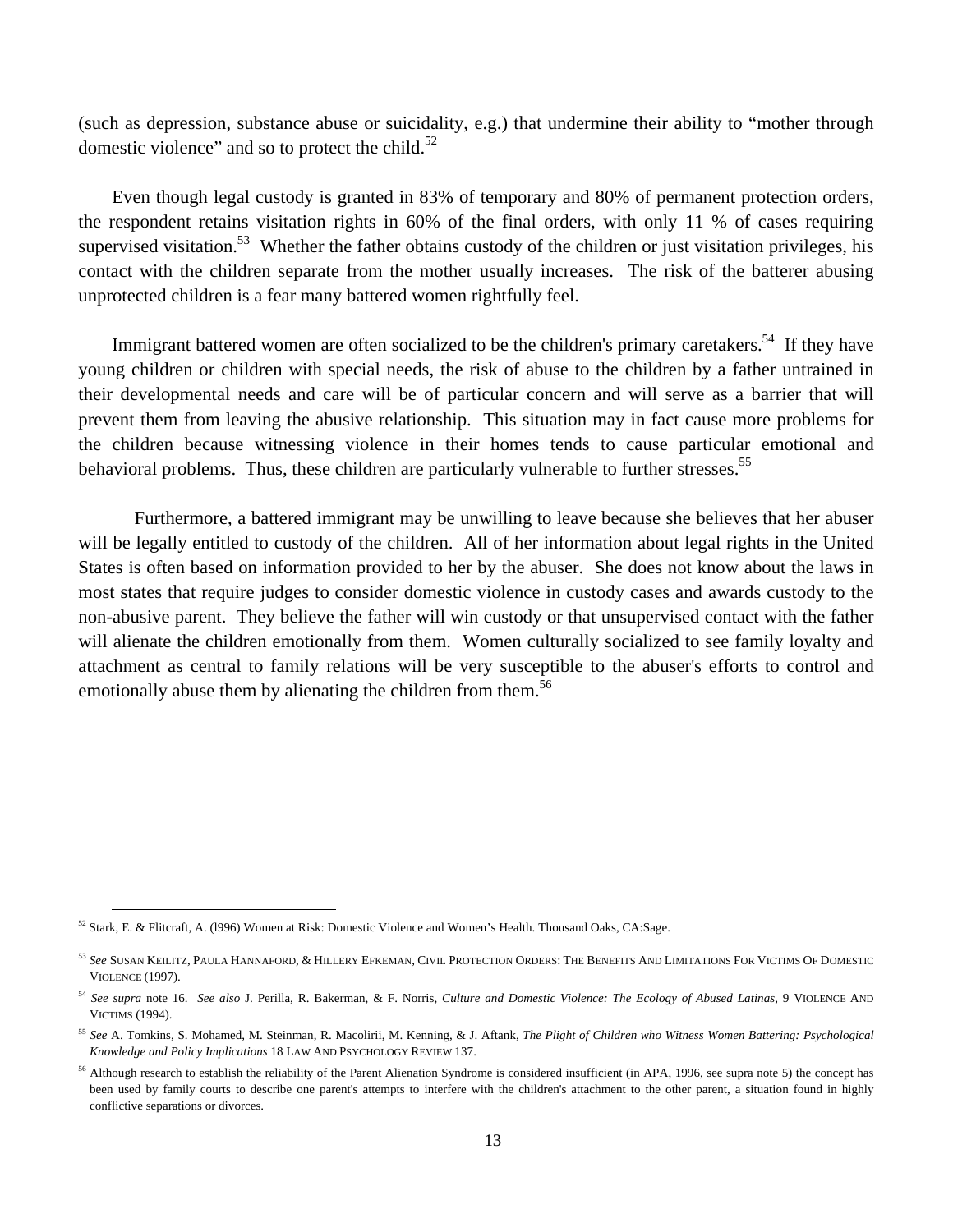**Why victims, and particularly immigrant victims, who have suffered domestic violence, rape, sexual assault, child abuse and other crimes, must not be cut off from the U-visa if they do not file a police report within 60 days after the criminal activity occurred.** 

## The effect of trauma

The effects of trauma – (physical, sexual and psychological abuse, coercive control) can create significant distress for the victim, impair a victim's ability to function and increase a victim's vulnerability to revictimization.<sup>57</sup> Coercive control is also associated with psychological traumatic effects (e.g., PTSD, depression), even after controlling for level of physical and psychological abuse. Resilience following violence and abuse is made more likely by the support of family and friends, as well as the institutions that can offer protection and help.<sup>58</sup> Victims of interpersonal violence, relative to non-victims, are more likely to be depressed, anxious and report a history of suicidality,<sup>59</sup> mental health concerns that would severely inhibit expedient action to protect ones' self.

 "Intimate abuse leads to health problems for the victim, such as bruises, broken bones, cuts, miscarriages, internal injuries, scars, damage to joints, and partial loss of hearing or vision among others. In addition, battered women often suffer from longer term health problems such as permanent injuries or organ malfunction, chronic headaches, recur-rent vaginal infections, and unwanted pregnancies. In sum, living in a violent home has a profound effect on the physical and mental health of battered women.<sup>60</sup> Poor health status or health concerns for themselves or their children can be a significant deterrent to a battered immigrant to leaving her abuser. In spite of their increased health risks, women and children in violent homes often receive less medical care than women and children living in a non-violent home.<sup>61</sup> Dependence upon a husband's medical insurance and fear that government health assistance will not be available for her or her children can keep a woman locked in the violent relationship.

Aside from medical problems, short and long terms psychological effects of battering have been well documented in medical, psychological and social work literature. Older literature conceptualized the

 <sup>57</sup> Dutton, M.A. and L. Goodman, *Coercion in IPV*, in *9th International Family Violence Conference*2005: Portsmouth, NH.

Dutton, M.A., L.A. Goodman, and L. Bennett, *Court-involved battered women's responses to violence: The role of psychological, physical, and sexual abuse.* Violence & Victims, 1999. **14**(1): p. 89-104.

Dutton, M.A., L.A. Goodman, and L. Bennett, *Court-involved battered women's responses to violence: The role of psychological, physical, and sexual abuse.*, in *Psychological abuse in violent domestic relations.*2001. p. 177-195.

<sup>58</sup> Dutton, M.A. and R. Greene, *Resilience and crime victimization.* J Trauma Stress, 2010. **23**(2): p. 215-22.

<sup>&</sup>lt;sup>59</sup> Hurwitz EH, Gupta J, Liu R, Silverman JG, Raj A. (2006). Intimate partner violence associated with poor health outcomes in US South Asian women. Journal of Immigrant and Minority Health. 8(3), 51-61

<sup>&</sup>lt;sup>60</sup> Battered women are 4 to 5 times more likely than non-battered women to require psychiatric treatment and 5 times more likely to attempt suicide, abuse may be the single most important precipitant for female suicide yet identified. E. Stark & A. Flitcraft, *Spouse Abuse, in* VIOLENCE IN AMERICA: A PUBLIC HEALTH APPROACH 14 (Rosenburg & Fenley, eds. 1991). For extensive description of physical effects of violence see M. Koss, P. Koss & J. Woodruff, *Deleterious Effects of Criminal Victimization on Women's Health and Medical Utilization*, 151 ARCHIVES OF INTERNAL MEDICINE 342 (1991).

<sup>61</sup> DIAGNOSTIC AND TREATMENT GUIDELINES ON DOMESTIC VIOLENCE (American Medical Association 1992).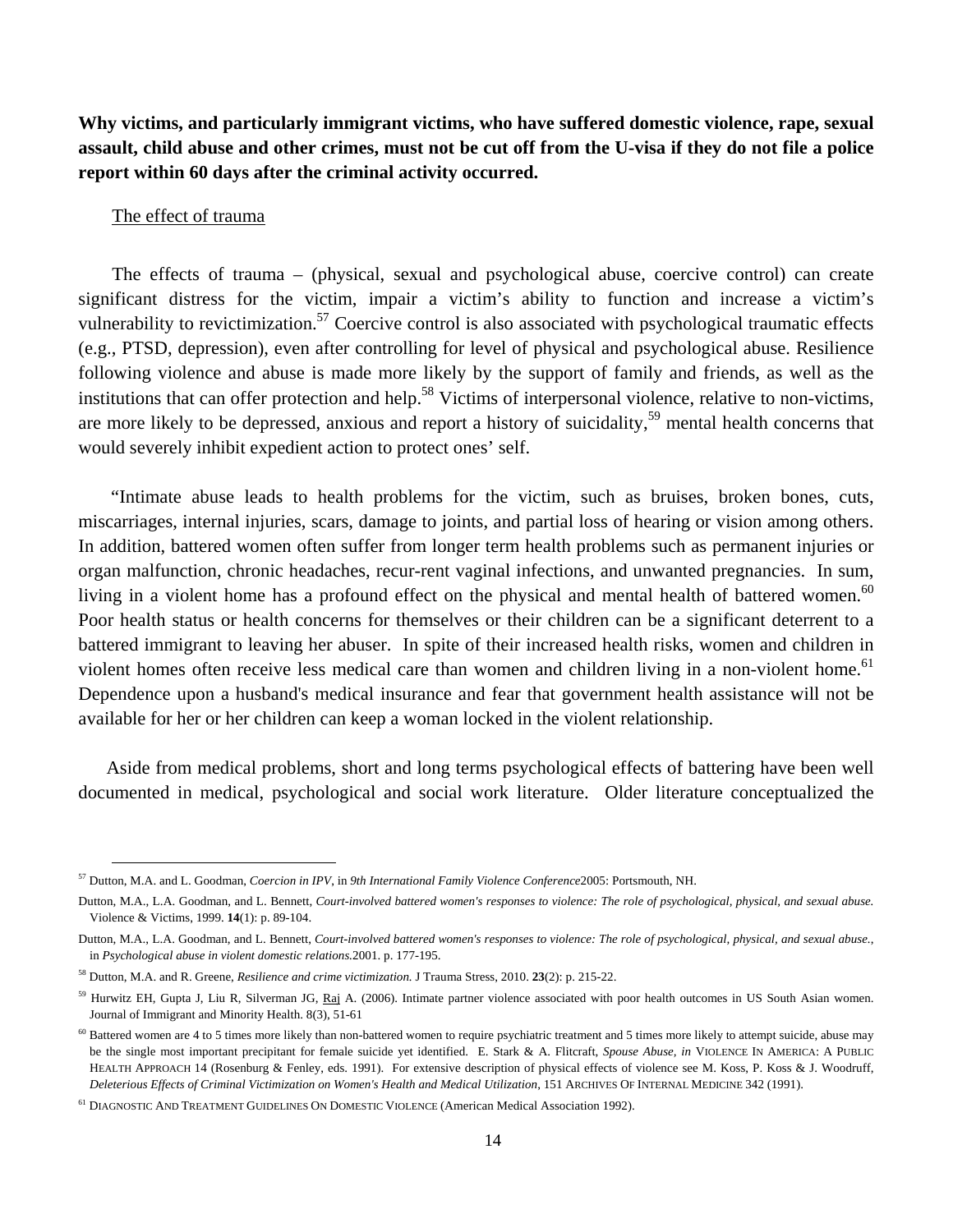Battered Woman's Syndrome, a concept no longer considered appropriate.<sup>62</sup> The most extensive research of battering and its effects comes from traumatology studies and the Post Traumatic Stress Disorder literature.<sup>63</sup> Symptoms such as depression, anxiety, mood disorders, dissociation, substance abuse and suicidal attempts have also been found to be associated to the trauma of intimate violence.<sup>64</sup>

Repeated victimization progressively heightens a battered woman's fears, terror and perception of intimidation, weakening her ability to act to stop the violence.<sup>65</sup> Multiple victimizations across the life span have been linked to the battered woman's clinical presentation and response to the abuse.<sup>66</sup> In this sense, tolerance for stress is permanently harmed by the cumulative experience of trauma, and women who have been traumatized numerous times during their life time tend to be more vulnerable and respond in less adaptive ways to further victimization. Past trauma has been identified as a risk factor for women to remain longer in abusive relationships. $67$ 

Thus, many battered immigrants who may have been exposed in their home countries to other forms of victimization such as child abuse, torture, rape, warfare and natural disasters are more vulnerable to the effects of violence by their intimate partner than are battered women who have not had such experiences.<sup>68</sup> Women who have been subjected in their home countries to culture-bound practices designed to make them more acceptable and desirable to men, such as genital mutilation, child marriage, or pathological dieting, may have been emotionally scarred by such experiences.<sup>69</sup> The immigration process also places women at risk of further traumatization since many women may experience rape and sexual assault during travel to the U.S. or by employers who take advantage of them in the U.S.

Whether the children are abused by the batterer or are merely exposed to the domestic violence, they may present symptoms related to the stress and traumatization. A battered woman's stress can be compounded when the children present symptoms and maladaptive behaviors which she needs to address. Separation from a battering partner does not guarantee removing the children from the violence when there will be ongoing contact through visitation. Thus, many battered women fearing that the legal struggles, relocation, financial uncertainty and the potential risks of a continued relationship with the

 $62$  "The term Battered Women Syndrome does not adequately reflect the breadth or nature of the empirical knowledge about battering and its effects." THE VALIDITY AND USE OF EVIDENCE CONCERNING BATTERING AND ITS EFFECTS IN CRIMINAL TRIALS: RESEARCH REPORT vii (National Institute of Justice 1996).

<sup>&</sup>lt;sup>63</sup> This diagnosis was originally conceived to accommodate normal persons who develop psychological symptoms because of the nature of the trauma experienced, a no longer required criteria to be met in the newest revision of this diagnosis. DIAGNOSTIC AND STATISTICAL MANUAL OF MENTAL DISORDERS (American Psychiatry Association 1980 & 1994).

<sup>64</sup> See description of symptoms related to intimate violence in M. Koss, *supra* note 42.

<sup>&</sup>lt;sup>65</sup> Mary Ann Dutton & K. Chrestman, *Multiple Victimization Across Trauma Groups*, Paper presented at the Seventh Annual Meeting of the International Society for Traumatic Stress Studies, Washington D.C. (1991).

<sup>66</sup> *See supra* note 33.

<sup>67</sup> *See* R.J. Gelles, & C. Cornell, INTERNATIONAL PERSPECTIVES IN FAMILY VIOLENCE (1983).

<sup>&</sup>lt;sup>68</sup> Historically, women have been subjected to rape in wars. Mass rapes have been reported to occur recently in the

civil wars of Bosnia, Cambodia, Liberia, Peru, Somalia, and Uganda. S. Swiss & J. Giller, *Rape as Crime of War: A Medical Perspective,* 270 JAMA 612 (1993).

<sup>69</sup> *See* L. Herse, J. Pitanguy & A. Germain, VIOLENCE AGAINST WOMEN: THE HIDDEN HEALTH BURDEN (1994).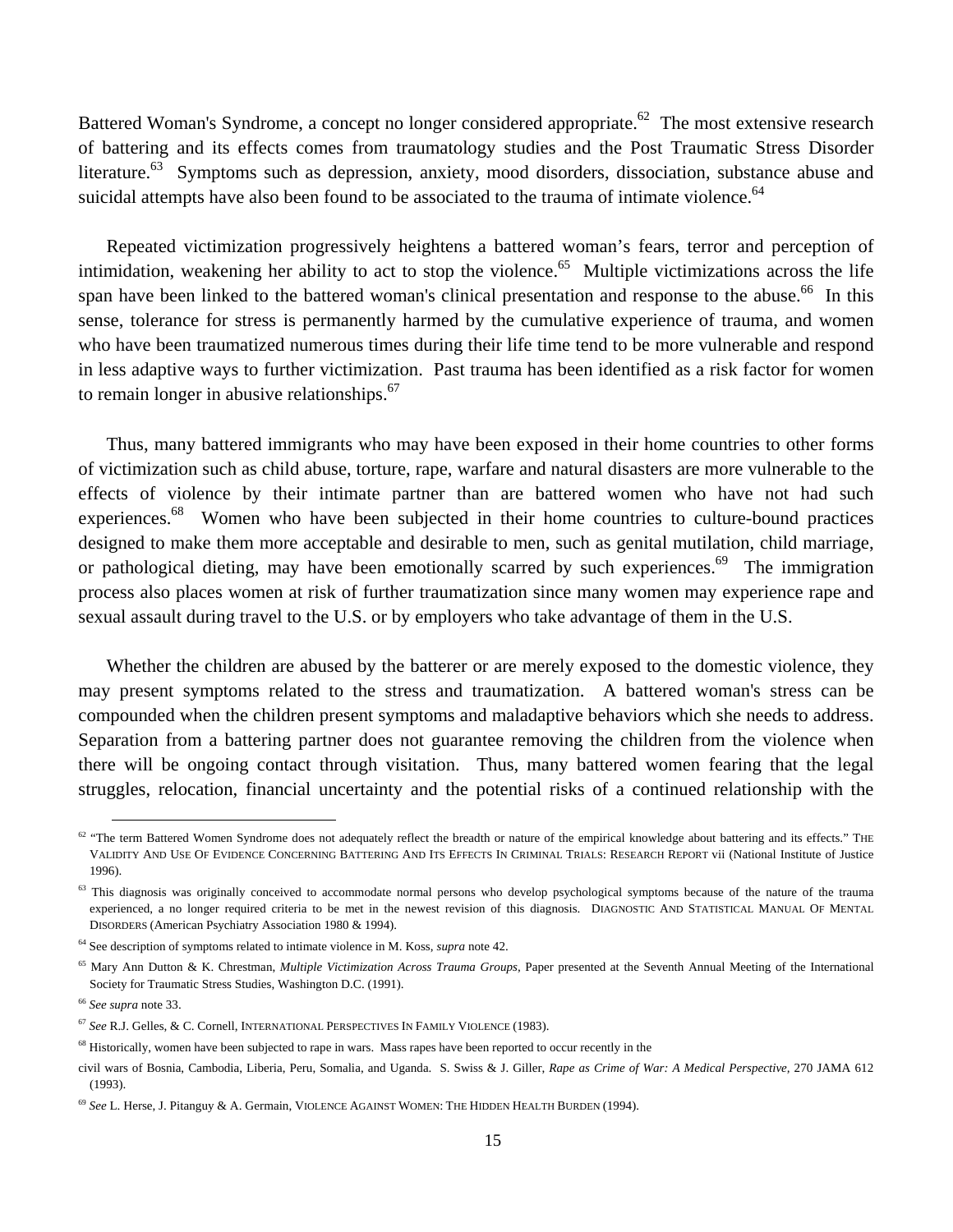batterer during visitation will prove to be more damaging to the children and worsen their children's psychological state, will choose instead to remain with their abusers.

## Fear of deportation

Cases of battered immigrants are ultimately complicated by their abuser's use of immigration status as a tool of control. Research on domestic violence conducted among immigrants indicates that immigrant women are very often victims of domestic violence due to vulnerability related to their immigration status.<sup>70</sup> Deportation is a weapon for abusers to threaten their immigrant partners, regardless of their partners' immigration status. Batterers often use lawful immigration status to intimidate and coerce their partners to stay or comply with their demands. Abusers of undocumented immigrant women also threaten to contact immigration authorities if the victim reports the abuse<sup>71</sup>. Fears surrounding deportation are often aggravated because abusers convince immigrant victims that they will lose custody and be permanently severed from any relationship with their children through deportation.<sup>72</sup> Threats of deportation and actual deportation (e.g., sending wives back to countries of origin without allowing them

Erez, E. & Ammar, N. (2003). Violence against immigrant women and systemic responses: An exploratory study. Report submitted to National Institute of Justice in fulfillment of requirements for Grant #98-WT-VX-0030 Washington, DC: US Department of Justice;

Ferraro, K & Pope, L. (1993). Irreconcilable differences: battered women, police and the law. In Z.N. Hilton (Ed.) Legal responses to wife assault. (PP. 36-61). Newbury Park, CA: Sage Publications;

Erez, Edna, Ammar Nawal, (2003). Violence AgainstImmigrant Women and Systemic Responses: An Exploratory Study. A report submitted to the National Institute of Justice, Washington DC.

 <sup>70</sup> Abraham, M. (2000a). *Speaking the unspeakable: Marital violence among south Asian immigrants in the United States*. New Brunswick, NJ: Rutgers University Press;

Abraham, M. (2000b). Isolation as a form of marital violence: The South Asian immigrant experience. *Journal of Social Distress & the Homeless*, 9, 221-236; Acevedo, M. J. (2000). Battered immigrant Mexican women's perspectives regarding abuse and help-seeking. *Journal of Multicultural Social Work*, 8 (3/4), 243-282;

Ammar, N. H. (2000). Simplistic stereotyping and complex reality of Arab-American immigrant identity: Consequences and future strategies in policing wife battery. *Islam and Christian-Muslim Relations*, 11, 51-70;

Ammar, N.H. & Orloff, L. (2006). Battered immigrant women's domestic violence dynamics and legal protections." In Muraskin, R. *It's a crime: Women and justice*, 430-443;

Ammar, N. H., Orloff, L., Dutton, M.A., & Aguilar-Hass, G. (2005). Calls to police and police response: A case study from the Latina immigrant women in the U.S. *Journal of International Police Science and Management*, 7(4), 230–244;

Bui, H.N. (2003). Help-seeking behaviour among abused immigrant women: A Case of Vietnamese American women. Violence Against Women, 9 (2), 207- 239;

Dutton, M. A., Orloff, L. E., & Hass, G. (2000). Characteristics of help-seeking behaviors, resources, and service needs of battered immigrant Latinas: Legal and policy implications. Georgetown Journal of Poverty Law & Policy, 7, 245-305;

Hass, G. A., Dutton, M.A, & Orloff, L.E. (2000). Lifetime Prevalence of Violence Against Latina Immigrants: Legal and Policy Implications. International Review of Victimology, 7, 93- 113;

Latta, R.E., & Goodman, L.A. (2005). Considering the interplay of cultural context and service provision in intimate partner violence: The case of Haitian immigrant women. Violence Against Women, 11(11), 1441-1464;

<sup>71</sup>Anderson, Michelle J. 1993. "A License to Abuse: The Impact of Conditional Status on Female Immigrants." Yale Law Journal 102:1401-1430.

<sup>72</sup> Ammar, N.H. & Orloff, L. (2006). Battered immigrant women's domestic violence dynamics and legal protections." In Muraskin, R. *It's a crime: Women and justice*, 430-443;

Ammar, N. H., Orloff, L., Dutton, M.A., & Aguilar-Hass, G. (2005). Calls to police and police response: A case study from the Latina immigrant women in the U.S. *Journal of International Police Science and Management*, 7(4), 230–244;

Ammar, N. H., Orloff, L., Dutton, M.A., & Aguilar-Hass, G. (2005). Calls to police and police response: A case study from the Latina immigrant women in the U.S. *Journal of International Police Science and Management*, 7(4), 230–244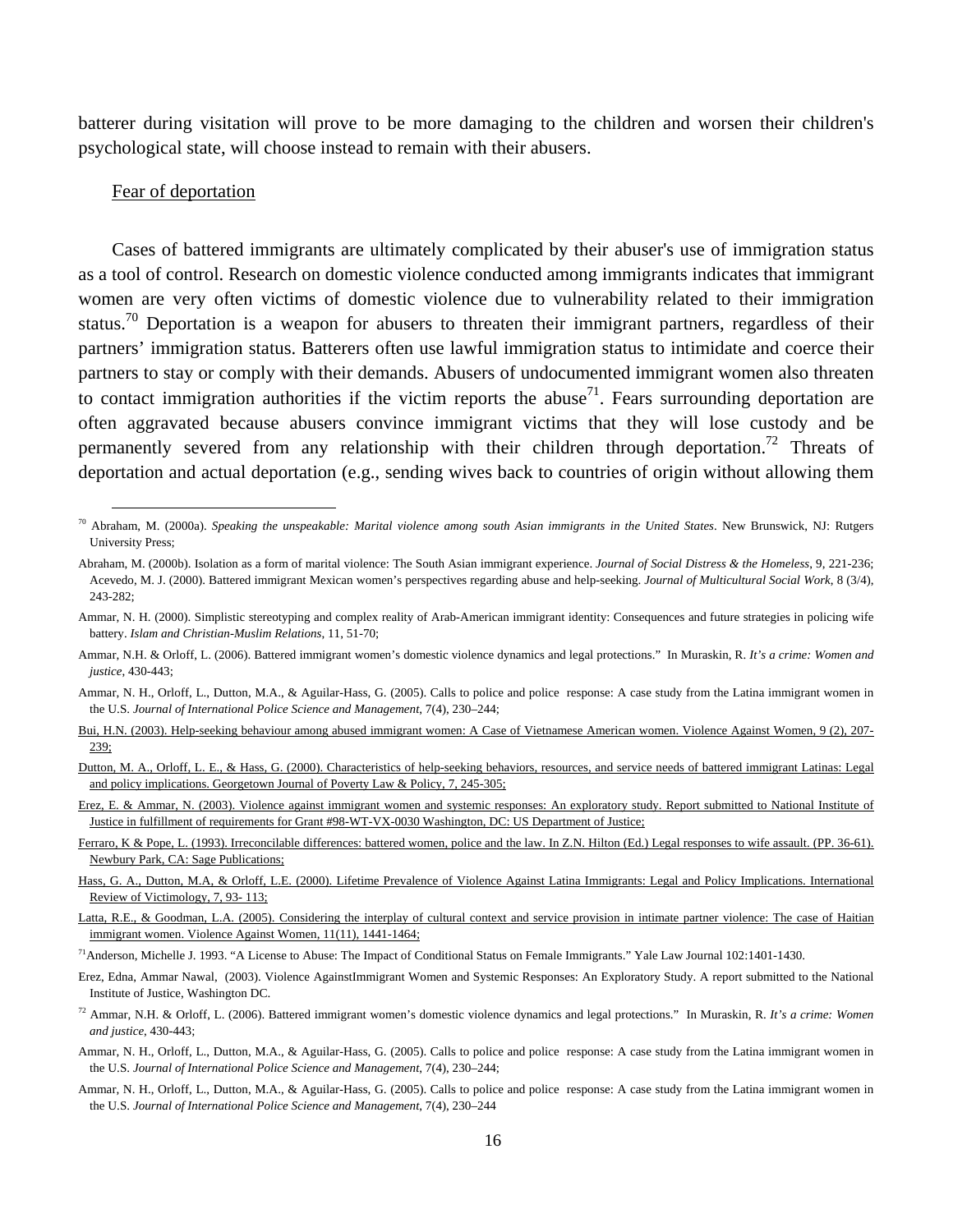funds or visa paperwork for a return flight to the US) are experiences reported by immigrant victims of domestic abuse. Fears regarding deportation keep immigrant victims from turning to criminal justice systems when abuse occurs.<sup>73</sup>

"Why would a battered immigrant woman find it difficult to return to her home country, whether voluntarily or through deportation?

Immigrant women often leave their countries of origin to escape poverty, violence, and other dangerous conditions.<sup>74</sup> Many times, they confront violence in migration to the United States, including assaults, kidnapping, robbery and rape.<sup>75</sup> In fact, sadly, undocumented immigrant women today report that rape is a common risk faced by undocumented immigrant women who travel to the United States.<sup>76</sup> Thus, the risk of returning to their home-country under any circumstances is anxiety-inducing and devastating. These women cannot imagine having to return to a country that they may have fled, having to face possible violence as they migrate back to their countries of origin and still yet being vulnerable to continued abuse and harm at the hands of the perpetrator or the perpetrator's associates or family upon returning to her native land.

Many people who do not fully understand the dynamics of domestic violence, the psychology of abusers, the effect of abuse on victims, and victim's needs to heal wrongly believe that a battered immigrant woman may be better off in her home country where she can find familiar surroundings, the protection of family and can be separated from the abuser once and for all. For many immigrant domestic violence victims returning home will actually increase the danger to her. Deportation does not necessarily stop the violence or insulate her from the abuser's ongoing control. Abusers of immigrant women often find many ways of continuing to abuse and control her. He may damage her reputation so that no one in her home country will help or employ her. He may use his own network of family and friends in that country to boycott her efforts at reintegration.

Abusers who are citizens or lawful permanent residents may follow her to the home country to continue the abuse. If the abuser is deported to her home country deporting her to the same country can pose significant danger to her. In many countries, domestic violence is only recently being identified as a social problem and legal and community services to protect victims are non-existent or still very much in

 $^{73}$  Raj A, Silverman JG. (2002). Violence against immigrant women: the roles of immigrant culture, context, and legal status. Violence Against Women, 8(3), 367-398.

Raj A, Silverman JG, McCleary-Sills J, Liu R. (2005). Immigration policies increase South Asian immigrant women's vulnerability to intimate partner violence. Journal of the American Medical Women's Association, 60(1), 26-32.

Raj A, Liu R, McCleary-Sills J, Silverman JG. (2007). Domestic violence help-seeking behaviors of South Asian battered women residing in the United States. International Journal of Victimology, 14(1) 143-170.

<sup>74</sup> Bauer, Mary and Mónica Ramírez. (2010). Injustice on Our Plates: Immigrant Women in the U.S. Food Industry. Southern Poverty Law Center.

<sup>&</sup>lt;sup>75</sup> *See id.* at 17 (citation omitted).

<sup>76</sup> *See id.*at 16-17.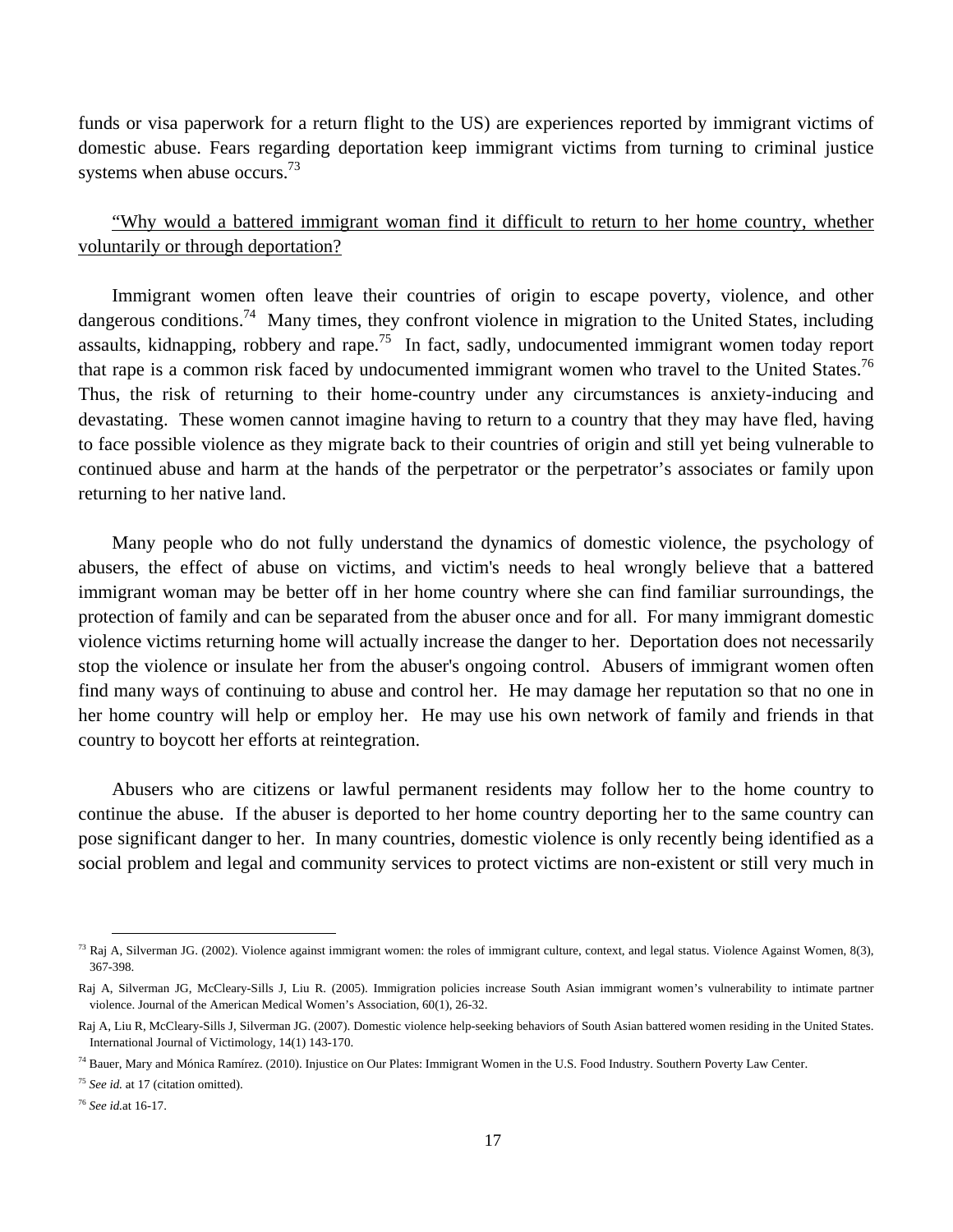their infancy compared with the U.S.<sup>77</sup> Lack of social services for abuse victims and lack of enforceable laws to protect them increase the likelihood that violence perpetrated in the victim's home country could be even more damaging as it goes undetected and unpunished.

If the battered woman fled her country to escape political turmoil, economic depression or domestic violence perpetrated there, the return to such unbearable conditions is very frightening. Even in a home country with the best of circumstances, the battered immigrant will have to start over again obtaining employment, building a social network, procuring housing and finding a support system that can help her survive the trauma of both the violence and the deportation. If the battered immigrant has a child with a U.S. citizen or lawful permanent resident abuser, deportation may result in loss of custody of the children and may sever her permanently from them. If she takes the children with her she may be forced to violate court ordered visitation and will risk parental kidnapping by the abusive father back to the U.S. where she can never see her children again.

Further, cultural values against a divorced or separated woman can make the return unbearably painful and can undermine her social reintegration. A woman who returns to the home country having lost her husband and children may run the risk in some societies of having her own family turn against her. This is particularly true in cultures that value family unity and respectability at any cost.

Battered immigrant women who have established a life in the U.S. may fear losing her home, friends, social support group, and even her children, by virtue of the deportation process. Many battered women may have some or all of their family in the U.S., which makes returning to their home country an undesirable option as it will result in loss of family contact. For an immigrant battered woman who has developed a positive support network of family and friends in the U.S., their shelter, their protection, their advice and support tend to greatly alleviate her stress and assist her to protect herself as well as her children. Given the difficulties in procuring positive social support, its loss can be devastating for the immigrant battered woman who faces deportation. Fear of losing their social support network through deportation could result in significant psychological harm and could hinder the abused victim's ability to escape from the abusive relationship.

The prospect of potential deportation could exacerbate a battered immigrant woman's feelings of depression, loneliness, and despair. Such an increase in depression and hopelessness may even increase the likelihood of suicide attempts. Deportation will in many instances significantly hinder a battered immigrant woman's ability to recover from the psychological impact of past abuse. If she believes that she may be deported if she leaves her husband, she may choose to stay with the abuser despite risks of further injury.

 $\frac{77}{10}$  In Guatemala, for example, the Civil Code grants a husband the right to prohibit his wife from working outside the house; in Ecuador, a husband had the right to force his wife to live with him regardless of the abuse; in Chile divorce is illegal for any reason; in Pakistan the law considers a woman incompetent as a witness in cases of rape, which makes any conviction very hard to obtain.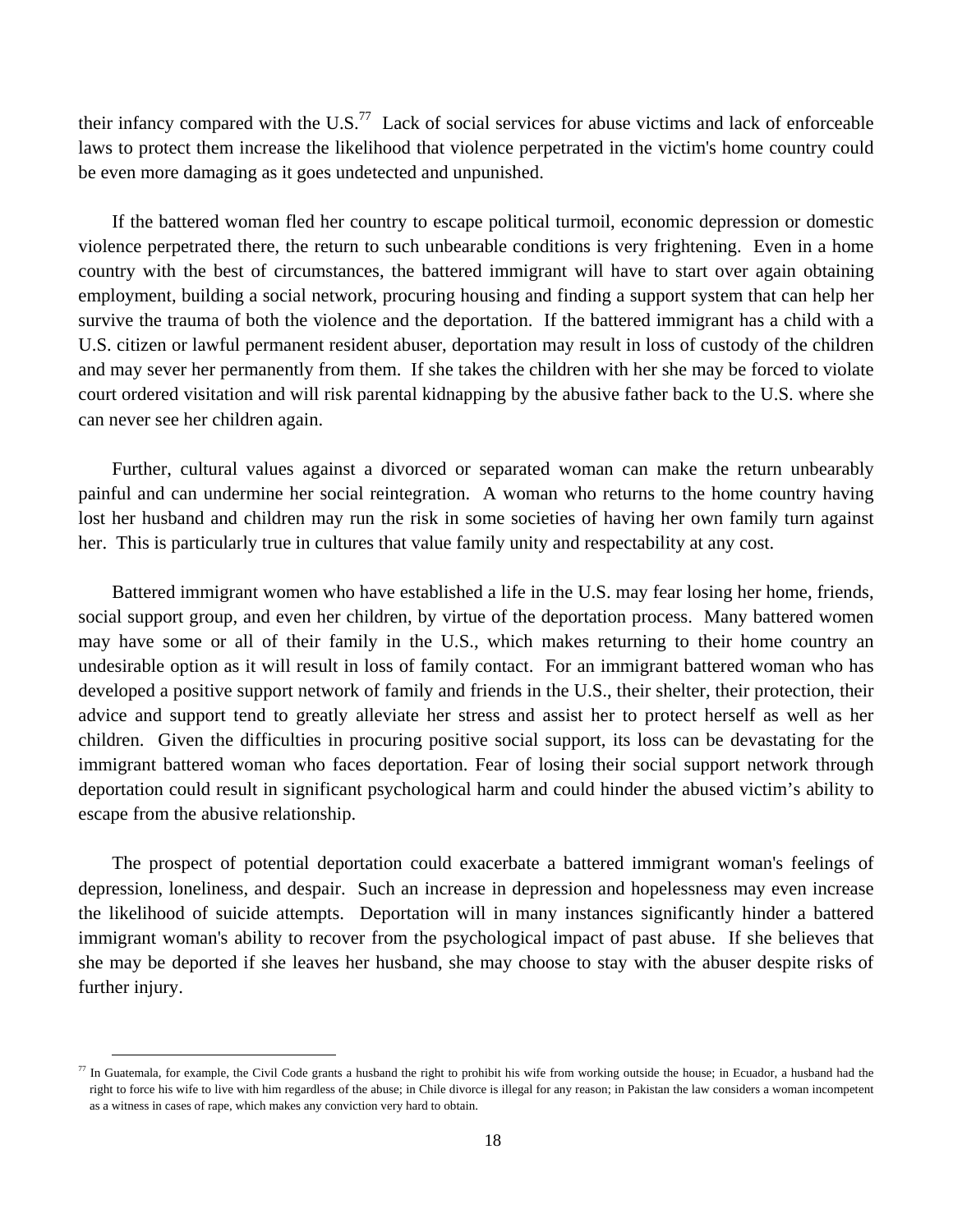When a battered immigrant has children who were born in the United States, she may fear either losing them or moving them to a country where conditions can be very difficult and where she and they may be ostracized. U.S. citizenship provides her children opportunities in life and the possibility of greater societal protection than she encountered while growing up in her own country. Battered immigrants who contemplate deportation or voluntary return to their home countries must weigh the effects this move will have on U.S. citizen children and the risks of losing custody to the abuser.

#### The effect of threats and retaliation from the abuser including deportation threats

Intimidation tactics accompany physical abuse in 60% to 80% of abusive relationships and are designed to keep abuse secret and to instill fear, dependence, compliance, loyalty, and shame. Offenders induce these effects in three ways primarily—through threats, surveillance, and degradation. Intimidation succeeds because of what a victim has experienced in the past or believes her partner will or may do if she disobeys, the "or else" proviso.

Virtually every abuse victim reports that her partner has threatened to hurt or kill her, hurt or kill her children, family or friends. In one sample of women who sought outside assistance for abuse, 79.5% reported that their partner threatened to kill them at least once, and 43.8% did so "often" or "all the time." In addition, 60% of the men threatened to have the children taken away, 36% threatened to hurt the children, 63% threatened their friends or family, and 82% threatened to destroy things they cared about.

Stalking is the most prevalent form of surveillance used by abusive partners. Partner stalking is distinguished by its duration—lasting 2.2 years on average, twice the typical length of stalking by strangers—its link to physical violence, and its combination with complementary forms of intimidation and control. Of the 4.8 million women in a U.S. who reported being stalked by present or former partners, 81% were physically or sexually assaulted (31%); 6l% received unsolicited phone calls, 45% were also threatened verbally or in writing, and roughly 30% had their property vandalized or received unwanted letters or other items.<sup>78</sup> But stalking falls on a continuum with a range of surveillance tactics whose aim is to convey the abuser's omnipotence and omnipresence and let his partner know she is being watched or overheard and that he will know if she reports his abuse. These tactics include monitoring a woman's calls, mail, e-mails, face-book or internet use; going through their drawers, hand-bags, wallets or bank records; cyber-stalking with cameras or global positioning devices, having co-workers or others report on her whereabouts or activities, a pattern termed "harassment through the network.".

Intimidation is particularly effective when a victimized partner is also isolated and regulated as well as threatened. In a US sample of abused women, 79% were not allowed to socialize, 60% were kept form seeing their family, 54% had their use of the car restricted and 62% were not allowed to leave the house with 47% reporting this happened often or "all the time."<sup>79</sup> Few of these threats were reported. Many of the same tactics used to extract information or compliance from hostages are deployed by abusive partners to intimate victims, including withholding or rationing food, money, clothes, medicine, or other

 $^{78}$  Tjaden, P., & Thoennes, N. (2000). Extent, nature, and consequences of intimate partner violence: Findings from the National Violence Against Women Survey. Washington, DC: U.S. Department of Justice

 $^{79}$  Tolman, R. (1989). 'The Development of a Measure of Psychological Maltreatment of Women by Their Male Partners,' Violence and Victims 4 (3),

<sup>159–177.</sup>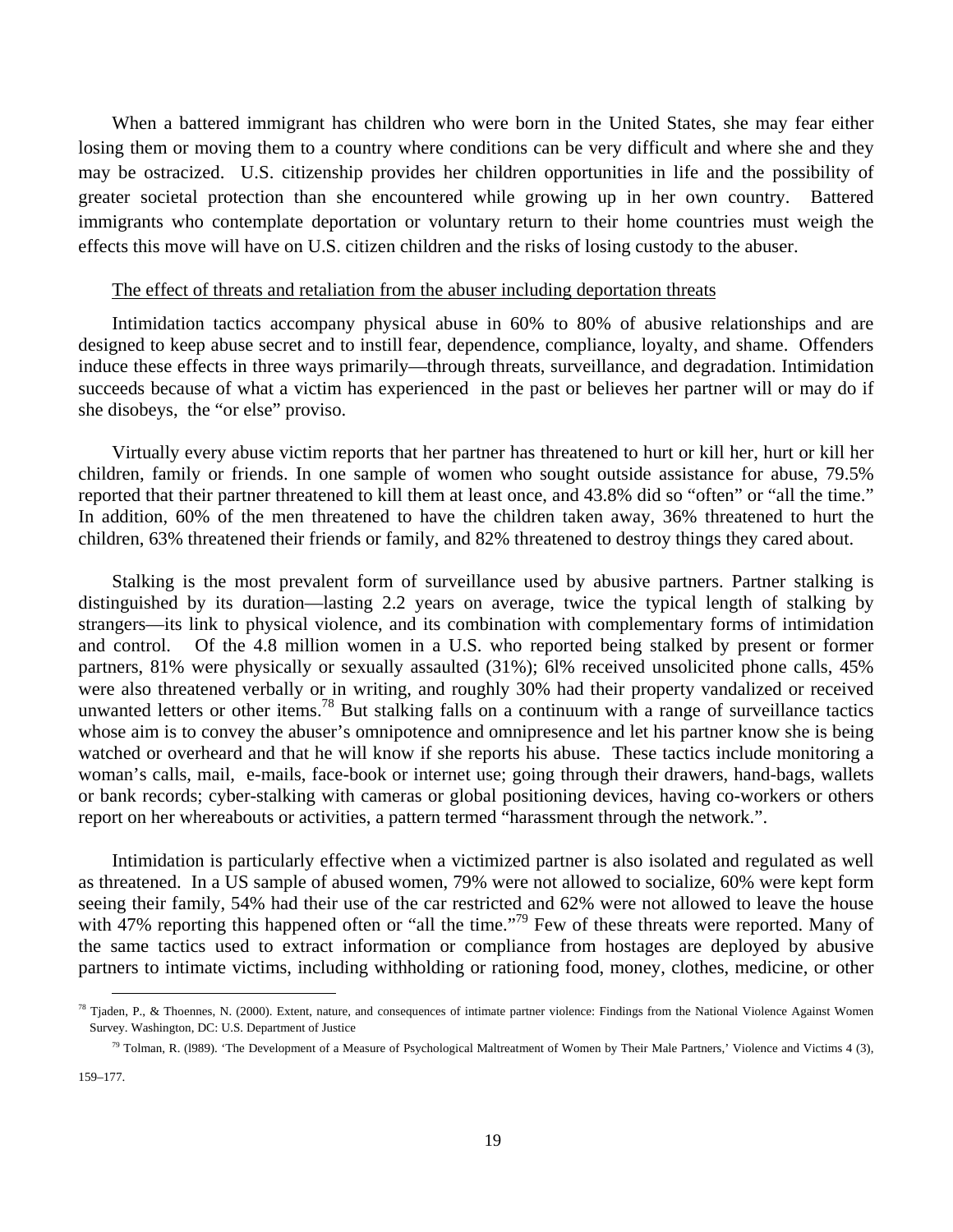things. Thirty-eight percent of the men in a one sample stopped their partner from getting medicine or treatment they needed and 29% of the men in a US study did so.<sup>80</sup>

 Because immigrant women may already be isolated by language barriers, residential status, religious practices or other cultural factors, they are particularly susceptible to being controlled through intimidation tactics, particularly if the abusive partner is native-born. Language barriers allow the abusive partner to threaten her in ways that are unintelligible to outsiders, including police or other helpers, or which may even sound like love. Alongside the threat to have an immigrant woman deported, abusive partners commonly play off their partners ignorance of US law, child welfare practices, local geography and their isolation from their family of origin and may convince them that any attempt to seek protection from police will backfire and jeopardize their employment and residential status. In these cases, the immigrant woman may isolate herself by limiting her socializing to co-workers. If she depends on her partner to translate, meanwhile, further jeopardizing her safety if she seeks help.

#### Lack of knowledge that what they have suffered is a crime in the United States

Immigrants are less likely than native US residents to be aware of laws against domestic violence, as these are not common in many nations of origin. Newer immigrants are less likely than those who have been in the US longer to be aware of legal consequences of interpersonal violence in the US.<sup>81</sup> In the U.S. generally it is estimated that women subjected to violence by an intimate partner fail to report the crime to law enforcement agents six times more often than women experiencing violence by a strangers. $82$ Immigrant battered women are even more reluctant to report the violence due to the lack of understanding of their legal rights and their undocumented immigration status, resulting in fear of detection and deportation. In some cases, women reported that they did not know that they had rights against the violence being committed against them.<sup>83</sup> Instead, they believed that they just had to endure the harm against them.<sup>84</sup>

Battered immigrants do not know that they can safely seek help from shelters, police and the courts without risking being reported to immigration officials. Immigrant women frequently lack the knowledge and understanding of the various social and legal systems that can help them. Many come from countries in which police and courts offer no protection to battered women and when women do seek help those

 <sup>80</sup> Rees op cit. 2006; Tolman op cit. 1989

 $81$  Raj A, Silverman JG. (2002). Violence against immigrant women: the roles of immigrant culture, context, and legal status. Violence Against Women, 8(3), 367-398.

Raj A, Liu R, McCleary-Sills J, Silverman JG. (2007). Domestic violence help-seeking behaviors of South Asian battered women residing in the United States. International Journal of Victimology, 14(1) 143-170.

Raj A, Silverman JG (2003). Immigrant South Asian women at greater risk for injury from intimate partner violence. American Journal of Public Health, 93(3), 435-437.

 $82$  Also, only about half of the incidents of intimate violence experienced by women are reported to the police. VIOLENCE BY INTIMATES: ANALYSIS OF DATA ON CRIMES BY CURRENT OR FORMER SPOUSES, BOYFRIENDS, AND GIRLFRIENDS, BUREAU OF JUSTICE STATISTICS (1998).

<sup>83</sup> Bauer, Mary and Ranírez, Mónica. (2010) *Injustice On Our Plates: Immigrant Women in the U.S. Food Industry.* Southern Poverty Law Center, 44

<sup>84</sup> *See Id*.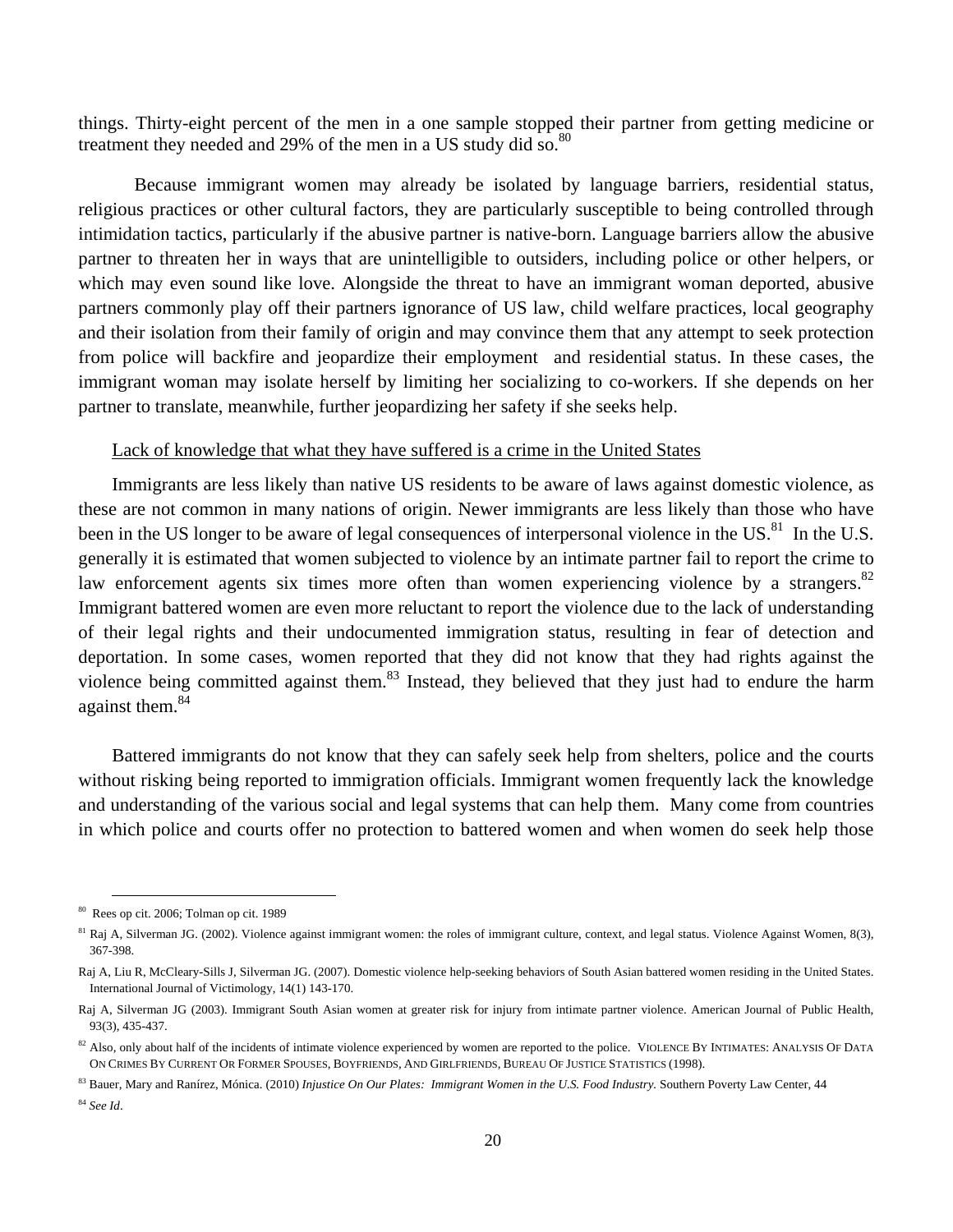husbands who have more money and ties to the government can have the case dismissed.<sup>85</sup> Additionally, for those women fleeing civil war and social violence in their home countries, law enforcement and government agencies may evoke memories of torture, imprisonment or assault perpetrated by those institutions in their home country against their family or themselves. Thus, negative expectations about help that may be available and conflicting beliefs regarding help seeking behavior may also limit immigrant women's utilization of services and ability and willingness to call police for help.<sup>86</sup>

## Cultural barriers to reporting

Studies have shown that women from immigrant cultures in which women are expected to be subservient to male family members frequently delay reporting abuse even to other family members, and may take a long time before they report the abuse to state authorities. Feelings of shame that they are being abused and fear of bringing shame onto their family and being ostracized from their ethnic communities if they report the abuse are significant barriers to immigrant women reporting domestic violence.87

 For some immigrants, cultural values that dictate gender specific roles and behavior may require conformity to male authority. In some cultures, women's suffering and perseverance in the face of adversity are highly valued virtues.<sup>88</sup> For battered immigrants acculturating to life in the U.S. including taking steps toward independence (e.g. learning English) may lead in the short term to an increase in the abuse, due to the man's perceived loss of power and sense of incompetence.<sup>89</sup>

Breaking up the family can be very difficult for immigrant women whose cultural mandates to keep the family together can be very strong.<sup>90</sup> Some immigrant women may hold cultural and/or religious values that reinforce tolerating the abuse. Some cultural communities will censure women who disclose

<sup>&</sup>lt;sup>85</sup> Raj A, Silverman JG. (2002). Violence against immigrant women: the roles of immigrant culture, context, and legal status. Violence Against Women, 8(3), 367-398.

Raj A, Liu R, McCleary-Sills J, Silverman JG. (2007). Domestic violence help-seeking behaviors of South Asian battered women residing in the United States. International Journal of Victimology, 14(1) 143-170.

Raj A, Silverman JG (2003). Immigrant South Asian women at greater risk for injury from intimate partner violence. American Journal of Public Health, 93(3), 435-437.

<sup>86</sup> *See* P. Ruiz & J. Langrod, *Cultural Issues in the Mental Health of Hispanics in the United States*, 2 THE

AMERICAN JOURNAL OF SOCIAL PSYCHIATRY 35 (1982). *See also* M.J. O'Sullivan, & B. Lasso, *Community Mental* 

*Health Services for Hispanics: A Test of the Culture Compatibility Hypothesis*, 14 HISPANIC JOURNAL OF

BEHAVIORAL SCIENCES 455 (1992); R.F. Munoz, *The Spanish-Speaking Consumer and the Community Mental Health, in* MINORITY MENTAL HEALTH 362 (E.E. Jones & S.J. Korchin, eds.).

<sup>&</sup>lt;sup>87</sup> Han, A.D., Kim, E.J., and Tyson, S.Y. (2010). Partner violence against Korean immigrant women. Journal of Transcultural Nursing, 21(4):370-376.

Rhee, S. (1997). Domestic violence in the Korean immigrant family. Journal of Sociology and Social Welfare*, 27*, 63-77.

Bui, H., & Morash, M. (1999). Domestic violence in the Vietnamese community: An exploratory study. Violence Against Women, *5*, 769-795.

<sup>88</sup> *See supra* note 16. *See also* O.M. ESPIN, LATINA REALITIES: ESSAYS ON HEALING, MIGRATION & SEXUALITY (1997). *See also* C.G. Tran, Domestic Violence Among Vietnamese Refugee Women: Prevalence, Abuse Characteristics, Psychiatric Symptoms, And Psychological Factors (Unpublished doctoral dissertation, Boston University 1997).

<sup>89</sup> *See* Perilla, Bakerman & Norris, *The Ecology Of Abused Latinas,* 9 VIOLENCE AND VICTIMS 325 (1994); S. Torres, *A Comparison Of Wife Abuse Between Two Cultures: Perceptions, Attitudes, And Extent,* 12 ISSUES IN MENTAL HEALTH NURSING 113 (1991).

<sup>90</sup> *See supra* notes 16 and 35.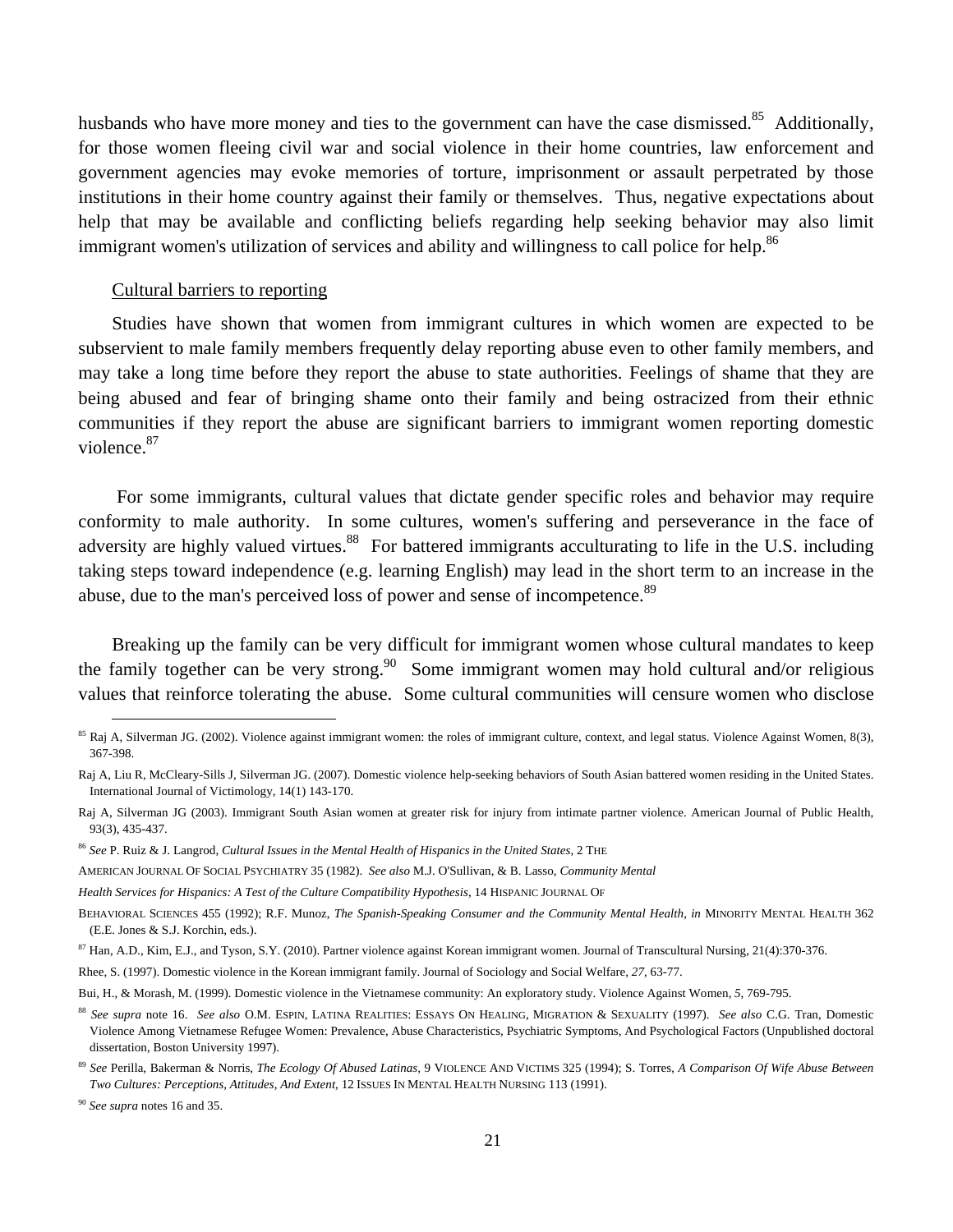abuse and escape from a husband by shaming her or her family members, through ostracism and social sanctions, regardless of the husband's violence and transgressions. Divorce as an option to escape an abusive relationship is often seen by the abused as a further complication. Divorce and remarriage are socially stigmatized in some cultural and religious subgroups, and these women and their children tend to be ostracized by their communities.<sup>91</sup> For some immigrant women cultural and religious values consider marriage as permanent and sacred. In other cultures divorce can only be initiated by the husband.<sup>92</sup> Immigrant battered women bound by these beliefs may find it difficult to break away and reach out for help.

Social expectations that women have to remain in the role of caretakers within their families are also barriers to escaping abusive relationships. Religious beliefs and cultural mandates that censure divorce and mandate sacrificing for the reputation and union of the family may be used by relatives and friends of battered women to advise her to stay with her abuser. For many immigrant women who may come from cultures where women are expected to remain in marriage regardless of the negatives, acting contrary to those beliefs can have a serious impact and can increase danger to the victim.

In some cultures even the presence of relatives who witness the violence may not deter the batterer. Cultural mandates to keep private matters within the family may limit the battered woman's access to support beyond the batterer and the extended family. Family members may place keeping domestic violence a family secret above the victim's safety and in doing so may reinforce the batterer's position of authority. The traditional disempowerment of women in immigrant and refugee families reinforces many women's hesitation to seek help as it involves taking a decisive action against a family member, often considered inappropriate for her role.

## Language barriers to reporting

In communities across the country many law enforcement agencies, courts and prosecutors offices are not language accessible. The majority of studies have found that for immigrant victims of domestic violence and sexual assaults who are limited English proficient finding a way to communicate with law enforcement officials is the main obstacle to their making police reports, and seeking or receiving services.<sup>93</sup> Many immigrant women are not proficient in English even if they have literacy skills in their own language.

For victims who speak a language other than Spanish, the problem is even more acute. For less commonly spoken languages, hospitals and police may be significantly delayed in providing adequate interpretation services or require a victim to arrange for her own interpretation services<sup>94</sup>. When police,

 <sup>91</sup> *See Tran supra* note 35.

<sup>92</sup> *See* N. Kibria, *Power, Patriarchy, And Gender Conflict In The Vietnamese Immigrant Community,* 4 GENDER AND SOCIETY 9 (1990).

<sup>&</sup>lt;sup>93</sup> Erez, Edna, Ammar Nawal, 2003. Violence Against Immigrant Women and Systemic Responses: AnExploratory Study. A report submitted to the National Institute of Justice, Washington DC.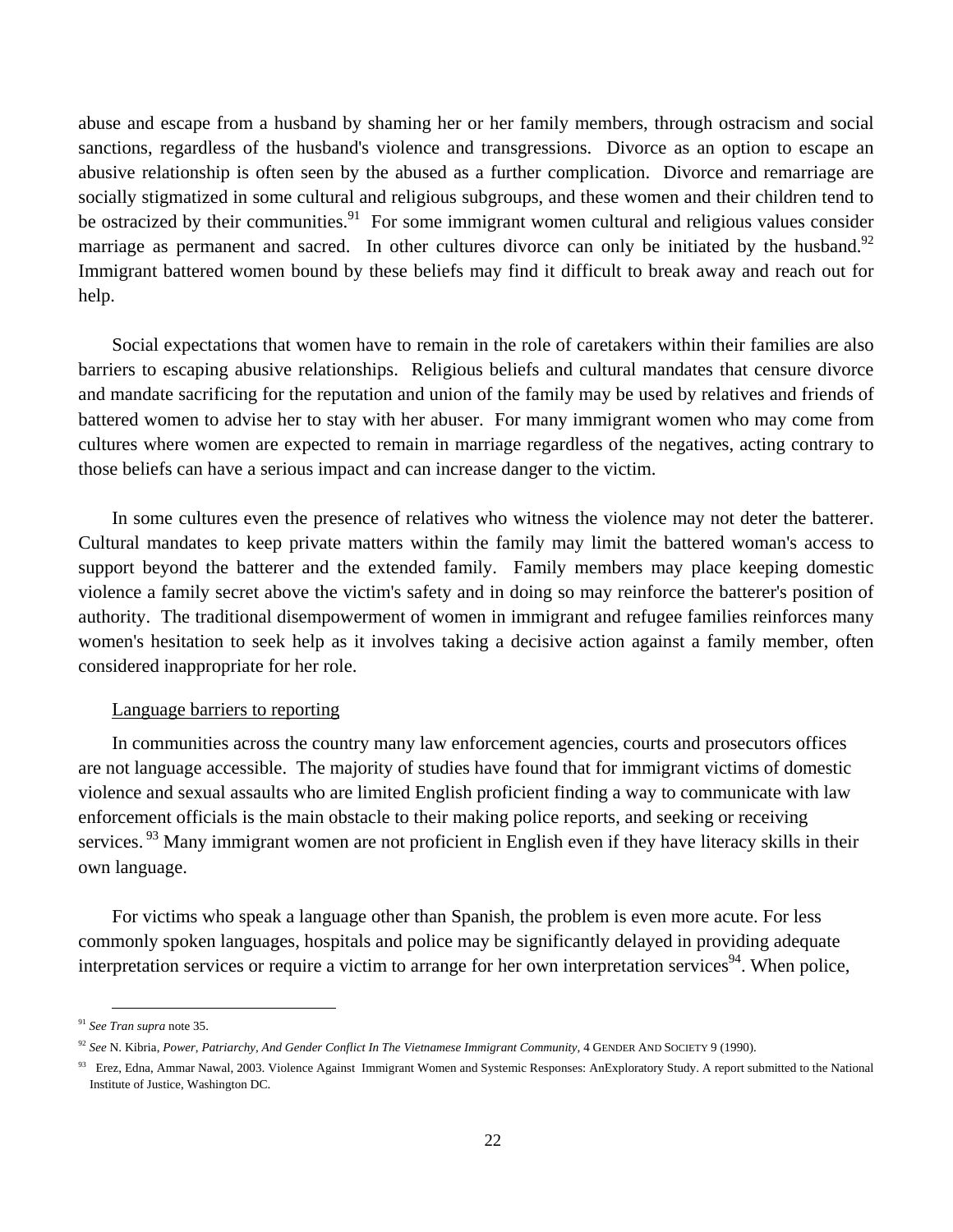prosecutors and hospitals do not provide language access to their services, victims cannot make police reports. These barriers can lead to significant delays in successfully reporting victimization.

 The lack of language access to police and hospital assistance also contributes to immigrant and refugee victims' lack knowledge about the assistance, leaving them without the ability to even find out where a hospital or police station was. Researchers document victims who report not being able to effectively explain the details of the crime to police and being told that "we're going to die in the house because I do not know how to get to the hospital."95

When law enforcement agencies and courts fail to secure qualified interpreters and rely instead on the victim's friends, neighbors, relatives, and community members police reports that are taken are very likely to not accurately reflect what the victim told the officer in her native language. Very often children of battered immigrant women who are fluent in English are asked to translate. Such requests may endanger the children as the abuser may view them as colluding with their mother against him. <sup>96</sup> This is particularly true when the perpetrator speaks English and the victim does not. In these cases even when the victim calls the police for help, police who arrive on the scene may never talk to the victim receiving their information instead from the English speaking perpetrator.<sup>97</sup>

Access to the courts for protection orders is similarly limited by language access concerns.<sup>98</sup> As a result, battered immigrants with limited English proficiency are often either hesitant to seek help from the court and to report abuse to the police. When victims do try they can be turned away and forced to find their own interpreter, or required to make repeated visits until an interpreter is available.<sup>99</sup>

http://www.ncsconline.org/D\_Research/Documents/LEP\_NIJFinalReport.pdf<br><sup>99</sup>Abu-Ras, W. (2007). Cultural beliefs and service utilization by battered Arab women. Violence Against Women, 13(10), 1002-1028.

<sup>&</sup>lt;sup>95</sup> Nawyn, Stephanie J., Gjokaj, Linda, Agb©nyiga, DeBrenna F., and Grace, Breanne. 2012. "Linguistic isolation, social capital, and immigrant belonging." Journal of Contemporary Ethnography, 41(3), 255-281.

<sup>&</sup>lt;sup>96</sup> American Bar Association (1994). The impact of domestic violence on children. Washington D.C.

Ammar, N. H., Orloff, L., Dutton, M.A., and Aguilar-Hass, G. (2005). Calls to police and police response: A case study from the Latina immigrant women in the U.S. Journal of International Police Science and Management, 7(4), 230–244.

Bui, H.N. (2003). Help-seeking behaviour among abused immigrant women: A Case of Vietnamese American women. Violence Against Women, 9 (2), 207- 239.

Dutton, M.A., Ammar, N., Orloff, L. and Terrell, D. (2006), "Use and Outcomes of Protection Orders by Battered Immigrant Women: Revised Final Technical Report #2003-WG-BX-1004. Prepared for National Institute of Justice Office of Justice Programs, U.S. Department of Justice, Washington, D.C.

Orloff, L., & Kaguyutan, J. V. (2002). Offering a helping hand: Legal protection for battered immigrant women: A history of legislative responses. American University Journal of Gender, Social Policy and the Law, 10, 95-183.

<sup>97</sup> Leslye E. Orloff, Mary Ann Dutton, Giselle Aguliar Hass and Nawal Ammar, Battered Immigrant Women's Willingness to Call the Police for Help and Police Response, 13:43 UCLA Women's Law Journal (Spring 2003)

<sup>98</sup> BRENDA UEKERT ET AL., NATIONAL CENTER FOR STATE COURTS, SERVING LIMITED ENGLISH PROFICIENT (LEP) BATTERED WOMEN: A NATIONAL SURVEY OF THE COURTS' CAPACITY TO PROVIDE PROTECTION ORDERS (2006), *available at* 

Raj, A., Silverman, J. G., McCleary-Sills, J. & Liu, R. (2005). Immigration policies increase South Asian immigrant women's vulnerability to intimate partner violence. Journal of the American Medical Women's Association, 60,1, 26-32. responses: An exploratory study. Washington, DC: US Department of **Justice** 

Runner, M., Yohsihama, M., and Novick, S., (2009) Intimate Partner Violence in Immigrant and Refugee Communities.," (Family Violence Prevention Fund, San Francisco)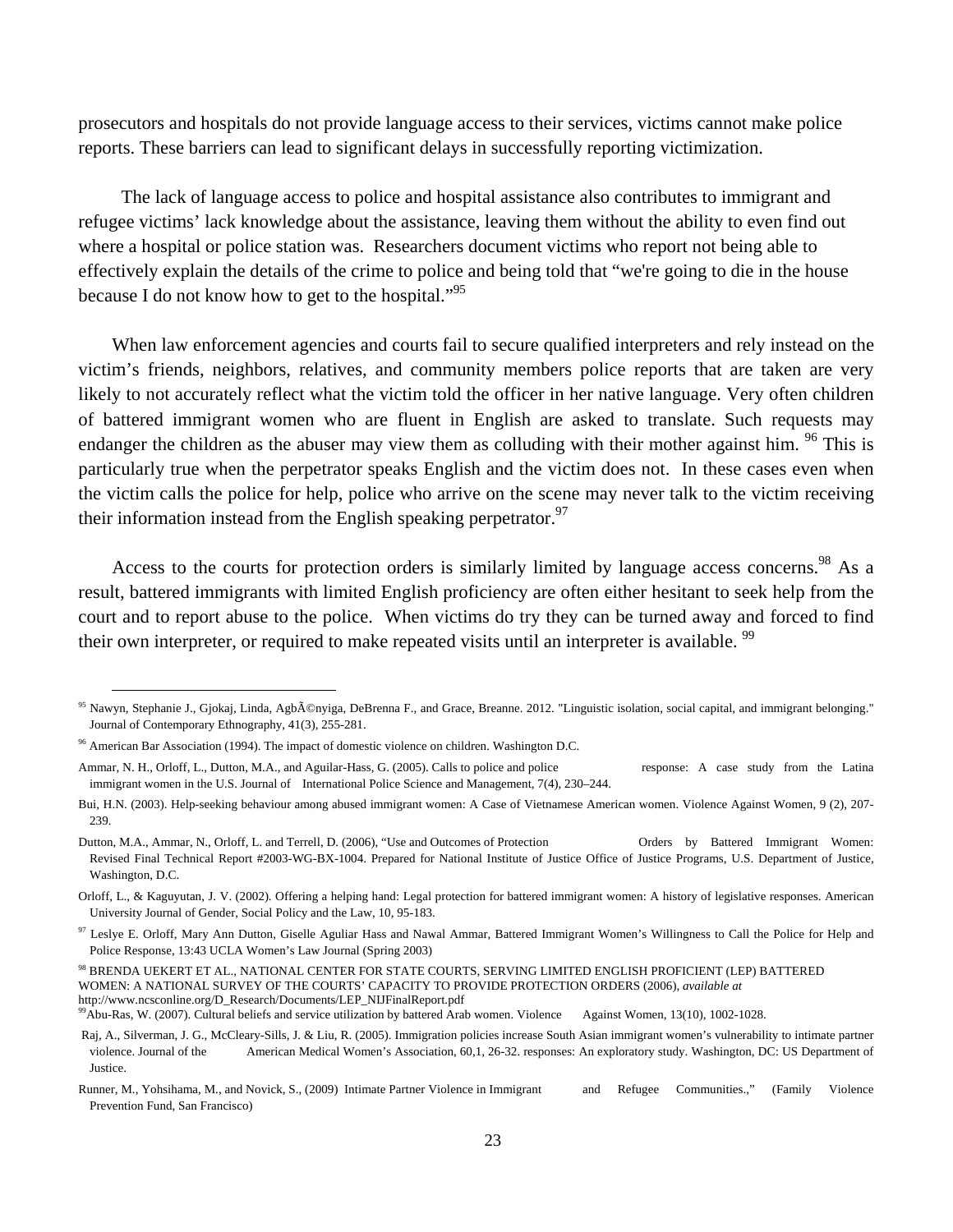When official interpreter services are available they may not be sufficient to counter communication problems with officials. Interpreters are still not routinely available in encounters with the justice system. Moreover, the degree to which interpreters are trained in domestic violence language interpretation and are unbiased, particularly if they are drawn from newly arrived communities, remains problematic.<sup>100</sup>

#### Conclusion

l

We are experts who have collectively devoted years of research to understanding the dynamics of domestic violence and sexual assault, including the particular tools that perpetrators of domestic violence, sexual assault, rape, trafficking, child and elder abuse use against immigrant victims. We urge you to consider the research provide you here as you consider reauthorization of the violence against women act and its immigration protections. The research discussed above makes it clear that there are significant dangers to victim safety and to the ability of law enforcement officials fight violence against women crimes of any changes in the VAWA immigration protections that inform perpetrators about the victim's pending immigration case. Victims applying for U-visa relief can only do so with a certification from a government official attesting to the victim's helpfulness and VAWA self-petitioners submit copies of protection order, arrest records, police report, hospital records, photographs and other evidence to support their application. Changing the law to allow DHS to seek information from perpetrators is not supported by research on the dynamics of domestic violence and sexual assault which has found that severing the abusers coercive control and cutting off the ability of the perpetrator to harass, threaten and tamper with the victim is essential both for victim safety and successful prosecutions.

The research discussed here also support providing access to VAWA self-petitioning and U-visa protections during the time period between when a criminal investigation is initiated and the conclusion of any prosecution will dramatically improve victim safety by protecting the victim against immigration related abuse. Victims who know that the perpetrator can no longer succeed in retaliating through having her deported and separated from her children, will provide more and better information to law enforcement officials and will make better witnesses, leading to more successful prosecutions. When Uvisa victims know that if they find the courage to come forward and work with law enforcement they will only receive protection for 4 years after which they will be required to leave the U.S. immigrant victims will stop coming forward to help law enforcement. Limiting U-visa protection unless victims file a police

Uekert, B.K., Peters, T., Romberger, W., Abraham, M., & Keilitz, S. (2006). Serving Limited English Proficient (LEP) Battered Women: A National Survey of the Court's Capacity to Provide Protection Orders. National Center for State Courts.

Yoshihama, M. and Dabby, C. (2009). "Facts and Stats: Domestic Violence in Asian, Native

Hawaiian,and Pacific Islander Homes" (Asian Pacific Islander Institute on Domestic Violence).

<sup>&</sup>lt;sup>100</sup> Hass, G. A., Ammar, N., Orloff, L. (2006) "Battered Immigrants and U.S. Citizen Spouses." Washington, D.C. Legal Momentum, Immigrant Women Program. http://legalmomentum.org/legalmomentum/files/dvusc.pdf, 10 pages

Erez, Edna, Ammar Nawal, 2003. Violence Against Immigrant Women and Systemic Responses: An Exploratory Study. A report submitted to the National Institute of Justice, Washington DC.

Uekert, B.K., Peters, T., Romberger, W., Abraham, M., & Keilitz, S. (2006). Serving Limited English Proficient (LEP) Battered Women: A National Survey of the Court's Capacity to Provide Protection Orders. National Center for State Courts.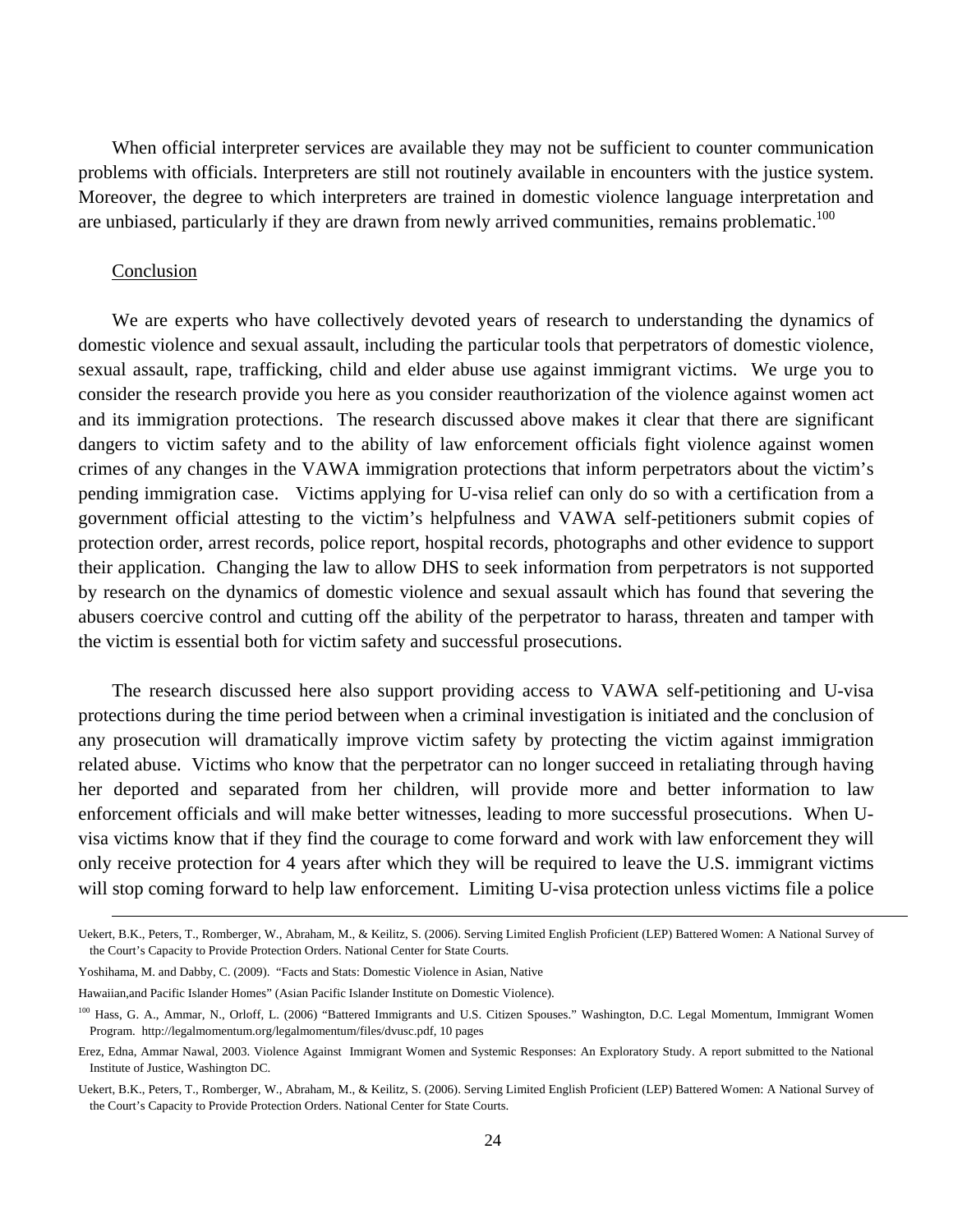report within 60 days of the abuse and to deny U-visa protection to cooperating victims who report rape after the statute of limitation on their rape has run will also impede crime fighting in our communities.

We urge you to consider this research and take actions to ensure that adjudication of U-visas and VAWA self-petitions remain with the special VAWA Unit at the Vermont Service Center, the DHS experts with specialized training on domestic violence and sexual assault. This approach is supported by the research discussed here.

Thank you for your consideration of the information we have provided as you decide whether to improve or roll back protections for immigrant victims of domestic violence, sexual assault, rape, trafficking and other crimes.

Sincerely,

**Nawal Ammar**, PhD, Professor and Dean of the Faculty of Social Science and Humanities at the University of Ontario Institute of Technology

**Helene Berman**, RN, PhD, President of the Nursing Network on Violence Against Women International (NNVAWI)

**Jacquelyn Campbell**, PhD, RN, FAAN, Anna D. Wolf Chair, The Johns Hopkins University School of Nursing and National Director, Robert Wood Johnson Foundation Nurse Faculty Scholars

**Anindita Dasgupta,** MA. Doctoral Candidate at the University of California, San Diego.

**Mary Ann Dutton**, PhD., Professor, Department of Psychiatry, Georgetown University Medical **Center** 

**Giselle Hass**, PsyD., Adjunct Professor of Law at Georgetown University Law Center, Center for Applied Legal Studies

**Stephanie J. Nawyn**, PhD., Department of Sociology, Michigan State University

**Leslye E. Orloff**, J.D. Director, National Immigrant Women's Advocacy Project, American University Washington College of Law

**Anita Raj**, Ph.D. Professor of Medicine and Global Public Health at the University of California, San Diego

**Rachael Rodriguez**, Ph.D., Associate Professor in the School of Nursing at Edgewood College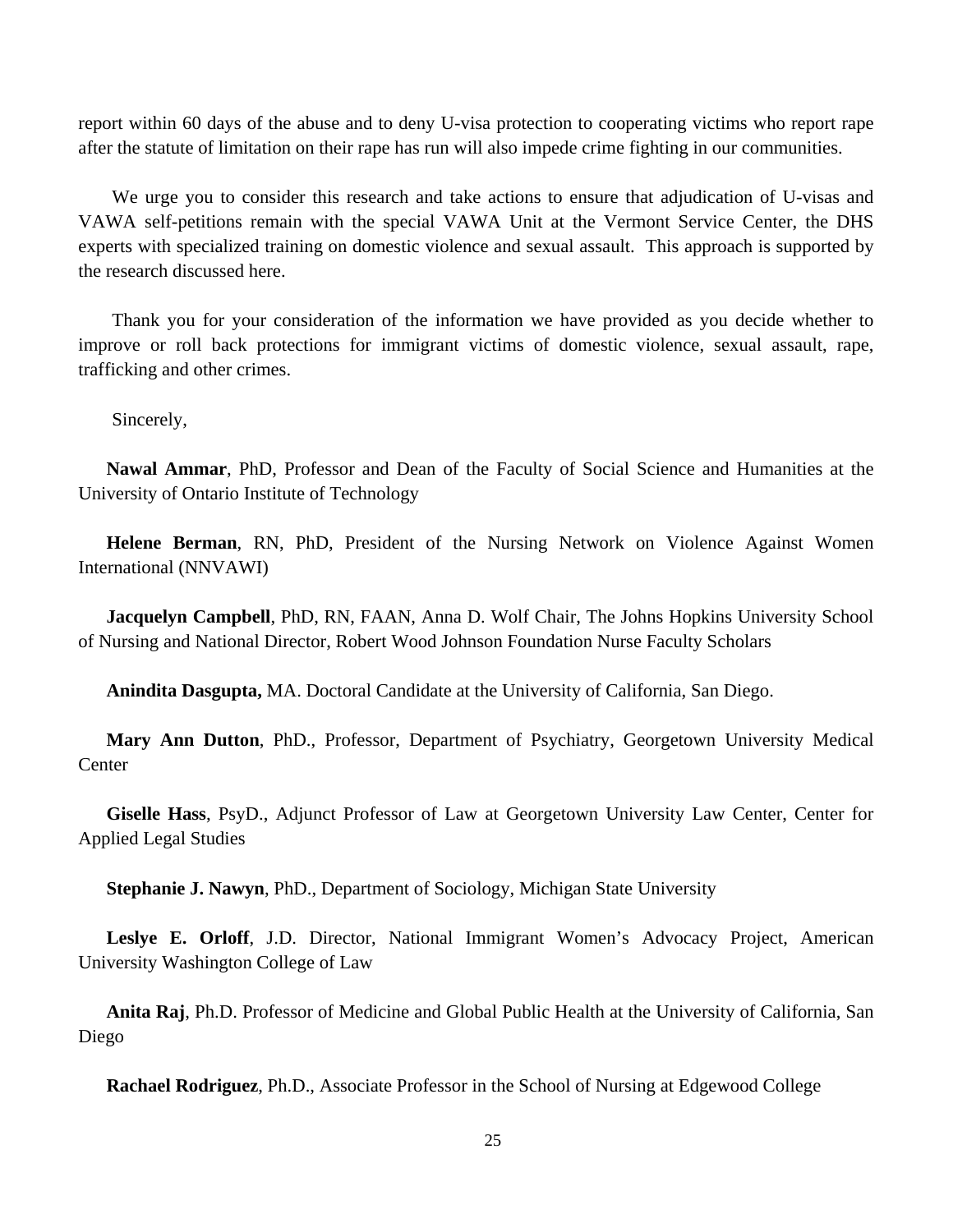**Evan Stark**, Ph.D., MA, MSW, Professor and Director of Public Health, School of Public Affairs and Administration, Rutgers University-Newark & Chair, Department of Urban Health Administration, UMDNJ-School of Public Health

**Jay G. Silverman**, Ph.D.Professor of Medicine and Global Health Division of Global Public Health Senior Fellow, Center on Global Justice University of California at San Diego, School of Medicine Adjunct Associate Professor of Society, Human Development and Health Harvard School of Public Health

 **Cris M. Sullivan**, PhD, Professor, Ecological/Community Psychology, Associate Chair, Psychology Department

**David B. Thronson**, Professor of Law, Michigan State University College of Law

**Veronica Tobar Thronson**, Assistant Clinical Professor of Law and Director, Immigration Law Clinic Michigan State University College of Law

**Hannah Brenner** - Lecturer in Law & Co-Director, Kelley Institute of Ethics & the Legal Profession, Michigan State University College of Law

**J. Ruben Parra-Cardona, Ph.D.** is an Assistant Professor in the program of couple and family therapy at Michigan State University.

**Julia L. Perilla, Ph.D.**, is a clinical community psychologist and faculty member in the Department of Psychology at Georgia State University.

## **Biographies**

**Dr. Nawal Ammar** is Professor and Dean of the Faculty of Social Science and Humanities at the University of Ontario Institute of Technology. Dr. Ammar's recent research includes work on domestic violence in Islamic cultures, and violence against immigrant women in the U.S. She is also working with the National Network to End Violence Against Immigrant Women on a number of projects dealing with child safety and domestic violence in battered immigrant women's families, evaluating the impact of US Violence Against Women Act on services provided to battered immigrant women. At this moment she is finishing a book on Muslims in American Prisons, and a special edition for the National Women Studies Association Journal on Middle Eastern Women.

Dr. Ammar has published several manuscripts, over 40 book chapters, and refereed articles. Her work has been used in United Nations Reports such as the 2007 UNFPA's State of the World Population, 2006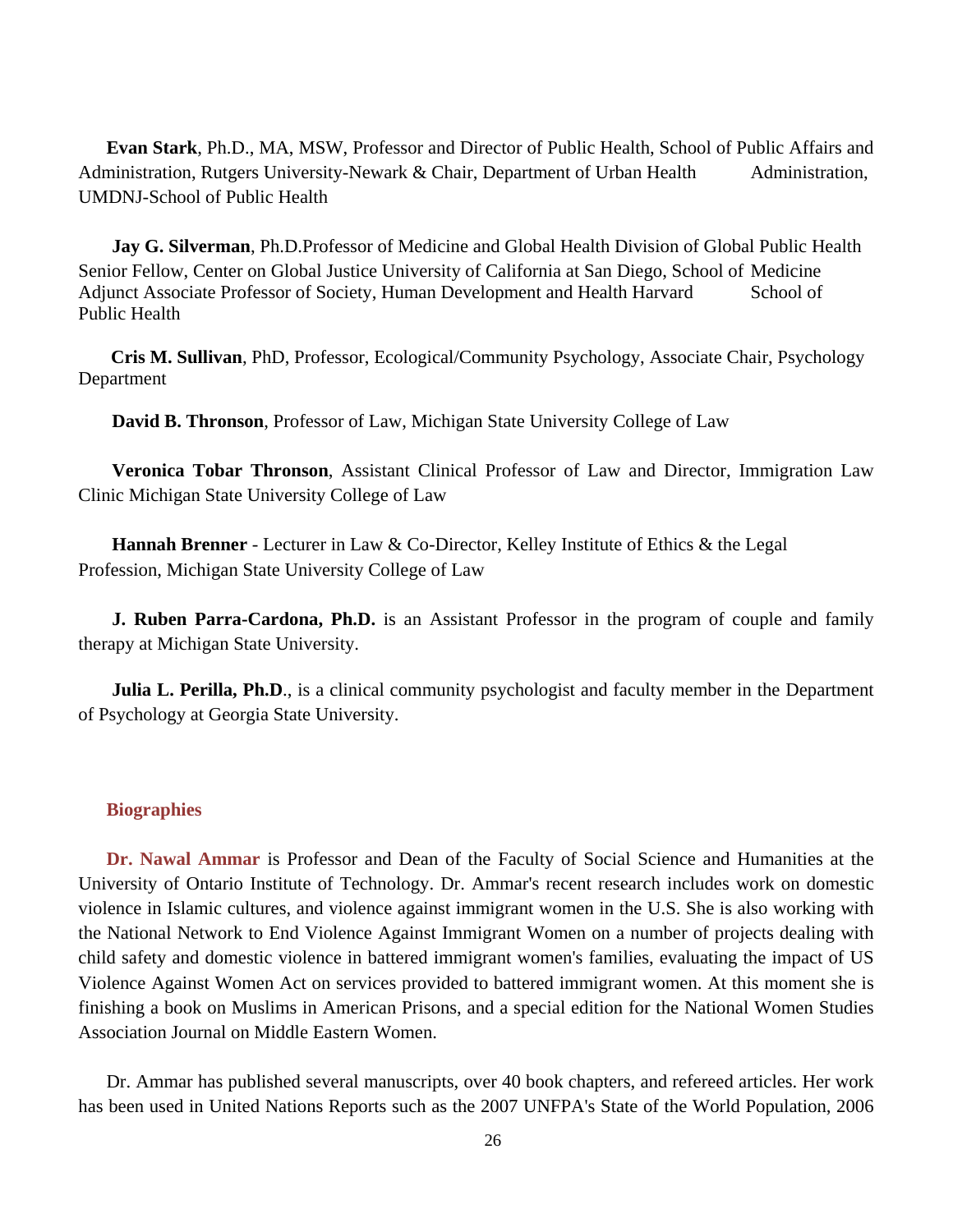Human Watch Report on Women and Violence in Egypt, 2005 Council of Europe Parliamentary Assembly's resolution on Religion and Women in Europe, and 2002 United Nation's Basic Principles on Restorative Justice. Professor Ammar has participated in a number of United Nations Conferences, has authored and co-authored several reports for the United Nations and has been a consultant to that organization. Dr. Ammar has garnered more than one million dollars in grants from private, state and national sources of funding since 2000.

Dr. Ammar is a frequent speaker at conferences with a record of near one-hundred presentations both invited and refereed. She has served on review panels for the Soros Foundation (Open Society Institute), National Institute of Justice, and Department of Justice on research proposals addressing violence against women, and the underserved communities. She also served as a participant in or consultant to activities of the governments of Bahrain, Lebanon, Oman, the United Arab Emirates and the U.S. to address issues of women, development and victimization. Dr. Ammar is a member of numerous non-governmental organizations both in the U.S. and the Arab world. Some of these include the Network to Prevent Violence Against Immigrant Women (Washington, D.C., Boston and San Francisco), the Religious Consultation on Population, Reproductive Health and Ethics (Washington, D.C.), Centre for Religion and Society (University of Victoria, Victoria, British Columbia), and the Alliance of Arab Women in Cairo, Egypt. Dr. Ammar's B. Sc. (Honors) and M. Sc. in Sociology are from Salford University, Greater Manchester University, (U.K.) and she earned her Ph.D. in Cultural Anthropology from the University of Florida, in Gainesville, Florida (U.S.).

**Dr. Helene Berman**, Associate Professor, School of Nursing and Scotiabank Chair, Centre for Research and Education on Violence against Women and Children, University of Western Ontario is principal investigator on two national studies focusing on violence in the lives of girls in Canada.

**Jacquelyn Campbell**, PhD, RN is the Anna D. Wolf Chair and a Professor in the Johns Hopkins University School of Nursing with a joint appointment in the Bloomberg School of Public Health as well as being the National Program Director of the Robert Wood Johnson Foundation Nurse Faculty Scholars program. Since 1980, Dr. Campbell has been conducting advocacy policy work and research in the area of violence against women and women's health, publishing more than 220 articles and seven books. She has been Principal Investigator on 10 major NIH, NIJ or CDC research grants and Co-Chaired the Steering Committee for the WHO Multi-country Study on Violence Against Women and Women's Health. Her honors include election as a member of the Institute of Medicine and membership on its Board of Global Health, three honorary doctorates, election to the American Academy of Nursing, chairing the Board of Directors of the Family Violence Prevention Fund, and receiving the Friends of the National Institute of Nursing Research Pathfinder and the American Society of Criminology Vollmer Awards. Dr. Campbell also was a member of the congressionally appointed US Department of Defense Task Force on Domestic Violence and served on the Board of Directors of the House of Ruth Battered Women's Shelter and three other shelters.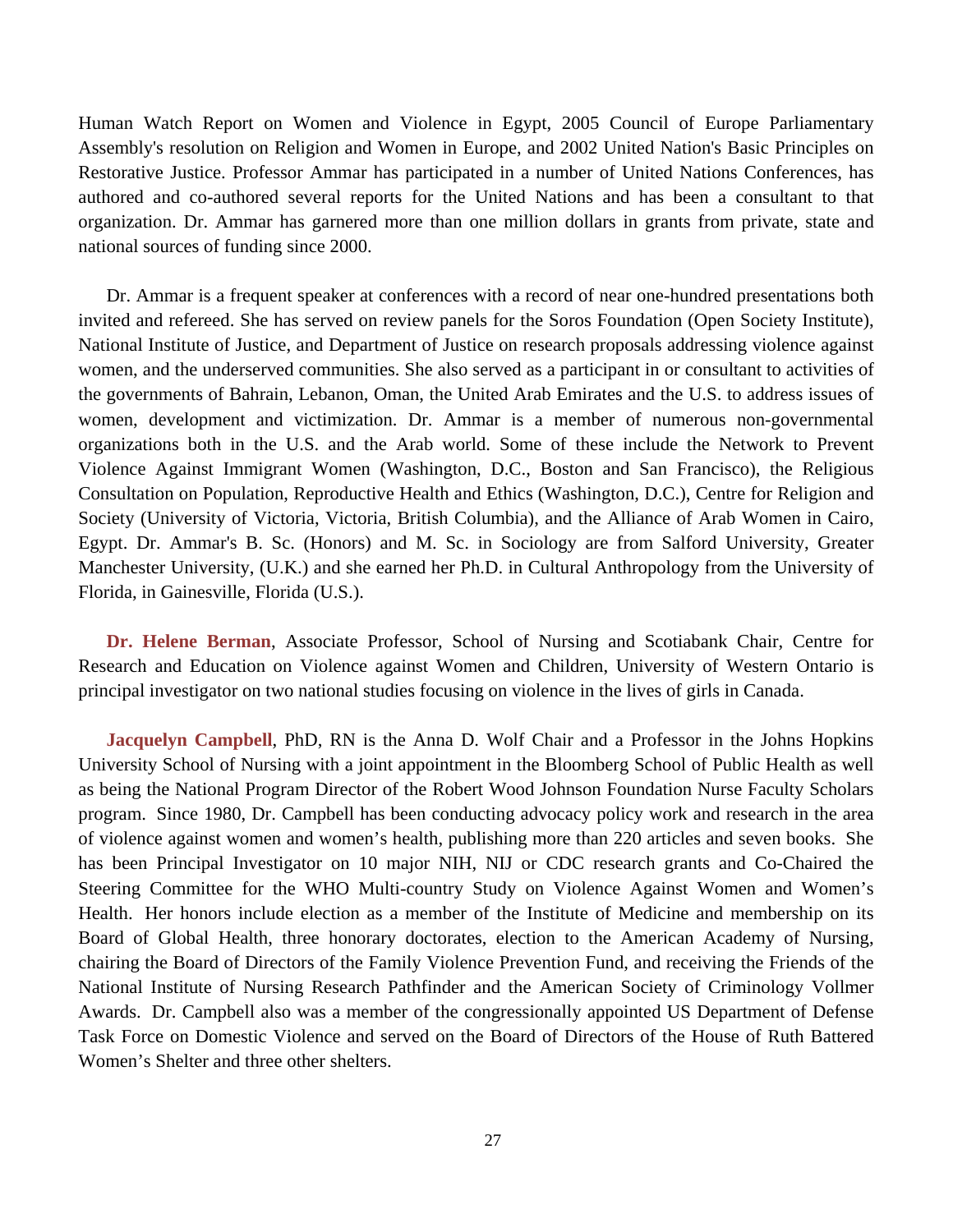**Anindita Dasgupta** is a Doctoral Candidate at the University of California, San Diego, and holds a Masters in Public Health from Boston University. Ms. Dasgupta has a history of volunteering in South Asian domestic violence agencies in New York City and Boston, and she continues to engage in advocacy for the issue of IPV in South Asian and immigrant communities in the US. More recently, she has started conducting research to examine unique vulnerabilities migrants, immigrants and refugees face in terms of their risks for IPV, substance abuse and HIV, with the goal of creating interventions or policies that could ameliorate those risks.

**Mary Ann Dutton** is a Professor in the Department of Psychiatry as well as a clinical psychologist. She is an expert in interpersonal violence and trauma. Her work with low-income, minority populations includes longitudinal research and the development of community-based interventions. Mary Ann Dutton has been a leader in the field of research on immigrant survivors of domestic violence and sexual assault, the effects of trauma on survivors and how crime victims and particularly immigrant crime victims heal after suffering trauma and often multiple traumatic events in their lives. She has published extensively on these issues. Her research on dynamics of domestic violence and intimate partner sexual assault experience by immigrant victims has significantly influenced how advocates, attorneys, federal government agencies, courts and Congress understand, provide effective service to and craft legal relief that will be most useful for immigrant victims and their children. Dr. Dutton has also developed and provided numerous affidavits in support of applications filed by immigrant victims in VAWA selfpetitioning, U-Visa and VAWA Cancellation of Removal cases highlighting the particular effects on immigrant victims of exposure to trauma including sexual assault and domestic violence, and its impact on immigrant women. For many years Dr. Dutton has participated in research efforts that involved a multidisciplinary multi-ethnic team of collaborative research partners who published our research findings in social science journals and law review publications. These publications and Dr. Dutton's research on coercive control, trauma, and the dynamics of domestic violence are well regarded, widely used and relied upon by policymakers and experts working in the fields of domestic violence, victim advocacy, and immigrant women's issues. Dr. Dutton's research has been extensively cited in amicus briefs submitted to several Federal Circuit Courts, the Board of Immigration Appeals at the U.S. Department of Justice, and a number of State Supreme Courts considering immigration, family law, international custody, civil protection order issues in cases of domestic violence victims, including immigrant victims.

**Giselle Hass** is an Adjunct Professor of Law at Georgetown University Law Center, Center for Applied Legal Studies. She is a forensic expert and consultant for local and national Courts in family law and immigration mental health assessments. Her areas of expertise and interest at the clinical, forensic, research, and scholarly level are cross and multi-cultural mental health, immigration, domestic violence, family law, attachment, and psychological assessment. Dr. Hass is a native of Costa Rica who was a Forensic Psychologist in her own country when she migrated to the U.S. in 1983. She earned a Doctorate in Clinical Psychology from Nova Southeastern University (NSU) in 1992. She began working with Domestic Violence while undergoing her doctoral program under the direction of Mary Ann Dutton, Ph.D. She has worked as a Court Psychologist for the Fairfax County Juvenile and Domestic Relations Court, four years in the Juvenile Branch and three years in the Domestic Relations Branch and was an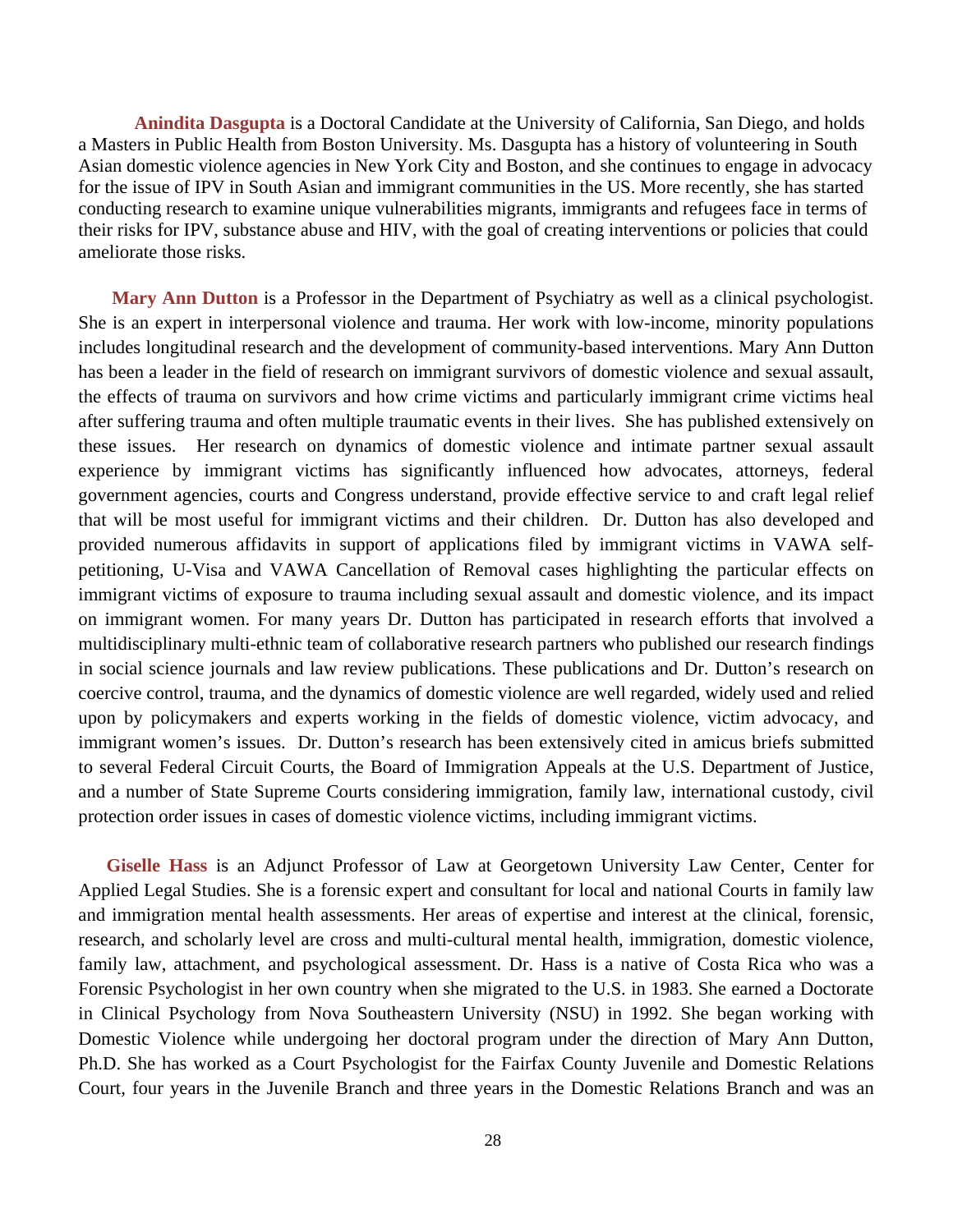Associate Professor at Argosy University, Washington DC School of Professional Psychology for 15 years. Dr. Hass has had a private practice since 1994 conducting family law and immigration psychological evaluations for local and national attorneys and agencies. As part of her commitment to providing pro-bono services, Dr. Hass collaborated with the NIWAP Director, Crowell and Moring and Manatt, Phelps and Phillips leading a group of ten Spanish speaking professional psychologists from all over the country who volunteered to travel to Postville, Iowa, and from 2008 to 2010 conducted a total of 50 pro-bono evaluations to the minor and female victims of sexual and physical assault, stalking, child labor exploitation and other crimes at the Agriprocessors. Many of these psychological reports were useful to document the immigrant victim's experiences with sexual assault and other violence to support their U-visa applications. Since 1998, Dr. Hass has worked in federally funded research projects regarding culturally competent interventions for women in abusive relationships and the legal and policy aspects of domestic violence. Ms. Hass has co-authored numerous publications on immigrant women's experiences of sexual and domestic violence together with Mary Ann Dutton and Leslye Orloff

**Stephanie J. Nawyn** is an assistant professor in Sociology at Michigan State University. Her research and teaching areas of expertise are in gender and immigration, with a focus on forced migration, families, and social incorporation. Dr. Nawyn conducts research on community development among immigrants and the importance of social networks and social capital to immigrant and refugee incorporation, as well as the socioeconomic advancement of African-born immigrants in the United States. Her recently published work focuses on citizenship and political opportunities for refugee and immigrant incorporation. Dr. Nawyn also has forthcoming an article on language and social capital and a co-edited book with Steven J. Gold on migration studies scheduled to be published by Routledge in August 2012.

**Leslye E. Orloff** is the Director of the National Immigrant Women's Advocacy Project (NIWAP) at American University Washington College of Law, which advocates for laws, policies and practices that enhance legal options for immigrant women and immigrant victims domestic violence, sexual assault and human trafficking. She founded and directed the Immigrant Women Program at Legal Momentum and the National Network to End Violence Against Immigrant Women. She helped draft federal legislation offering immigration relief, welfare benefits, and legal services to immigrant victims and is a nationally respected trainer and author. For 17 years Leslye represented immigrant victims in family court cases at Ayuda in D.C. Leslye received her J.D. from the UCLA, and her B.A. from Brandeis University. She is the recipient of the 2007 Sheila Wellstone Award, a 1994 Kellogg National Leadership Fellowship and a 2002 Harvard Law School Wasserstein Public Interest Law Fellowship.

**Dr. Anita Raj** is a Professor of Medicine and Global Public Health at the University of California, San Diego. She has been conducting research on immigration-related risks for domestic violence for more than a decade. Dr. Raj has more than 100 peer-reviewed publications in the area of public health, including articles in such prestigious journals as the Journal of the American Medical Association, the Lancet, and British Medical Journal. She is also Co-Chair of the Health and Human Services-initiated Community of Practice on the Research of Children of Immigrants and their Mothers.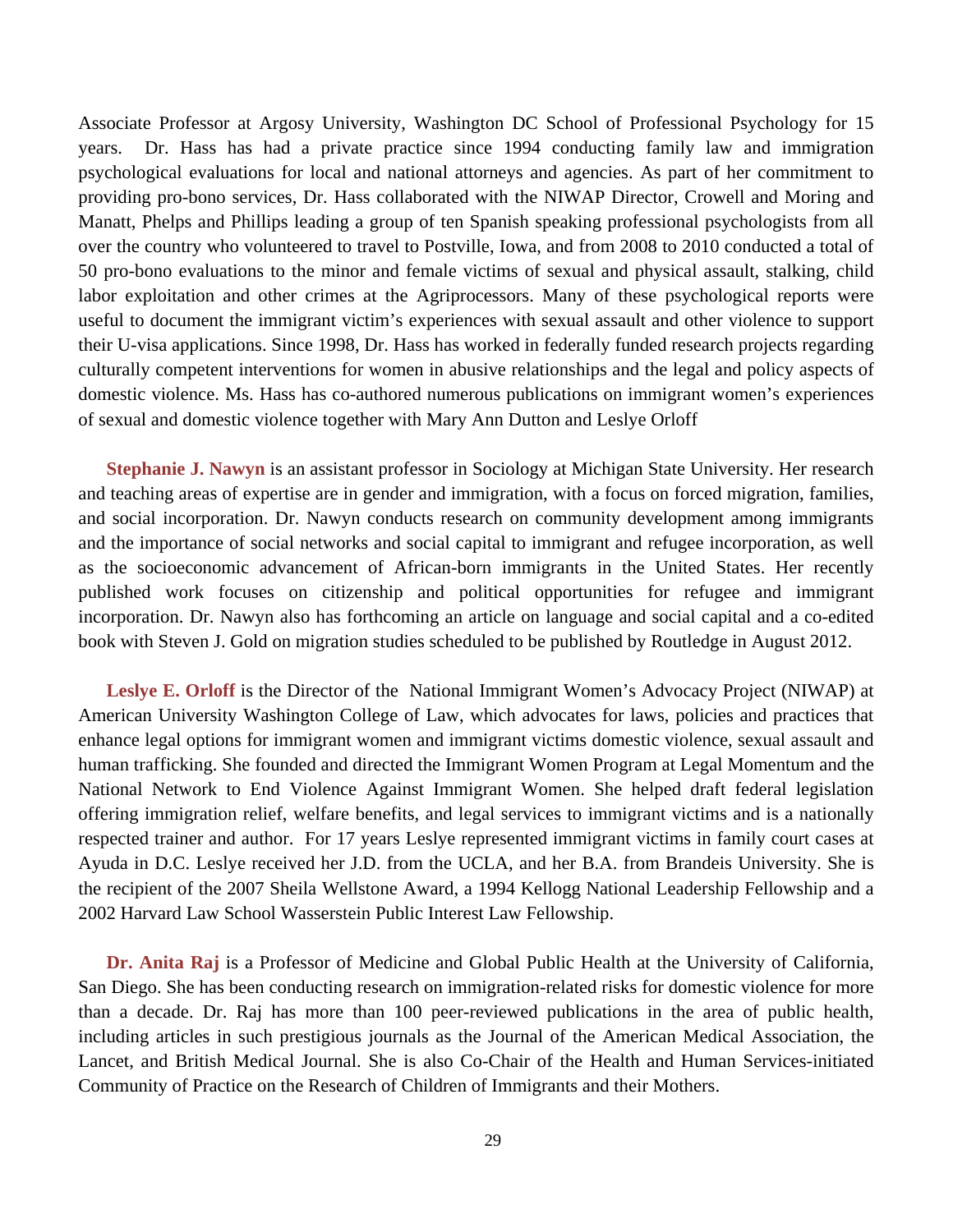**Dr. Rachel Rodriguez** earned her B.S. degree in nursing from The University of Texas Health Science Center at Houston. She went on to earn her M.S. and Ph.D. degrees in nursing from Texas Woman's University in Houston. Rachel was named a Champion in Women's Health from the Wisconsin Women's Health Foundation in 2004, and she was a Kellogg Foundation National Leadership Fellow from 1994-97. In 2008 she was named one of 30 "Changemakers" by the Wisconsin Coalition Against Domestic Violence for her groundbreaking research that led to the creation of domestic violence programs for Latina immigrant and migrant farm worker women.

Dr. Rodriguez has worked in the area of domestic violence for over 25 years. Her work has been focused primarily with Latina survivors of domestic violence who are migrant farm workers and immigrants here in Wisconsin and across the country. She is currently working on a project to open a center for abused women and girls in Malawi in southern Africa. She was one of the co-founders and a previous Executive Director of UNIDOS Against Domestic Violence, a statewide organization based in Madison. Dr. Rodriguez is currently an Associate Professor in the School of Nursing at Edgewood College and teaches public health nursing. She is a recent recipient of a Fulbright scholar award and will be teaching and working on domestic violence projects in Malawi, Africa in Spring 2013.

**Evan Stark** is an award-winning researcher with an international reputation for his work on the legal, policy and health dimensions of interpersonal violence. A founder of one of the first US shelters for abused women, Dr. Stark co-directed the Yale Trauma Studies, research showing that domestic violence was the leading cause of female injury; has published over 100 books and papers in the field, Co-Chaired the US Surgeon General's Koop's Working Group on Violence and Health; and has consulted to numerous federal and state agencies. Dr. Stark is Professor Emeritus at the Rutgers University School of Public Administration and Affair

 **Jay G. Silverman,** Ph.D., is a Professor in the Division of Global Public Health Department of Medicine, at the University of California San Diego School of Medicine. Dr. Silverman's research focuses on the health-related consequences and prevention of gender-based violence against adolescent and adult women (e.g., intimate partner violence, sexual assault, sex trafficking) globally. His recent research has centered on implications intimate partner violence for heterosexual HIV/STI infection and for reproductive and child health. Dr. Silverman's has been PI on multiple federally-funded studies of trafficking, violence and HIV, and has published more than 90 peer-reviewed manuscripts on these forms of gender-based violence and the effects of this violence on the health of women and their children (with particular emphasis on girl children). He is also co-author of the practitioner guidebook entitled The Batterer as Parent (Sage, 2002), for which was awarded the 2004 *Pro Humanitate Literary Award for Most Outstanding Contribution to Child Welfare Practice* by the North American Resource Center for Child Welfare. Dr. Silverman has served as advisor to WHO, UNAIDS, and UNDP on issues of genderbased violence, and is a Senior Health Advisor to the Family Violence Prevention Fund.

 **Cris M. Sullivan, Ph.D.**is a professor of Ecological/Community Psychology, senior fellow of University Outreach and Engagement, and the Associate Chair of the Psychology Department at Michigan State University. She has been an advocate and researcher in the movement to end violence against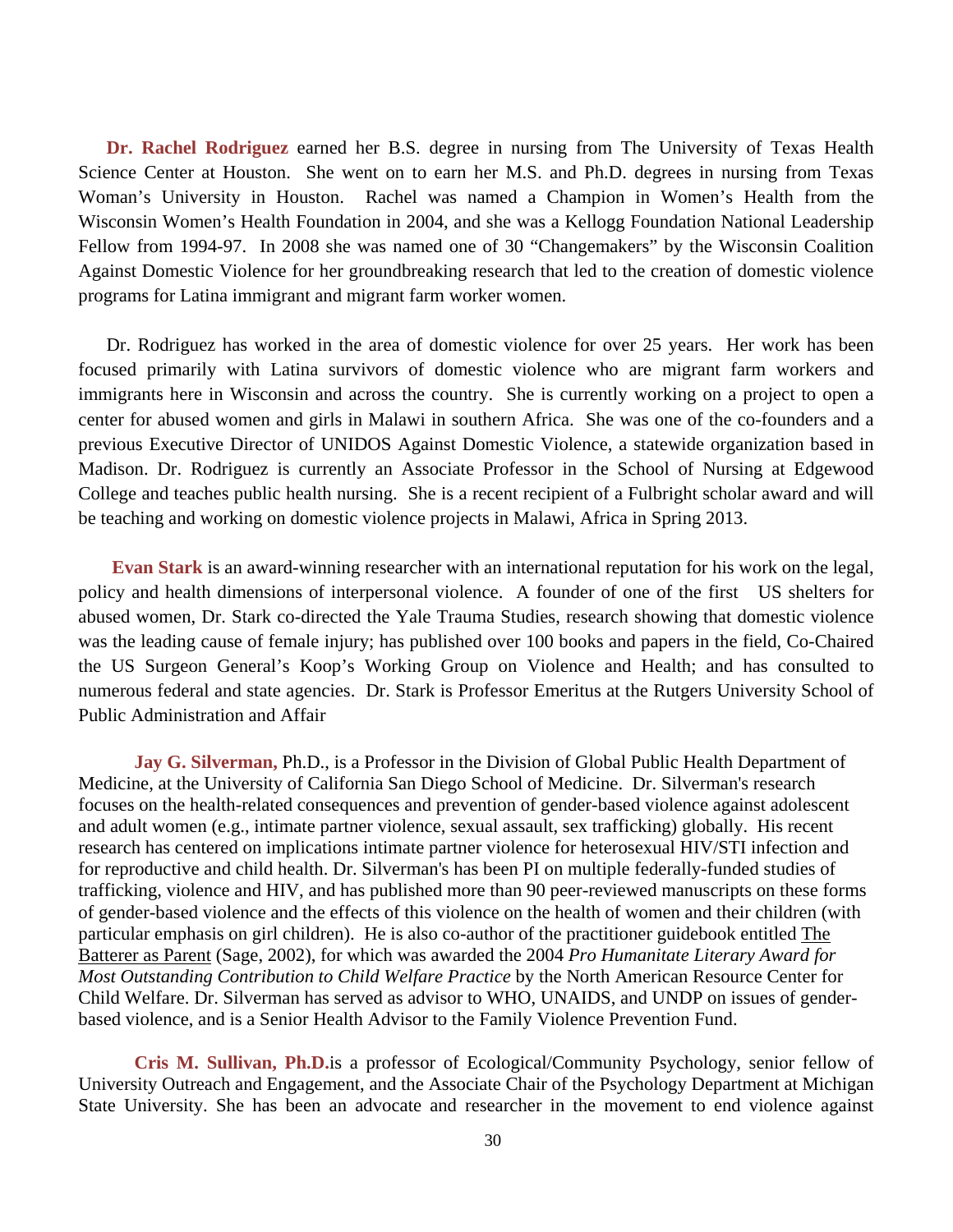women since 1982. Dr. Sullivan's areas of expertise include developing and evaluating community interventions for battered women and their children, and evaluating victim services. Her research has been continually funded by federal grants since her career began in 1989 (including grants from the National Institute of Mental Health, Centers for Disease Control and Prevention, and the National Institute of Justice). Her most recent NIMH grant (2007-2012) is an IP-RISP grant ("Interventions and Practice Research Infrastructure Program"), that she received with Drs. Deborah Bybee, Rebecca Campbell, and Celia Wills. This award will allow the investigators to collaborate with Turning Point, Inc., a wellestablished domestic violence-rape crisis mental health services organization, to develop a research infrastructure in a community setting that is supportive of collaborative research on mental health services for battered women and rape victims. The five-year project will result in a community-based research infrastructure able to support and sustain a wide variety of research studies pertaining to the mental health consequences of intimate and sexual violence. In addition to consulting for numerous local, state and federal organizations and initiatives, she conducts workshops on: effectively advocating in the community for women with abusive partners; understanding the effects of domestic abuse on women and children; improving; improving system responses to the problem of violence against women; and evaluating victim service agencies. In addition to her MSU appointments, Dr. Sullivan is also the (pro bono) Director of Evaluation for the Michigan Coalition Against Domestic and Sexual Violence and the Senior Research Advisor to the National Resource Center on Domestic Violence

**David B. Thronson** is a Professor of Law at the Michigan State University College of Law where he is co-founder of the Immigration Law Clinic. His research and writing seeks to develop frameworks and critical perspectives for analyzing the intersection of family and immigration, with a particular focus on children. Thronson graduated from the University of Kansas with degrees in mathematics and education, then taught in Nepal as a Peace Corps volunteer. Upon return, he settled in New York City where he completed a masters degree at Teachers College, Columbia University and served several years as a teacher and assistant principal in the New York City Public Schools. Thronson earned his J.D. degree from Harvard Law School, where he served as Co-Editor-in-Chief of the Harvard Human Rights Journal. After clerking for the Honorable A. Wallace Tashima in California, Thronson returned to New York City as a Skadden Fellow at The Door's Legal Services Center, providing direct legal services to at-risk young people primarily in the areas of immigration, housing and family law. He subsequently served as the Gibbons Fellow in Public Interest and Constitutional Law at the law firm of Gibbons, Del Deo, Dolan, Griffinger and Vecchione where he litigated cases involving a wide range of issues including the scope of federal habeas jurisdiction to review immigration matters, the application of the Convention Against Torture, the constitutional adequacy of educational opportunities provided to urban children in New Jersey, and discrimination in New Jersey State Police hiring practices. From 1999 to 2002, Thronson taught in the Lawyering Program of New York University School of Law. He also has served as an adjunct professor at Seton Hall University School of Law and Hofstra University School of Law where he taught immigration law, public international law and international human rights. Thronson then moved to the William S. Boyd School of Law at the University of Nevada Las Vegas and ultimately became a Professor of Law and Associate Dean for Clinical Studies. At UNLV he taught immigration law and civil procedure, founded an Immigration Clinic and established the Nevada Immigrant Resource Project. Thronson was named UNLV Professor of the Year in 2003. Thronson serves on numerous boards of directors, including those of the National Youth Leadership Council and International Social Service –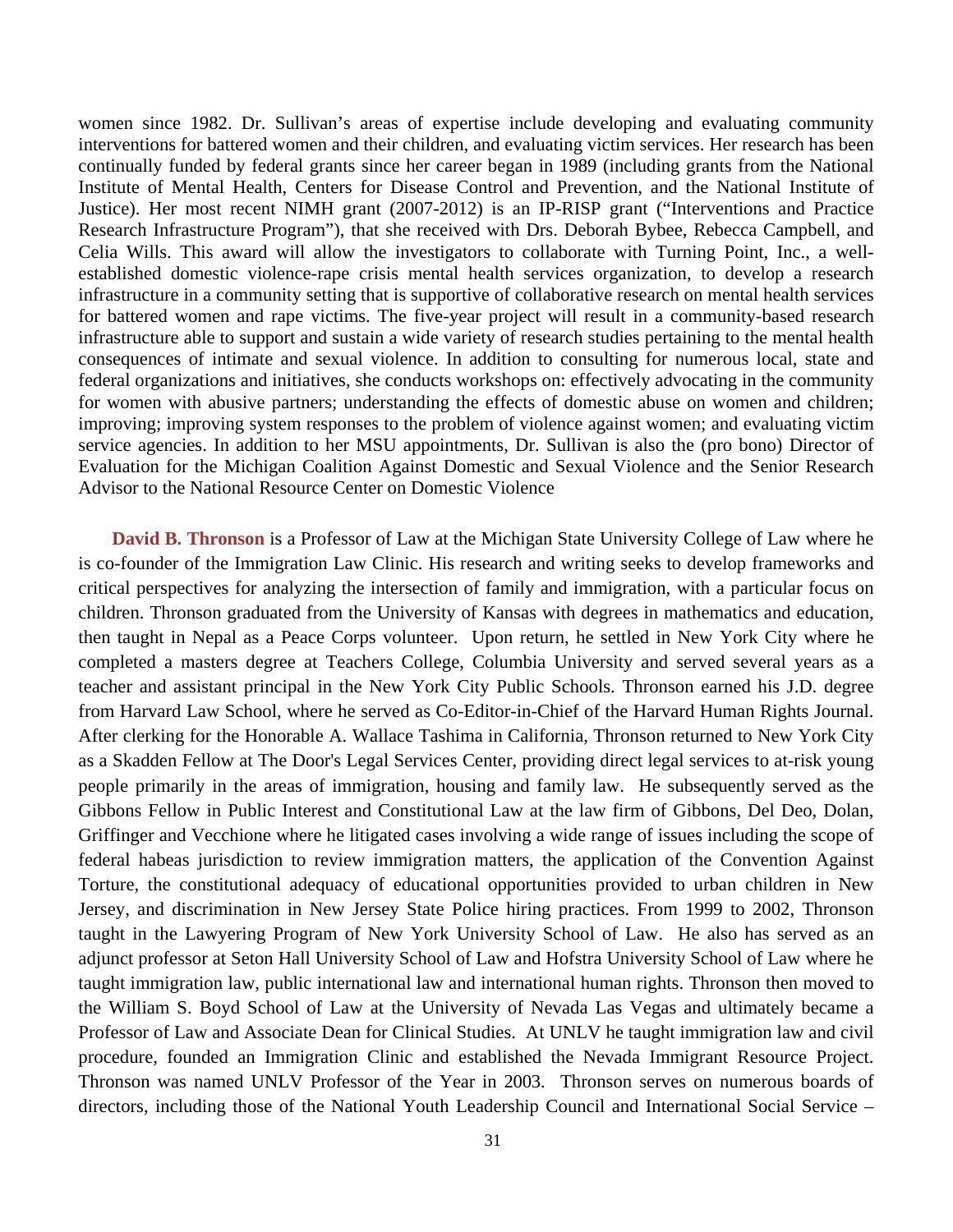USA. In 2006, he received the Friend of Working Families Award from the Nevada State AFL-CIO in recognition for his community work. In 2001, Education Law Center in New Jersey honored Thronson along with other Gibbons Fellows in Public Interest Law with the Marilyn Morheuser Humanitarian Award for their work to improve educational opportunities for New Jersey's disadvantaged children. In 2008, the Nevada Supreme Court appointed Thronson to its Access to Justice Commission and as a trustee of the Nevada Law Foundation administering Nevada's IOLTA funds. Also in 2008, Thronson was appointed to Nevada's Governor's Commission for National and Community Service. Thronson has been admitted to the practice of law in the states of Massachusetts, Michigan, Nevada, New Jersey and New York.

**Veronica Tobar Thronson** is an Assistant Clinical Professor of Law and Director of the Immigration Law Clinic. Previously, Thronson was the Directing Attorney of the Domestic Violence Project at the Legal Aid Center of Southern Nevada where she practiced in the areas of family and immigration law from 2002 to 2010. Thronson also was the Director of Training and Legal Services at the New York Immigration Coalition, a non-profit umbrella advocacy organization for over 200 groups in New York that work with immigrants, refugees, and asylees. Thronson developed community outreach materials and programs, and conducted training for advocates and attorneys on immigration and benefits law and their impact on immigrant communities. She appeared bi-weekly on an internationally broadcast program of Univision, providing information on current immigration law, benefits law and immigrantrelated topics. Thronson also was a regular commentator for other local and national newspapers and radio programs on these topics. Thronson currently serves on the advisory board of the National Center on Immigrant Integration Policy at the Migration Policy Institute, in Washington, DC and was Vice-Chair of the Nevada Network Against Domestic Violence. She also taught Community Property as an adjunct professor at the William S. Boyd School of Law at UNLV. In 2006, the Southern Nevada Domestic Violence Task Force honored Thronson with its S.T.A.R. award, created to honor an individual for stellar work on behalf of victims. In 2009, Thronson received the Louis Wiener Service Award, given to an advocate who has made substantial contributions in representing victims. Thronson is admitted to the practice of law in the states of New York, New Jersey, Nevada and Michigan.

**Hannah Brenner** joined the Michigan State University College of Law faculty in 2009. She currently is a Lecturer in Law and Co-Director, with Professor Renee Knake, of the Frank J. Kelley Institute of Ethics and the Legal Profession. In addition, she is also a core faculty member and serves on the advisory committee of the Center for Gender in the Global Context at Michigan State University and is a member of the university's Violence Against Women Research and Outreach Initiative. Her research and teaching interests primarily surround issues of gender, leadership and the legal profession, and violence against women. Professor Brenner's courses include Torts, Law & Gender & Domestic Violence. She is particularly concerned with the importance of educating law students about the dynamics of domestic violence. She has co-authored several articles on mandatory arrest policies and domestic violence, and her forthcoming article, *Transcending the Criminal Law's Once Size Fits All Response to*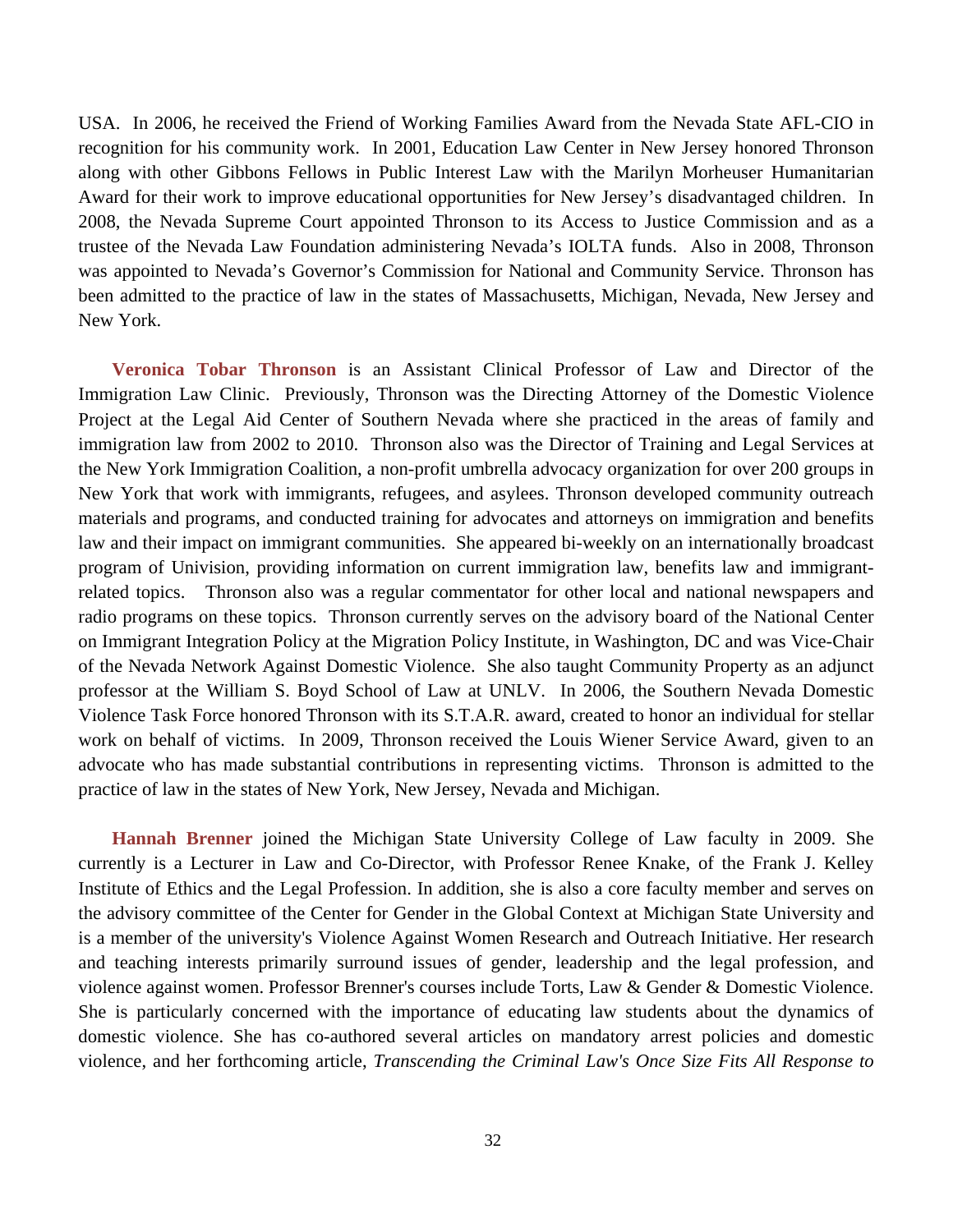*Domestic Violence,* investigates legislative and policy innovations that move beyond the traditional criminal law response.

**J. Ruben Parra-Cardona, Ph.D.** is an Assistant Professor in the program of couple and family therapy at Michigan State University. He is currently involved in research focused on the cultural adaptation of evidence-based parenting interventions for Latino populations. He is the principal investigator of a R34 study funded by the National Institute of Mental Health (NIMH). The primary goal of this investigation is to compare and contrast the differential treatment efficacy and cultural relevance of two culturally adapted versions of an evidence-based parenting intervention. Dr. Parra-Cardona is also a core member of the MSU *Violence Against Women Research and Outreach Initiative.* Currently, his violence research focuses on the evaluation of cultural relevance of services for Latino survivors as well as Latino men who batter and abuse. Dr. Parra-Cardona serves on the editorial boards of three leading journals in the fields of family therapy and family studies (i.e., *Journal of Marital and Family Therapy, Family Process, and Family Relations*). Dr. Parra-Cardona's clinical experience has included the provision of services to Latino street children engaged in drug trafficking and prostitution, child and adult victims of sexual abuse and violence, federal adult probationers convicted for drug trafficking, Latino parents, and Latino youth involved in the justice system. Dr. Parra-Cardona is a member of the board of directors of a leading family therapy institute in Mexico and Latin America (Centro de Investigación Familiar A.C; CIFAC) and adjunct clinical faculty in a leading family therapy institute in northern Mexico (Instituto Regional de Estudios de la Familia, IREFAM). Most recently, Dr. Parra-Cardona was invited to join the board of directors of the Family Process Institute.

**Julia L. Perilla, Ph.D.,** is a clinical community psychologist and faculty member in the Department of Psychology at Georgia State University. Her work of over two decades in the areas of domestic violence, diversity, Latino families, and trauma uses a human rights and social justice framework, which she applies to her research and interventions with immigrant communities. Dr. Perilla serves as the director of the National Latin@ Research Center on Family and Community Change, a project of GSU and Casa de Esperanza's National Latin@ Network for Healthy Families and Communities. In 1990 Dr. Perilla founded Caminar Latino, a comprehensive intervention for Latino families affected by domestic violence where she still works with men who have used violence against their families as a group facilitator. She was a founding member of Alianza, the National Latino Alliance for the Elimination of Domestic Violence, with whom she collaborated until 2008. Dr. Perilla serves on the Editorial Board of the American Psychological Association's Psychology and Violence Journal, the national steering committee of the National Domestic Violence, Trauma and Mental Health Center and was involved in the American Psychological Association's Presidential Initiative on Violence Against Women and Children. Dr. Perilla received the Georgia State University Exceptional Service Award in 2000; the Georgia Commission on Family Violence 2001 Gender Justice Award for her work with immigrant populations affected by domestic violence; the Georgia Psychological Association 2003 Community Service Award; and the Georgia Psychological Association Division of Women Psychologists 2005 Woman of the Year